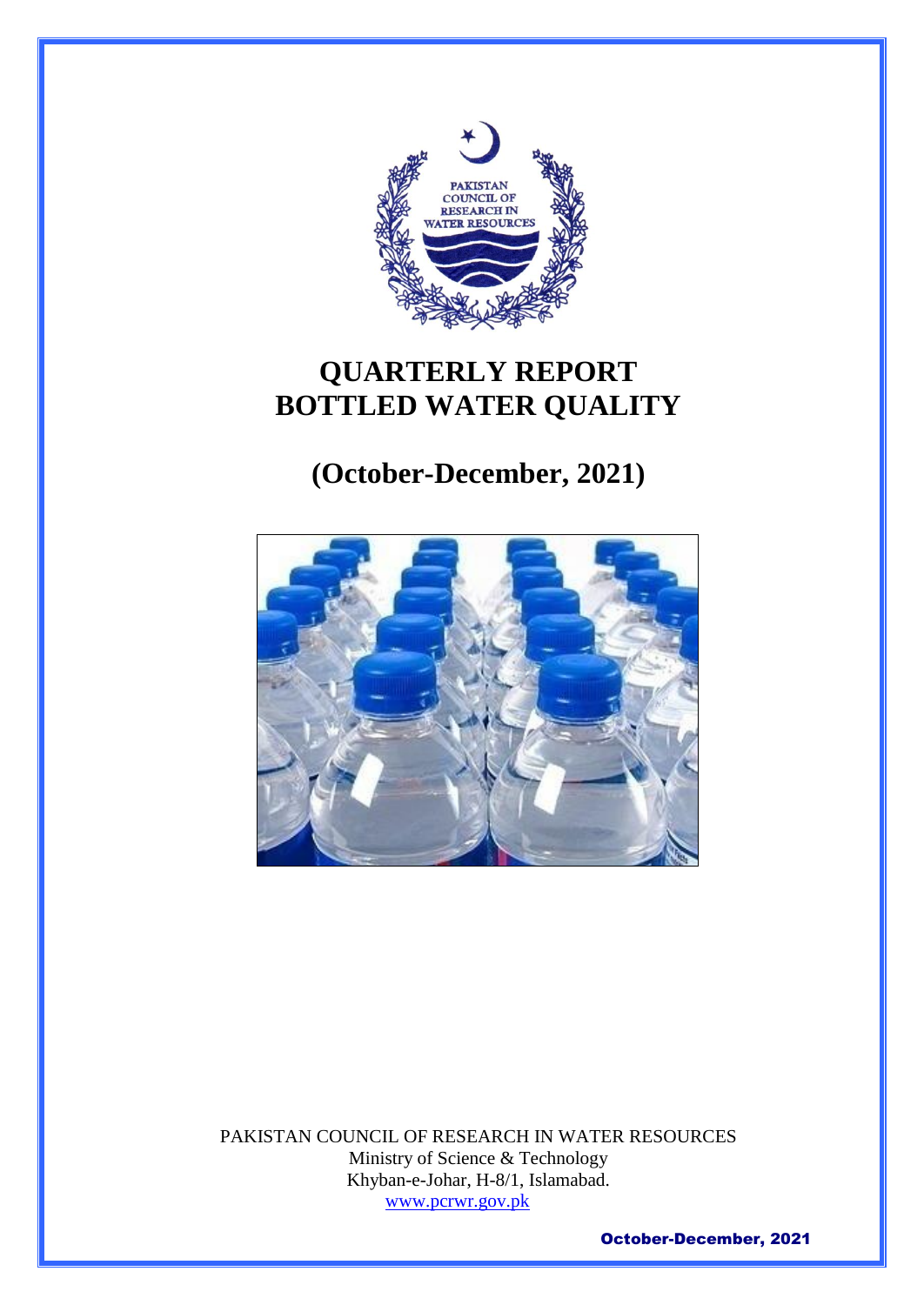

#### **SUMMARY**

The poor quality of drinking water has forced a large cross-section of citizens to buy bottled water. However, many of the mineral water companies were found selling contaminated water. To monitor and improve the quality of bottled water, the government of Pakistan through Ministry of Science and Technology has designated the task for quarterly monitoring of bottled/mineral water brands to PCRWR. According to the monitoring report for the quarter October-December, 2021 following is the brief overview of the findings.

| <b>Item</b>                     | No. | $%$ age |  |
|---------------------------------|-----|---------|--|
| Total No. of Brands Collected   | 181 |         |  |
| Overall Safe Brands             | 165 | 91      |  |
| Overall Unsafe Brands           | 16  | 09      |  |
| <b>Chemically Safe Brands</b>   | 168 | 93      |  |
| <b>Chemically Unsafe Brands</b> | 13  |         |  |
| Microbiologically Safe Brands   | 177 | 98      |  |
| Microbiologically Unsafe Brands | 04  | 02      |  |

#### **Quarterly Monitoring of Bottled/Mineral Water (October-December, 2021)**

|                  |               | (Islamabad, Rawalpindi, Multan, Sargodha, Sahiwal, Faisalabad, Quetta, |  |  |  |
|------------------|---------------|------------------------------------------------------------------------|--|--|--|
| Name of Targeted |               | Peshawar, Tando Jam, Gujranwala, Sukkur, Badin, Sialkot, D.G.Khan,     |  |  |  |
| Cities $(22)$    |               | D.I.Khan, Bahawalpur, Karachi, Lahore, Mianwali, Loralai, Gilgit,      |  |  |  |
|                  | Muzaffarabad) |                                                                        |  |  |  |

|                      | <b>Oxford Pure</b> | Gulistan-e-Johar Town, Sargodha Pakistan.                   |
|----------------------|--------------------|-------------------------------------------------------------|
|                      | <b>Water</b>       | 0300-2309465                                                |
|                      |                    | Coolex Drinking Water: 1 Km Towards haji Wala, Pull Shoriya |
|                      | <b>MINAH</b>       | Dera Ghazi Khan                                             |
|                      |                    | www.minhawater.com                                          |
|                      |                    | Address: H.No.450 B/1 Karbala Road, District Sahiwal        |
|                      | <b>Sip Up</b>      | Punjab.                                                     |
|                      |                    | $Info.\text{sipup@gmail.com}$                               |
|                      | <b>New Buxton</b>  | Sindh National Industry Fazal Sons City Hyderabad           |
|                      | <b>More Plus</b>   | Bismillah medical and General Store, Tandojam.              |
|                      |                    | A Quality Product of Iceley Food Stuff and Beverages        |
| <b>Unsafe Brands</b> | <b>Icelay</b>      | www.icelayinternational.com                                 |
|                      |                    | 0300-0344470                                                |
|                      | <b>Pure</b>        | Dawood Dairy and General Store, Latifabad Hyderabad.        |
|                      | <b>Oxidano</b>     | 0333-8200611                                                |
|                      | <b>New AS</b>      | Address: Usman Colony, Moh, Aliabad, St No.4, Sialkot       |
|                      |                    | Bypass Gujranwala.                                          |
|                      | Wateria            | Bottled & Sourced at M/s Wateria: Main Sagian bypass Near   |
|                      |                    | Sagian Restaurant, Lahore.                                  |
|                      | <b>Nation</b>      | Rameez Enterprises: 9 km G.T. Road, Rachna Town,            |
|                      |                    | Ferozwala, Lahore                                           |
|                      | <b>Noble</b>       | Head Office: Tower Market, Hakeem Habib Road, Hyderabad.    |
|                      | Aab-e-Hayat        | Source Bottle by: MK Foods Pakistan.                        |
|                      | Aab-e-Sehat        | Asghar & Sons 0315-2164060, 0313-3798495                    |
|                      | <b>Defence</b>     | 3/12 Block-3, S.F.C Industrial Area Karachi.                |
|                      |                    | jpfi_SYS@hotmail.com                                        |
|                      | <b>DOURO</b>       | A Product of DOURO Enterprises, Block-16, F.B Area          |
|                      |                    | Karachi.                                                    |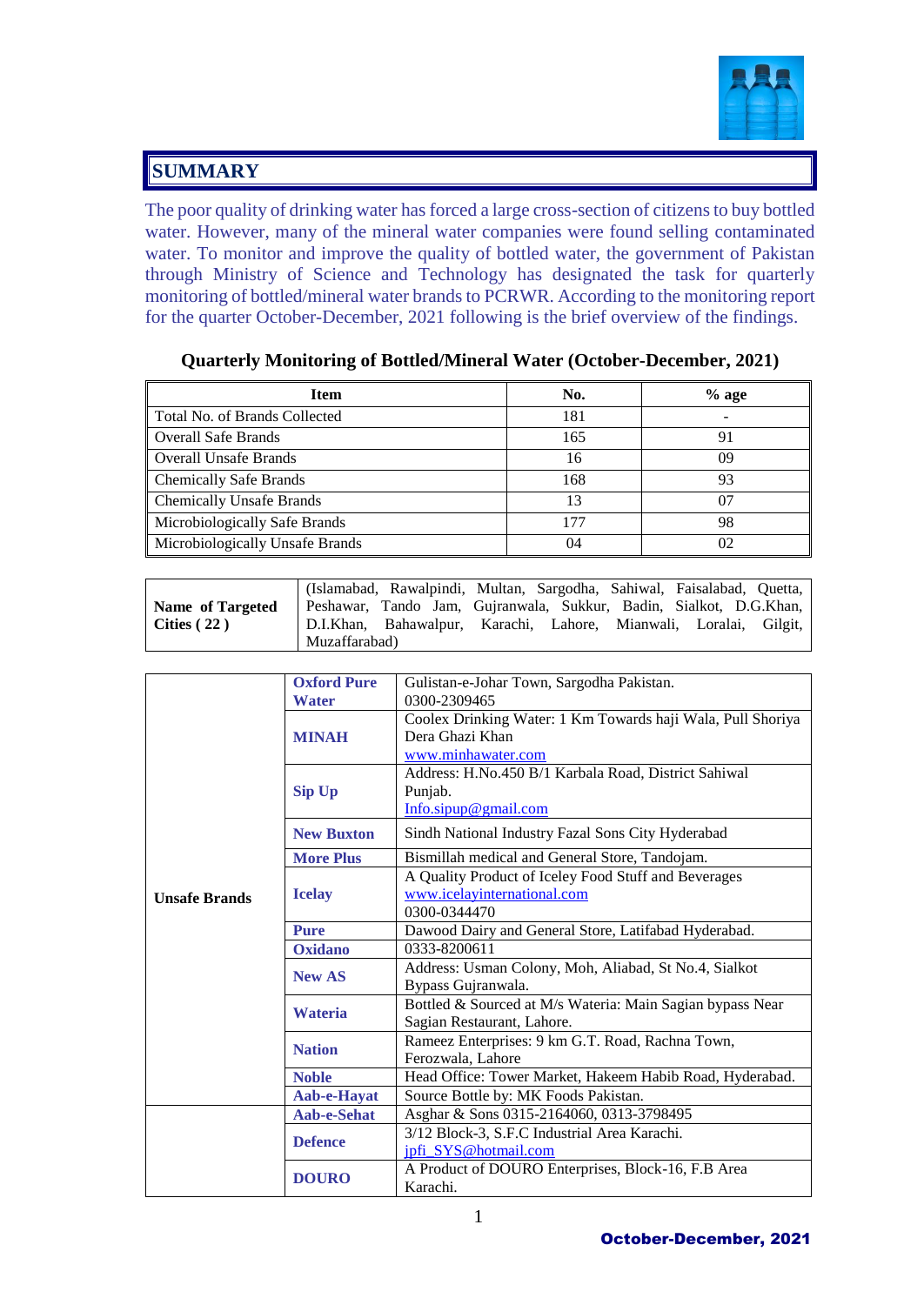

#### **INTRODUCTION**

Drinking water quality is deteriorating continually due to biological contamination from human waste, chemical pollutants from industries and agricultural inputs. Piped water also gets contaminated because pipes are laid very close to sewerage lines or open drains and cause many serious water borne diseases. It was found that 45% of infant deaths have been attributed to diarrhea and about 60% to overall infectious waterborne diseases in Pakistan. According to the World Health Organization (WHO) 25-30% of the diseases are gastrointestinal in nature. The poor quality of drinking water has forced a large cross-section of citizens to buy bottled water. As a consequence of this expanding market a mushroom growth of bottled water industry in the country is witnessed during the last few years. However, many of the mineral water companies were found selling contaminated water. To monitor and improve the quality of bottled water, the government of Pakistan has designated the PCRWR as focal point agency.

- 1. Ministry of Science & Technology informed PCRWR Vide U.O. No. 5(21)/2004- ATA-II dated 17.10.2005 that the Cabinet in its meeting under the chairmanship of Prime Minister directed Ministry of Science& Technology to undertake regular survey/samples of bottled/mineral water and publicize the results on a quarterly basis and follow up with punitive/legal action.
- 2. Ministry of Science & Technology has assigned the task of quality monitoring of bottled water and publicize the results to PCRWR Vide U.O. No.1(1)/2005-Secy (MoST) dated 8.12.2005.

| <b>No. of Brands</b><br><b>Collected</b> | 181                                                                     |                                                                                                                                                                                                                                                                                                                                                                                                                                                                                   |  |  |  |  |  |  |  |
|------------------------------------------|-------------------------------------------------------------------------|-----------------------------------------------------------------------------------------------------------------------------------------------------------------------------------------------------------------------------------------------------------------------------------------------------------------------------------------------------------------------------------------------------------------------------------------------------------------------------------|--|--|--|--|--|--|--|
|                                          | (Islamabad, Rawalpindi, Multan, Sargodha, Sahiwal, Faisalabad, Quetta,  |                                                                                                                                                                                                                                                                                                                                                                                                                                                                                   |  |  |  |  |  |  |  |
| <b>No. of Cities</b>                     | Peshawar, Tando Jam, Gujranwala, Sukkur, Badin, Sialkot, D.G.Khan,      |                                                                                                                                                                                                                                                                                                                                                                                                                                                                                   |  |  |  |  |  |  |  |
|                                          | D.I.Khan, Bahawalpur,<br>Karachi, Lahore, Mianwali, Loralai,<br>Gilgit, |                                                                                                                                                                                                                                                                                                                                                                                                                                                                                   |  |  |  |  |  |  |  |
| Targeted(22)                             |                                                                         |                                                                                                                                                                                                                                                                                                                                                                                                                                                                                   |  |  |  |  |  |  |  |
|                                          | Muzaffarabad)                                                           |                                                                                                                                                                                                                                                                                                                                                                                                                                                                                   |  |  |  |  |  |  |  |
| <b>Composition of</b>                    |                                                                         |                                                                                                                                                                                                                                                                                                                                                                                                                                                                                   |  |  |  |  |  |  |  |
| <b>Sampling Team as per</b>              |                                                                         | One Research Officer and one Laboratory Assistants from PCRWR and Senior                                                                                                                                                                                                                                                                                                                                                                                                          |  |  |  |  |  |  |  |
| <b>MoU</b> Signed between                |                                                                         | staff member and field officer from PSQCA.                                                                                                                                                                                                                                                                                                                                                                                                                                        |  |  |  |  |  |  |  |
| <b>PCRWR &amp;PSQCA</b>                  |                                                                         |                                                                                                                                                                                                                                                                                                                                                                                                                                                                                   |  |  |  |  |  |  |  |
|                                          |                                                                         | Samples of 181 commercially available brands of mineral/bottled water were                                                                                                                                                                                                                                                                                                                                                                                                        |  |  |  |  |  |  |  |
| <b>Sampling Procedure</b>                |                                                                         | collected from local market of twenty-two cities of Pakistan. These samples were<br>collected by the senior staff members of National Water Quality Laboratory<br>(NWQL) of PCRWR Head Office and Regional/district Water Quality<br>Laboratories of PCRWR during October-December, 2021.A set of four bottles<br>of each brand was collected and sealed on site. Identification codes were allotted<br>to all the brands according to PCRWR Bottled Water Classification System. |  |  |  |  |  |  |  |
|                                          | Sample No. 1                                                            | Handed over to shopkeeper at the time of sample collection;                                                                                                                                                                                                                                                                                                                                                                                                                       |  |  |  |  |  |  |  |
| <b>Transparency</b>                      | Sample No. 2                                                            | Preserved in the National Water Quality Laboratory of<br>PCRWR, Islamabad for future record.                                                                                                                                                                                                                                                                                                                                                                                      |  |  |  |  |  |  |  |
|                                          | Sample No. 3                                                            | Used for Microbiological Analysis                                                                                                                                                                                                                                                                                                                                                                                                                                                 |  |  |  |  |  |  |  |
|                                          | Sample No. 4                                                            | Used for Physico-chemical Analysis                                                                                                                                                                                                                                                                                                                                                                                                                                                |  |  |  |  |  |  |  |

### **PCRWR SAMPLING METHODOLOGY**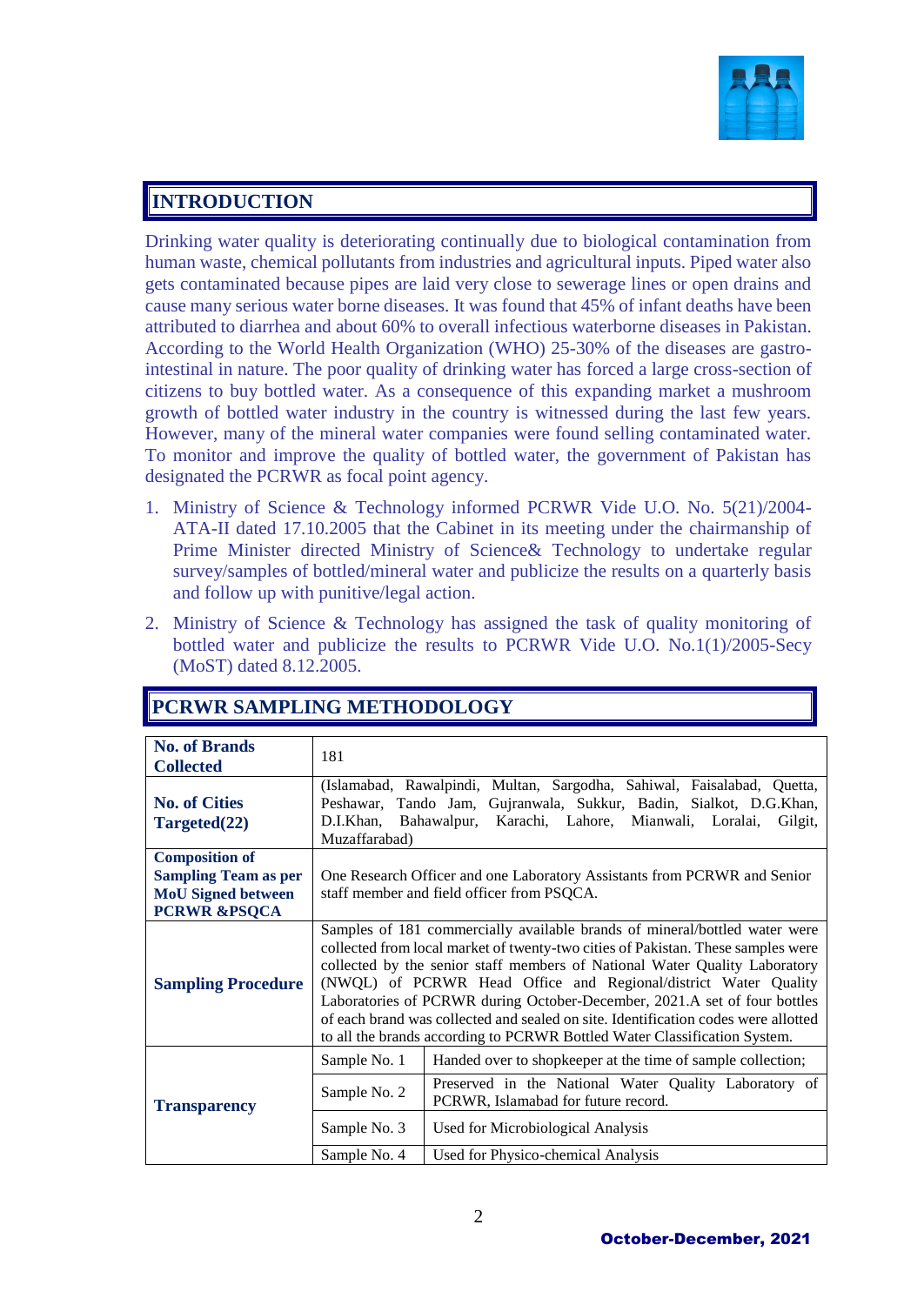

### **PCRWR BOTTLED WATER CLASSIFICATION SYSTEM**

| <b>Brand Name</b>                  | <b>PCRWR</b><br>Code | <b>City</b>  | Date of<br><b>Collection</b> | Date of<br><b>Expiry</b> | <b>Size</b>      | <b>Name &amp; Address</b><br>of Seller/Shop<br><b>Keeper</b>  | <b>Manufacturer's Address on</b><br>Label                                                             |
|------------------------------------|----------------------|--------------|------------------------------|--------------------------|------------------|---------------------------------------------------------------|-------------------------------------------------------------------------------------------------------|
| <b>Safi</b>                        | <b>BWF-01</b>        | D.I.Khan     | 26/10/2021                   | 09/2022                  | 0.5<br>Liter     | Collected from<br>manufacturing<br>point                      | Grid Road Back Side Gulshan<br>Colony D.I.Khan                                                        |
| <b>Fresh One</b>                   | <b>BWF-02</b>        | D.I.Khan     | 25/10/2021                   | 09/2022                  | 0.6<br>Liter     | Collected from<br>manufacturing<br>point                      | Fresh One: Resources Huzaifa<br>Center D.I.Khan.                                                      |
| <b>Taiba</b>                       | BWF-03               | D.I.Khan     | 25/10/2021                   | 08/2022                  | 0.6<br>Liter     | Junaid Ur Rehman<br>Mehsood Dayal<br>Road D.I.Khan            | Office No.27, Ist Floor Jan<br>Plaza, Minar Masjid Bara, Distt.<br>Khyber, KP<br>0333-0664851         |
| <b>Pak Nest</b>                    | <b>BWF-04</b>        | Muzaffarabad | 28/10/2021                   | 09/2022                  | 0.6<br>Liter     | Collected from<br>manufacturing<br>point                      | <b>Pak Nest Purification Plant:</b><br>Main Highway Road,<br>Asgherabad, Muzaffarabad.                |
| <b>IMMA</b>                        | BWF-05               | Muzaffarabad | 28/10/2021                   | 09/2022                  | 0.6<br>Liter     | Collected from<br>manufacturing<br>point                      | Ward No.20 Chehla Bandi<br>Muzaffarabad.                                                              |
| <b>Knals</b>                       | <b>BWF-06</b>        | Muzaffarabad | 28/10/2021                   | 09/2022                  | 0.6<br>Liter     | Collected from<br>manufacturing<br>point                      | Gojra bypass Near Saif Plaza<br>Muzaffarabad.                                                         |
| <b>DAMAAN</b>                      | <b>BWF-07</b>        | Muzaffarabad | 28/10/2021                   | 09/2022                  | 0.5<br>Liter     | Collected from<br>manufacturing<br>point                      | Chinar Foods Miani Bandi<br>Muzaffarabad.                                                             |
| <b>Springta</b>                    | <b>BWF-08</b>        | Sargodha     | 26/10/2021                   | 10/2022                  | 0.5<br>Liter     | Akber Sweet and<br>General Store,<br>Noori Gate<br>Sargodha.  | Rd Gate No.5, Sargodha Cantt.<br>Springta929@gmail.com<br>0335-9294567                                |
| <b>Hi-Fresh</b>                    | <b>BWF-09</b>        | Sargodha     | 26/10/2021                   | 08/2022                  | 0.5<br>Liter     | Imran General<br>Store, Noori Gate<br>Sargodha.               | Product of NBFO Pakistan:<br>MadinaFarms, 84-N.B. Sargodha<br>www.hi-freshwater.com                   |
| <b>Natural</b><br>Water            | <b>BWF-10</b>        | Sargodha     | 26/10/2021                   | 10/2022                  | 0.5<br>Liter     | Haji Laiqat<br>General Store,<br>GBS Sargodha.                | Khan Enterprises: Khushab<br>Road, Opposite IBFM<br>Sargodha.<br>Registered RF/SGD/22<br>0341-0070365 |
| <b>Ness Pak</b>                    | <b>BWF-11</b>        | Sargodha     | 26/10/2021                   | 10/2022                  | 0.6<br>Liter     | Muhammadi<br>General Store,<br>Qanchi more<br>Sargodha.       | MW Sons.<br>0321-6307303<br>Reg No.440050                                                             |
| <b>Secure Life</b>                 | <b>BWF-12</b>        | Sargodha     | 26/10/2021                   | 10/2022                  | $0.5\,$<br>Liter | Irfan General<br>Store. GBS<br>Sargodha.                      | Manufactured by: 51-C,<br>Satellite Town, Sargodha.                                                   |
| <b>Oxford Pure</b><br><b>Water</b> | <b>BWF-13</b>        | Sargodha     | 26/10/2021                   | 09/2022                  | 0.5<br>Liter     | Hafiz Sweet and<br>General Store,<br>Qanchi more<br>Sargodha. | Gulistan-e-Johar Town,<br>Sargodha Pakistan.<br>0300-2309465                                          |
| <b>ArwaFina</b>                    | <b>BWF-14</b>        | Sargodha     | 26/10/2021                   | 10/2022                  | 0.5<br>Liter     | <b>Aslam General</b><br>Store, Noori Gate<br>Sargodha.        | Bhalwal Shah Pur Road,<br>Opposite to fauji Foods<br>Limited.                                         |
| <b>Aqua Show</b>                   | <b>BWF-15</b>        | D.G.Khan     | 25/10/2021                   | 09/2022                  | 1.5<br>Liter     | Al-Kareem<br>Medical Store,<br>Chowk Churhatta<br>D.G.Khan    | Asad Food & Beverages: 3km,<br>JamPur Road, Pull Shoria<br>D.G.Khan<br>TM 605150                      |
| <b>Vital</b>                       | <b>BWF-16</b>        | D.G.Khan     | 25/10/2021                   | 06/2022                  | 1.5<br>Liter     | New Gopang<br>Medical Store,<br>Chowk Churhatta<br>D.G.Khan   | Daimond Food & Beverages<br>Co. 3-km, JamPur Road, Pull<br>Shoria Industrial Area<br>D.G.Khan         |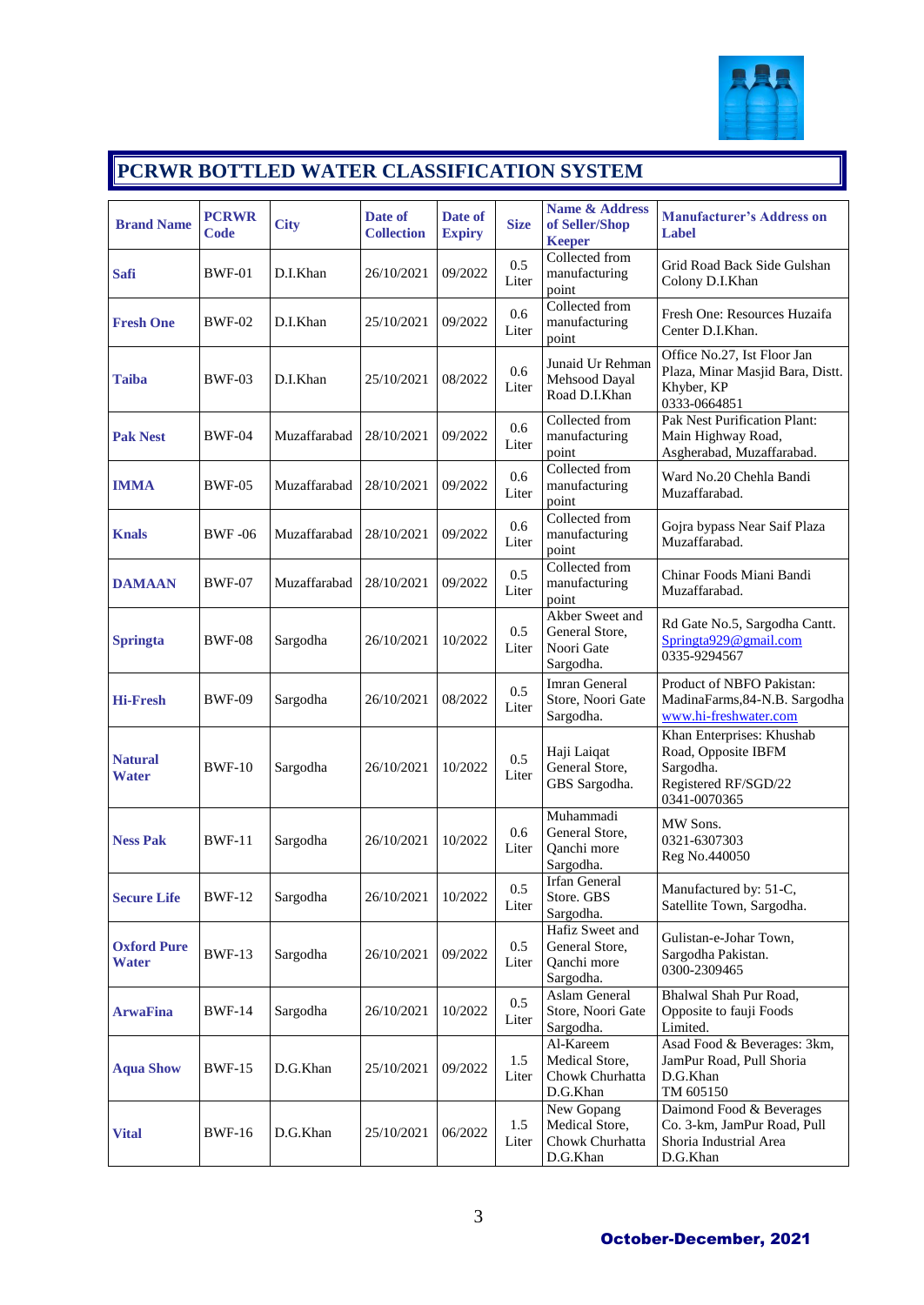

| <b>Brand Name</b>                  | <b>PCRWR</b><br>Code | <b>City</b> | Date of<br><b>Collection</b> | Date of<br><b>Expiry</b> | <b>Size</b>  | <b>Name &amp; Address</b><br>of Seller/Shop<br><b>Keeper</b>                | <b>Manufacturer's Address on</b><br>Label                                                                                 |
|------------------------------------|----------------------|-------------|------------------------------|--------------------------|--------------|-----------------------------------------------------------------------------|---------------------------------------------------------------------------------------------------------------------------|
| Himalaya<br><b>Cool</b>            | <b>BWF-17</b>        | D.G.Khan    | 25/10/2021                   | 09/2022                  | 1.5<br>Liter | Adnan Medical<br>Store, Chowk<br>Churhatta<br>D.G.Khan                      | Himalaya Enterprises: Faiz<br>Yaseen Colony, 3-km JamPur<br>Road, Pul Shoria, D.G.Khan                                    |
| <b>MINAH</b>                       | <b>BWF-18</b>        | D.G.Khan    | 25/10/2021                   | 09/2022                  | 1.5<br>Liter | Nouman Medical<br>Hall, Chowk<br>Churhatta<br>D.G.Khan                      | Coolex Drinking Water: 1 Km<br>Towards haji Wala, Pull<br>Shoriya Dera Ghazi Khan<br>www.minhawater.com                   |
| Sip Up                             | <b>BWF-19</b>        | Sahiwal     | 27/10/2021                   |                          | 0.6<br>Liter | Abdul Ghani<br>Karyana Store,<br>Shaheen Road,<br>Sahiwal                   | Address: H.No.450 B/1<br>Karbala Road, District Sahiwal<br>Punjab.<br>Info.sipup@gmail.com                                |
| <b>New Taste</b>                   | <b>BWF-20</b>        | Sahiwal     | 27/10/2021                   |                          | 0.6<br>Liter | Ishfaq Karyana<br>Store, Charch<br>Road, Sahiwal.                           |                                                                                                                           |
| <b>Freshley</b>                    | <b>BWF-21</b>        | Sahiwal     | 27/10/2021                   |                          | 0.6<br>Liter | <b>Umer Farooq Cold</b><br>corner, Jogi<br>Chowk, Sahiwal.                  | Madina water Bottling Plant:<br>Arifwala Road, Pull Fordwah,<br>West Link Road, Bahawalpur.<br>freshleywaterbwn@gmail.com |
| <b>Murree</b><br><b>Sparkletts</b> | <b>BWF-22</b>        | Sahiwal     | 27/10/2021                   |                          | 0.5<br>Liter | <b>Fareed General</b><br>Store, Sahiwal.                                    | A Division Of Murree Brewery<br>Co.Ltd: Plot No.102, Phase III,<br>Industrial Estate, Hattar.                             |
| <b>Freshin</b>                     | <b>BWF-23</b>        | Sahiwal     | 27/10/2021                   |                          | 0.6<br>Liter | <b>Butt General</b><br>Store, Mishon<br>Chowk, Sahiwal.                     | F.R Foods: Plot No.364, Jeevan<br>City Phase 1, Madhall Road,<br>Sahiwal.                                                 |
| <b>Clear</b>                       | <b>BWF-24</b>        | Sahiwal     | 27/10/2021                   |                          | 0.6<br>Liter | <b>Butt General</b><br>Store, Mishon<br>Chowk, Sahiwal.                     | Hasan AGRO Food &<br>Industries: 173/A, Small<br>Industrial Estate, Sahiwal.<br>www.hafifood.food@gmail.com               |
| <b>SEAROSE</b>                     | <b>BWF-25</b>        | Sahiwal     | 27/10/2021                   |                          | 0.6<br>Liter | <b>Butt General</b><br>Store, Mishon<br>Chowk, Sahiwal.                     |                                                                                                                           |
| <b>Vey</b>                         | <b>BWF-26</b>        | Tandojam    | 13/10/2021                   |                          | 0.6<br>Liter | Maa and sons<br>General Store,<br>Latifabad<br>Hyderabad.                   | A Product of Fluid Technology<br>International Pvt Ltd.                                                                   |
| <b>Ripples</b>                     | <b>BWF-27</b>        | Tandojam    | 13/10/2021                   |                          | 0.5<br>Liter | Rehman medical<br>and General Store,<br>Tandojam.                           | A New Life Everyday<br>CM/L-4391/2821                                                                                     |
| <b>Al-Zaid</b>                     | <b>BWF-28</b>        | Tandojam    | 13/10/2021                   |                          | 0.6<br>Liter | Maa and sons<br>General Store,<br>Latifabad<br>Hyderabad.                   | Z.M Enterprises Heerabad<br>Hyderabad.                                                                                    |
| <b>New Buxton</b>                  | <b>BWF-29</b>        | Tandojam    | 13/10/2021                   |                          | 0.5<br>Liter | Dawood Dairy<br>and General Store,<br>Latifabad<br>Hyderabad.               | Sindh National Industry Fazal<br>Sons City Hyderabad.                                                                     |
| <b>Oslo</b>                        | <b>BWF-30</b>        | Tandojam    | 13/10/2021                   |                          | 0.6<br>Liter | New Bismillah<br><b>Saeed Bakery</b><br>main Mirpur Khas<br>Road, Tandojam. | Oslo International, Karachi. 14-<br>Ramzan Chamber Dr Bilmoria<br>Street off: 1.1 Chandigarh Road<br>Karachi.             |
| <b>Shukran</b>                     | BWF-31               | Tandojam    | 13/10/2021                   |                          | 0.5<br>Liter | Maa and sons<br>General Store,<br>Latifabad<br>Hyderabad.                   | Jail Road, Heerabad Hyderabad.<br>0314-3876689                                                                            |
| Aab-e-Lumhs BWF-32                 |                      | Tandojam    | 13/10/2021                   |                          | 0.5<br>Liter | Dawood Dairy<br>and General Store,<br>Latifabad<br>Hyderabad.               | A Product of Liaquat University<br>of Medical & Health Sciences<br>LUMHS Jamshoro.<br>0307-9229439<br>www.lumhs.edu.pk    |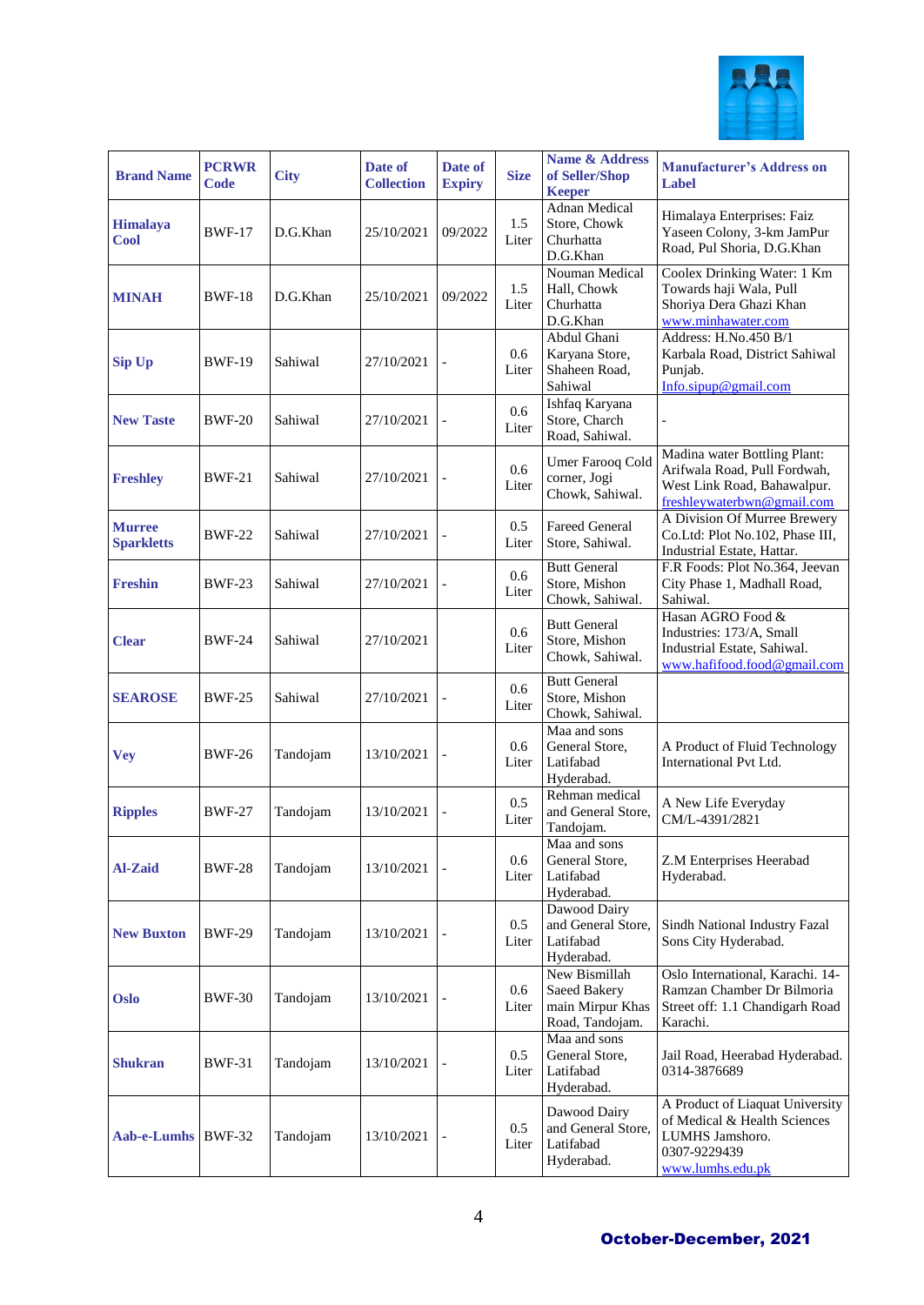

| <b>Brand Name</b>              | <b>PCRWR</b><br>Code | <b>City</b> | Date of<br><b>Collection</b> | Date of<br><b>Expiry</b> | <b>Size</b>  | Name & Address<br>of Seller/Shop<br><b>Keeper</b>                    | <b>Manufacturer's Address on</b><br>Label                                                                                                   |
|--------------------------------|----------------------|-------------|------------------------------|--------------------------|--------------|----------------------------------------------------------------------|---------------------------------------------------------------------------------------------------------------------------------------------|
| <b>More Plus</b>               | <b>BWF-33</b>        | Tandojam    | 13/10/2021                   |                          | 0.5<br>Liter | <b>Bismillah</b> medical<br>and General Store,<br>Tandojam.          |                                                                                                                                             |
| <b>Icelay</b>                  | <b>BWF-34</b>        | Tandojam    | 13/10/2021                   |                          | 0.5<br>Liter | <b>Memmon Medical</b><br>and General Store,<br>Tandojam.             | A Quality Product of Icelay<br>Food Stuff And Beverages<br>www.icelayinternational.com<br>0300-0344470                                      |
| <b>AquaFina</b>                | <b>BWF-35</b>        | Tandojam    | 13/10/2021                   |                          | 0.5<br>Liter | New Bismillah<br>Saeed Bakery<br>main Mirpur Khas<br>Road, Tandojam. | Purified & Filled by Pakistan<br>Beverages Survey No. 212, Deh<br>Konkar District Malir Karachi                                             |
| <b>Pure</b>                    | <b>BWF-36</b>        | Tandojam    | 13/10/2021                   |                          | 0.6<br>Liter | Dawood Dairy<br>and General Store,<br>Latifabad<br>Hyderabad.        |                                                                                                                                             |
| <b>Oxidano</b>                 | <b>BWF-37</b>        | Tandojam    | 13/10/2021                   |                          | 0.6<br>Liter | Soomro General<br>Store, Latifabad<br>Hyderabad.                     | 0333-8200611                                                                                                                                |
| <b>Dasani</b>                  | <b>BWF-38</b>        | Tandojam    | 13/10/2021                   |                          | 0.5<br>Liter | Arslan Dairy and<br>General Store,<br>Latifabad<br>Hyderabad.        | The Coca Cola Company by<br>Coca Cola Beverages Pakistan<br>Ltd. (CCBPL 26 FCC, Syed<br>Maratab Ali road, Gulberg IV,<br>Lahore             |
| <b>Dhoom</b>                   | <b>BWF-39</b>        | Tandojam    | 13/10/2021                   |                          | 0.5<br>Liter | Rehman medical<br>and General Store,<br>Tandojam.                    |                                                                                                                                             |
| <b>Nestle</b>                  | <b>BWF-40</b>        | Tandojam    | 13/10/2021                   |                          | 0.5<br>Liter | New Bismillah<br>Saeed Bakery<br>main Mirpur Khas<br>Road, Tandojam. | Bottled by Nestle Pakistan<br>Ltd.308-upper Mall, Lahore.<br>www.nestlepurelife.com/p k                                                     |
| <b>Refine</b>                  | <b>BWF-41</b>        | Tandojam    | 13/10/2021                   |                          | 0.5<br>Liter | Rehman medical<br>and General Store,<br>Tandojam.                    | Head Office: A-84, Tando Meer<br>Ghulam Hussain Unit No.9,<br>Latifabad Hyderabad Sindh.                                                    |
| <b>Alkaline</b>                | <b>BWF-42</b>        | Tandojam    | 13/10/2021                   |                          | 0.5<br>Liter | Maa and sons<br>General Store,<br>Latifabad<br>Hyderabad.            | R.O Plant pk                                                                                                                                |
| <b>MAA JEE</b>                 | <b>BWF-43</b>        | Tandojam    | 13/10/2021                   |                          | 0.6<br>Liter | Maa and sons<br>General Store,<br>Latifabad<br>Hyderabad.            | TM #484804<br>Jacob Road, Hyderabad.                                                                                                        |
| <b>Nebraska</b>                | <b>BWF-44</b>        | Peshawar    | 07/10/2021                   | 03/2023                  | 1.5<br>Liter | Collected from<br>manufacturing<br>point                             | <b>Bottled at Dew Point Healthcare</b><br>Water Purification and<br>Processing Facility: 12-C,<br>Industrial Estate, Hayatabad,<br>Peshawar |
| <b>Natural</b><br><b>Aqwah</b> | <b>BWF-45</b>        | Peshawar    | 07/10/2021                   | 10/2022                  | 0.6<br>Liter | Collected from<br>manufacturing<br>point                             | RG Enterprises: Plot #141, 7-<br>Industrial Estate, Hayatabad,<br>Peshawar.<br>Web:www.aqwah.com                                            |
| <b>Wah Water</b>               | <b>BWF-46</b>        | Peshawar    | 07/10/2021                   | 10/2022                  | 1.5<br>Liter | Collected from<br>manufacturing<br>point                             | Plot #141, 7-Industrial Estate,<br>Hayatabad, Peshawar.<br>Web:www.aqwah.com                                                                |
| <b>Stream</b>                  | <b>BWF-47</b>        | Peshawar    | 07/10/2021                   | 10/2022                  | 0.6<br>Liter | Collected from<br>manufacturing<br>point                             | <b>KAT</b> Industries: Industrial<br>Estate, Hayatabad Peshawar.                                                                            |
| <b>Aqua Drink</b>              | <b>BWF-48</b>        | Peshawar    | 07/10/2021                   | 10/2022                  | 0.6<br>Liter | Collected from<br>manufacturing<br>point                             | Smart Food International: 143,<br>Industrial Estate Hayatabad.                                                                              |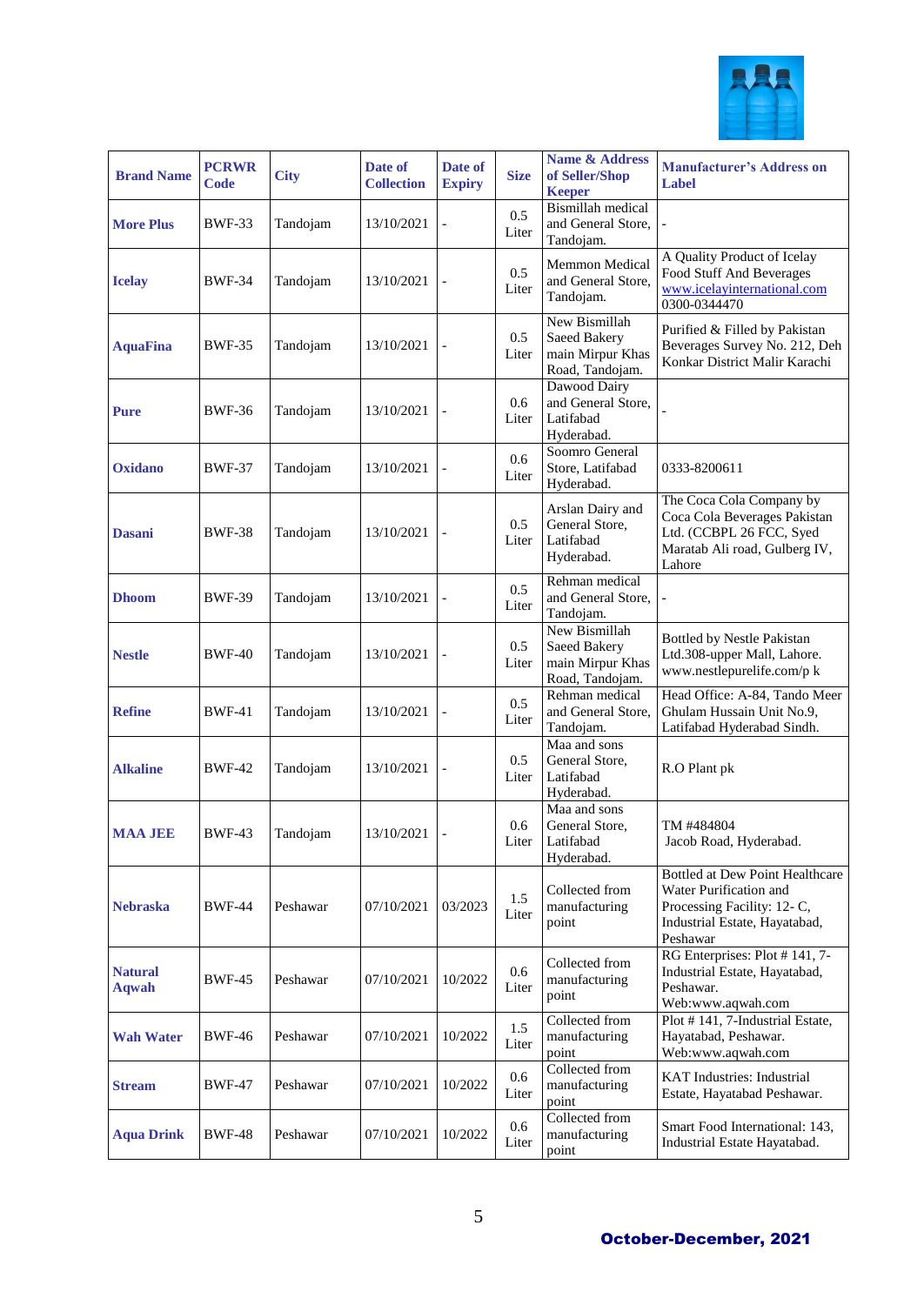

| <b>Brand Name</b>                | <b>PCRWR</b><br>Code | <b>City</b> | Date of<br><b>Collection</b> | Date of<br><b>Expiry</b> | <b>Size</b>  | <b>Name &amp; Address</b><br>of Seller/Shop<br><b>Keeper</b> | <b>Manufacturer's Address on</b><br>Label                                                                          |
|----------------------------------|----------------------|-------------|------------------------------|--------------------------|--------------|--------------------------------------------------------------|--------------------------------------------------------------------------------------------------------------------|
| <b>Aqua Dore</b>                 | <b>BWF-49</b>        | Peshawar    | 07/10/2021                   | 09/2022                  | 1.5<br>Liter | Collected from<br>manufacturing<br>point                     | Manufactured by: Roman<br>Brother's 119-B, Industrial<br>Estate Hayatabad Peshawar.                                |
| Oxy                              | <b>BWF-50</b>        | Peshawar    | 07/10/2021                   | 10/2022                  | 1.5<br>Liter | Collected from<br>manufacturing<br>point                     | YAD Beverages (Pvt) Ltd. Plot<br>NO. 119 Industrial Estate<br>Hayatabad Peshawar                                   |
| <b>Top Up</b>                    | <b>BWF-51</b>        | Peshawar    | 07/10/2021                   | 10/2022                  | 1.5<br>Liter | Collected from<br>manufacturing<br>point                     | Top Up Industry:Plot#C-3,<br><b>Industrial Estate Hayatabad</b><br>Peshawar                                        |
| <b>Aquatic</b><br><b>Fresh</b>   | <b>BWF-52</b>        | Peshawar    | 07/10/2021                   | 10/2022                  | 1.5<br>Liter | Collected from<br>manufacturing<br>point                     | Royal Food Industries: Plot#1-<br>C, Industrial Estate Hayatabad,<br>Peshawar                                      |
| <b>Aqua Pure</b><br><b>Smart</b> | <b>BWF-53</b>        | Peshawar    | 07/10/2021                   | 07/2022                  | 1.5<br>Liter | Collected from<br>manufacturing<br>point                     | K &S Khawaja & Sons: Plot<br>No.45-A, Industrial Estate<br>Hayatabad Peshawar                                      |
| <b>Aqua Splash</b>               | <b>BWF-54</b>        | Peshawar    | 07/10/2021                   | 09/2022                  | 1.5<br>Liter | Collected from<br>manufacturing<br>point                     | Euro International: 192- A<br>Industrial Estate, Hayatabad,<br>Peshawar                                            |
| <b>Himalaya</b>                  | <b>BWF-55</b>        | Gilgit      | 09/11/2021                   | 09/2022                  | 1.5<br>Liter | Pervez Alif Plaza,<br><b>KKH</b> Danyore<br>Chowk, Gilgit.   | A Product of Ali Foods &<br>Beverages: Main KKH Juglood<br>Guro Gilgit, Pakistan<br>alifoodsandbeverages@gmail.com |
| <b>Vividle</b>                   | <b>BWF-56</b>        | Gilgit      | 09/11/2021                   | 07/2022                  | 1.5<br>Liter | Pervez Alif Plaza,<br><b>KKH</b> Danyore<br>Chowk, Gilgit.   | Bottled by Vividle Private<br>Limited: Near Old China<br>Bridge, Danyore Gilgit<br>www.vividle.com                 |
| <b>Seven Spring</b>              | <b>BWF-57</b>        | Gilgit      | 10/11/2021                   | 11/2022                  | 1.5<br>Liter | <b>Total Sparco</b><br>Pump KIU, Road<br>Kondass Gilgit.     | A Product of AL-Kosar foods<br>GB, Pakistan.<br>7springsgb@gmail.com                                               |
| <b>SUJO</b>                      | <b>BWF-58</b>        | Gilgit      | 10/11/2021                   | 07/2022                  | 1.5<br>Liter | <b>Total Sparco</b><br>Pump KIU, Road<br>Kondass Gilgit.     | A Product of Sujo Punar: Salar<br>Road, Jutial Gilgit.<br>www.sujopunar.com                                        |
| <b>Jami Water</b>                | <b>BWF-59</b>        | Gujranwala  | 08/11/2021                   |                          | 1.5<br>Liter | Opposite UBL<br>Bank, Garden<br>Town Phase II<br>Gujranwala. | Gujranwala Branch:<br>G-91, Opposite UBL Bank,<br>Garden Town, Phase -II<br>Gujranwala.                            |
| <b>Aqua Smile</b>                | <b>BWF-60</b>        | Gujranwala  | 09/11/2021                   |                          | 1.5<br>Liter | Sambriyal Sialkot.                                           | Produced by Aqua Smile<br>Sambriyal Sialkot.<br>www.aquasmile.com<br>0348-1650484                                  |
| <b>Al-Shalal</b>                 | <b>BWF-61</b>        | Gujranwala  | 08/11/2021                   |                          | 1.5<br>Liter | Aminabad Road<br>Sialkot.                                    | Bottled and Sourced at AZO<br>Enterprises: Seokay, 14 km-<br>Sialkot Aminabad Road,<br>Sialkot.                    |
| <b>New AS</b>                    | <b>BWF-62</b>        | Gujranwala  | 08/11/2021                   |                          | 1.5<br>Liter | <b>Usman Colony</b><br>Sialkot bypass<br>Gujranwala.         | Address: Usman Colony, Moh,<br>Aliabad, St No.4, Sialkot<br>Bypass Gujranwala.                                     |
| <b>My Smart</b><br><b>Water</b>  | BWF-63               | Gujranwala  | 08/11/2021                   |                          | 1.5<br>Liter | Sialkot bypass,<br>Gujranwala.                               | Bottled by: AJM Traders A-70,<br>Sialkot Bypass, Gujranwala.<br>Ps4639/04                                          |
| <b>Life Care</b>                 | BWF-64               | Gujranwala  | 08/11/2021                   |                          | 1.5<br>Liter | Ketcheri Chowk,<br>Court Road,<br>Gujrat                     | Manufactured by Life Care<br>International: Street No.2, Court<br>Road, Kutchehry Chowk<br>Gujranwala.             |
| <b>Al-Haram</b>                  | <b>BWF-65</b>        | Gujranwala  | 09/11/2021                   |                          | 1.5<br>Liter | Mandi Bahauddin                                              | Address: Opp. Hajveri Masjid<br>Ghanian Road, Phalia M.B.Din<br>Licence No.MBN/B2/23807956                         |
| <b>Al-Karam</b>                  | <b>BWF-66</b>        | Gujranwala  | 09/11/2021                   |                          | 1.5<br>Liter | Chianwali Head<br>Gujranwala.                                | Source at: Canal Road,<br>Chianwati Head, District<br>Gujranwala.                                                  |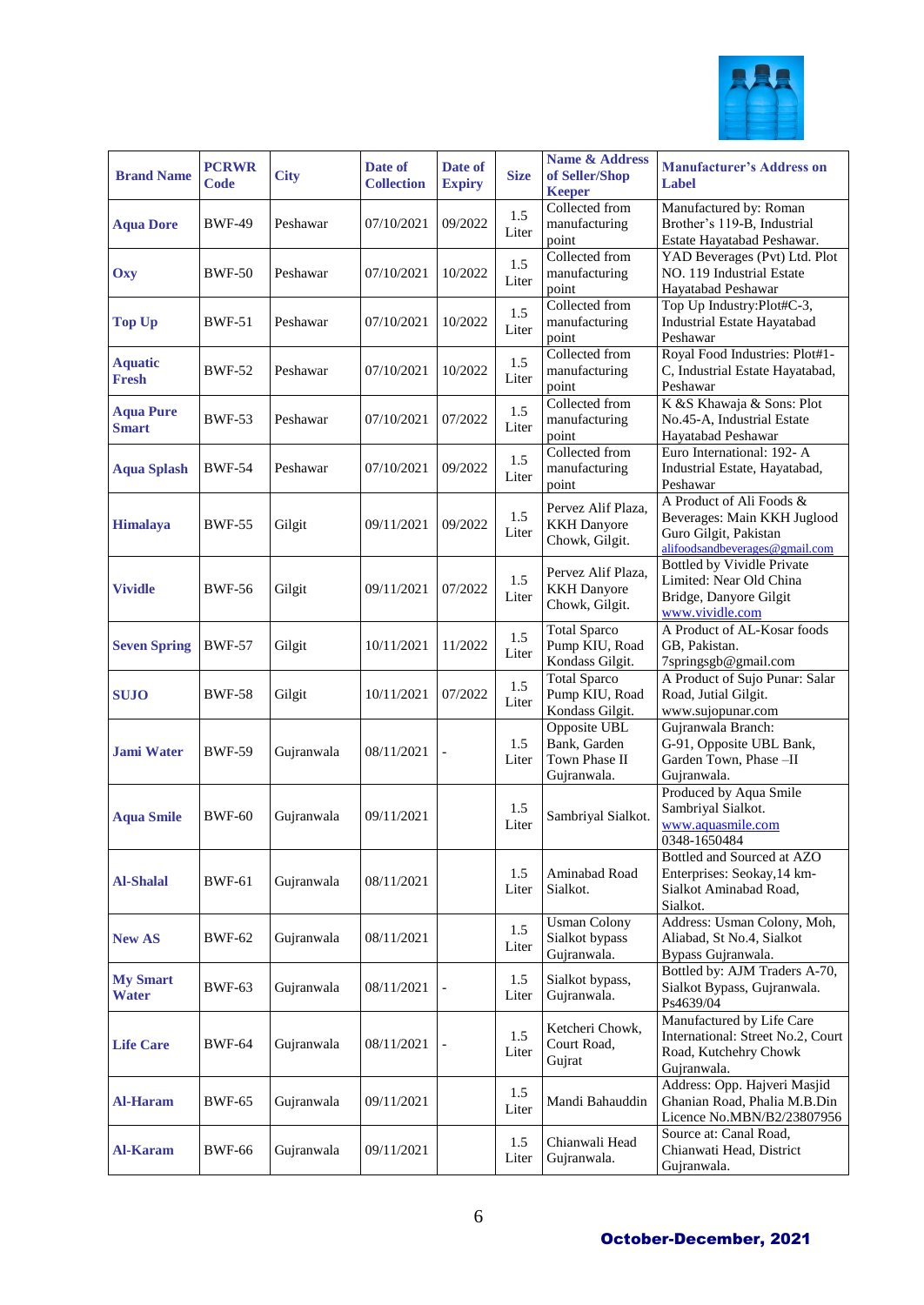

| <b>Brand Name</b>              | <b>PCRWR</b><br>Code | <b>City</b> | Date of<br><b>Collection</b> | Date of<br><b>Expiry</b> | <b>Size</b>  | <b>Name &amp; Address</b><br>of Seller/Shop<br><b>Keeper</b> | <b>Manufacturer's Address on</b><br>Label                                                                    |
|--------------------------------|----------------------|-------------|------------------------------|--------------------------|--------------|--------------------------------------------------------------|--------------------------------------------------------------------------------------------------------------|
| <b>DYLAN</b>                   | <b>BWF-67</b>        | Faisalabad  | 25/10/2021                   |                          | 0.6<br>Liter | Hafiz Tuc Shop<br>GTS Faisalabad.                            | Main Satyana Road, Near<br>ZamZam Marriage Hall,<br>Faisalabad                                               |
| Wateria                        | <b>BWF-68</b>        | Faisalabad  | 25/10/2021                   | 03/2022                  | 0.6<br>Liter | Makuana Chowk<br>Faisalabad.                                 | Bottled & Sourced at M/s<br>Wateria: Main Sagian bypass<br>Near Sagian Resturant, Lahore.                    |
| <b>NFS</b>                     | <b>BWF-69</b>        | Faisalabad  | 25/10/2021                   | 10/2021                  | 0.6<br>Liter | <b>Idress Pan Shop</b><br>Lari Adda<br>Faisalabad.           | Plot no.4, 3km Sumandadri<br>Road, Faisalabad.                                                               |
| Pak Aqua                       | <b>BWF-70</b>        | Faisalabad  | 25/10/2021                   |                          | 0.5<br>Liter | Hamza Cold<br>Corner Lari Adda<br>Faisalabad.                | Filled by PAK Aqua R.O<br>Mineral Water: St No.6,<br>Abdullah Colony, Faisalabad.                            |
| <b>DYLAN</b><br><b>Natural</b> | <b>BWF-71</b>        | Faisalabad  | 25/10/2021                   | 10/2022                  | 0.5<br>Liter | Hafiz Tuc Shop<br>GTS Faisalabad.                            | Dylan Natural Water: Main<br>Satyana Road, Near ZamZam<br>Marriage Hall, Faisalabad.                         |
| <b>Water Valley</b>            | <b>BWF-72</b>        | Faisalabad  | 25/10/2021                   |                          | 0.5<br>Liter | Waseem Cold<br>Corner GTS<br>Faisalabad.                     | Processed Packed by Glorious<br>Food Beverages: SanaUllah<br>Road, Samanabad Faisalabad.                     |
| <b>Pure Nature</b>             | <b>BWF-73</b>        | Faisalabad  | 25/10/2021                   | 10/2021                  | 0.5<br>Liter | Gill Pan Shop<br>GTS Faisalabad.                             | Pak Enterprises: 9 km G.T.<br>Road, Rachna Town,<br>Ferozwala.                                               |
| <b>Nation</b>                  | <b>BWF-74</b>        | Faisalabad  | 25/10/2021                   |                          | 0.5<br>Liter | Lukman Pan Shop<br>GTS Faisalabad.                           | Rameez Enterprises: 9 km G.T.<br>Road, Rachna Town,<br>Ferozwala.                                            |
| <b>CHENAB</b>                  | <b>BWF-75</b>        | Faisalabad  | 25/10/2021                   |                          | 0.5<br>Liter | GTS Tuc Shop<br>GTS Chowk<br>Faisalabad.                     | Product by CHENAB Pure<br>Water: St No.1, Nishatabad,<br>Faisalabad.                                         |
| <b>Natural</b>                 | <b>BWF-76</b>        | Mianwali    | 09/11/2021                   |                          | 1.5<br>Liter | Niazi Tuc Shop<br>Lari Adda<br>Mianwali.                     |                                                                                                              |
| <b>Rare Dew</b><br><b>Drop</b> | <b>BWF-77</b>        | Mianwali    | 09/11/2021                   |                          | 1.5<br>Liter | Collected from<br>manufacturing<br>point                     | Filtration Plant Wandhi Roshan<br>Wali Shehbaz Street Mianwali.                                              |
| Life                           | <b>BWF-78</b>        | Mianwali    | 09/11/2021                   |                          | 1.5<br>Liter | <b>Bisma Tuc Shop</b><br>Lari Adda<br>Mianwali.              | Manufactured by Life<br>Beverages: Plot No.197,<br>Tughlaq Town, Multan.<br>lifemineralwatermultan@gmail.com |
| <b>Water Next</b>              | <b>BWF-79</b>        | Mianwali    | 09/11/2021                   |                          | 1.5<br>Liter | Zeeshan Abid<br>Roman Tuc Shop<br>Lari Adda<br>Mianwali.     | Filled by: Mezan Beverages<br>(Pvt) Ltd 45 km, Multan Road,<br>Lahore                                        |
| <b>Gourmet</b>                 | <b>BWF-80</b>        | Bahawalpur  | 17/11/2021                   | 10/2022                  | 0.6<br>Liter | <b>Gourmet Bakers</b><br>Railway Road,<br>Bahawalpur.        | Gourmet Foods: Gate #1, Plot<br>1-5, Sunder Industrial Estate,<br>Raiwind Sunder Road, Lahore,<br>Pakistan   |
| <b>Yes</b>                     | <b>BWF-81</b>        | Bahawalpur  | 17/11/2021                   | 09/2022                  | 0.6<br>Liter | Subhan Medical<br>Store Opp.BVH<br>Bahawalpur.               | A Quality Product of Yes<br>beverages private Limited<br>Multan Road, Bahawalpur.<br>yesbeverages@gmail.com  |
| <b>Elayn Plus</b>              | <b>BWF-82</b>        | Bahawalpur  | 17/11/2021                   | 11/2022                  | 0.5<br>Liter | Life Medical Store<br>Opp. BVH<br>Bahawalpur.                | A Product of Sajid Food<br>Industry: Basti Pir Kabir Mozah<br>Jhand Jhangi Wala,<br>Bahawalpur.              |
| <b>National</b>                | <b>BWF-83</b>        | Bahawalpur  | 17/11/2021                   | 10/2022                  | 0.5<br>Liter | <b>Usman Pharmacy</b><br>M/Town C road,<br>Bahawalpur.       | Nazir Enterprises Dera Bakha<br>Bahawalpur<br>nazirenterprises509@gmai<br>l.com                              |
| <b>Victoria</b>                | <b>BWF-84</b>        | Bahawalpur  | 17/11/2021                   | 08/2022                  | 0.5<br>Liter | <b>Usman Pharmacy</b><br>M/Town C road,<br>Bahawalpur.       | J.R Trader: T.M No.539472                                                                                    |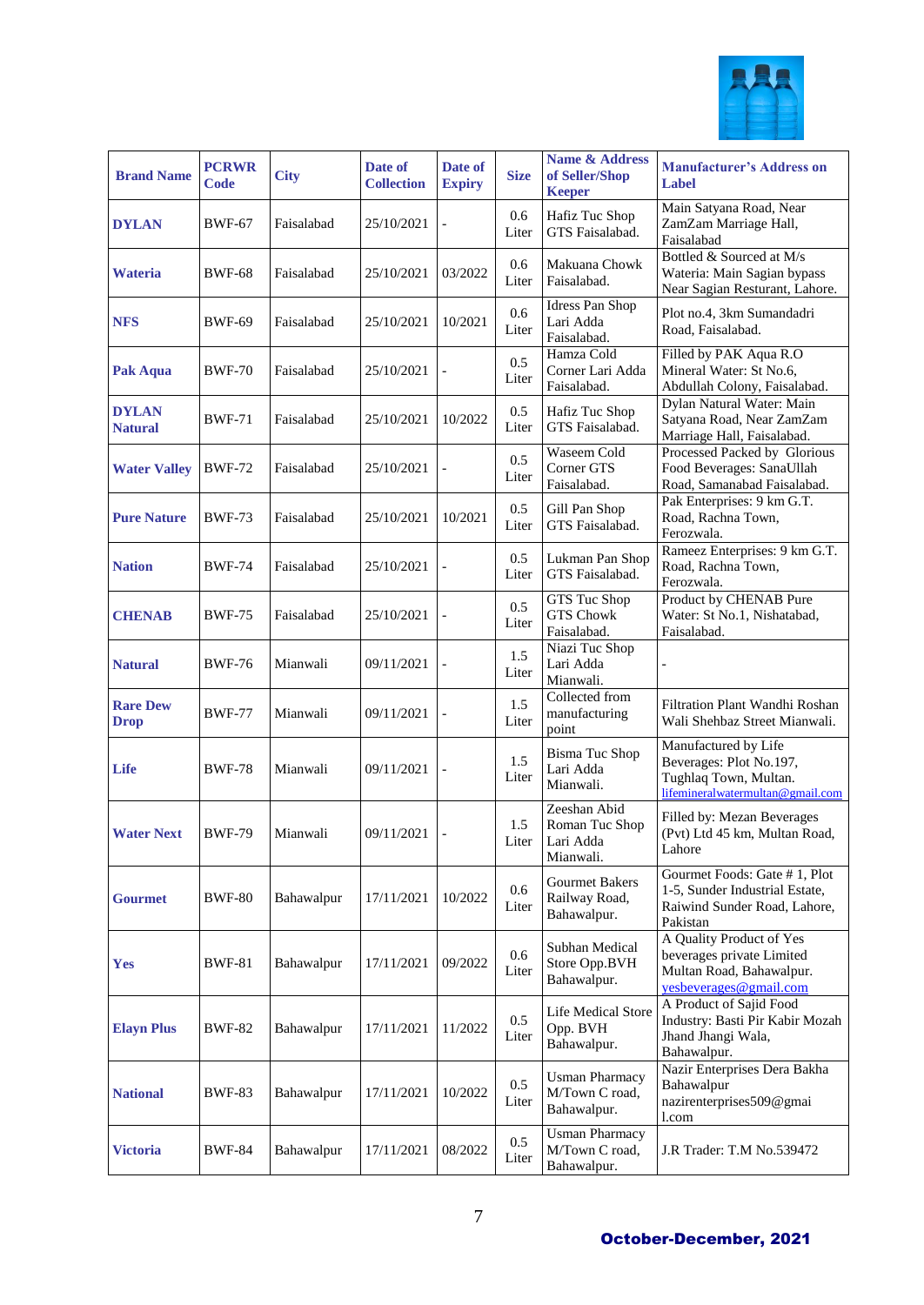

| <b>Brand Name</b>                  | <b>PCRWR</b><br>Code | <b>City</b> | Date of<br><b>Collection</b> | Date of<br><b>Expiry</b> | <b>Size</b>      | <b>Name &amp; Address</b><br>of Seller/Shop<br><b>Keeper</b>                                         | <b>Manufacturer's Address on</b><br>Label                                                                     |
|------------------------------------|----------------------|-------------|------------------------------|--------------------------|------------------|------------------------------------------------------------------------------------------------------|---------------------------------------------------------------------------------------------------------------|
| Pine'o                             | <b>BWF-85</b>        | Bahawalpur  | 17/11/2021                   | 11/2021                  | 0.5<br>Liter     | Life Medical Store<br>Opp. BVH<br>Bahawalpur.                                                        | Under Licence: Gysing Pak<br>DDR-1, PSIE Bahawalpur.<br>gysing@live.com                                       |
| Aab'e Dubai                        | <b>BWF-86</b>        | Badin       | 02/11/2021                   | 01/2022                  | 0.25<br>Liter    | <b>New Moiz Traders</b><br>Tarai Stop Badin                                                          | Produced by: Alpine Water<br>Company: under License Alpine<br>Pure Drinking Water LLC<br>United Arab Emirates |
| <b>JEL</b>                         | <b>BWF-87</b>        | Badin       | 02/11/2021                   | 12/2022                  | 0.6<br>Liter     | New Moiz Traders<br>Tarai Stop Badin                                                                 | Produced By: Mega Fina<br>Industries: Plot No.A-79,<br>Industrial Area Malir Karachi.                         |
| <b>New Mehran</b>                  | <b>BWF-88</b>        | Badin       | 02/11/2021                   |                          | 0.6<br>Liter     | New Shahbaz<br><b>Bakers Golachi</b><br>Road, Badin.                                                 | T.M No.244547<br>K.B. Beverages Co. Matli.                                                                    |
| <b>Noble</b>                       | <b>BWF-89</b>        | Badin       | 02/11/2021                   | 12/2023                  | 0.6<br>Liter     | Lala Faheem<br><b>Bakers Khoski</b><br>Stop Badin.                                                   | Head Office: Tower Market,<br>Hakeem Habib Road,<br>Hyderabad.                                                |
| <b>C-Life</b>                      | <b>BWF-90</b>        | Badin       | 02/11/2021                   |                          | 0.6<br>Liter     | Masha Allah<br><b>Bakers Gharibad</b><br>Chowk Badin.                                                | Plot No.19/31, Sindh Small<br>Industry Badin Sindh.                                                           |
| <b>Pure Next</b>                   | <b>BWF-91</b>        | Badin       | 02/11/2021                   | 04/2022                  | 0.6<br>Liter     | New Shahbaz<br><b>Bakers Golachi</b><br>Road, Badin.                                                 | Filled by: Mezan Beverages<br>(Pvt) Ltd 45 km, Multan Road,<br>Lahore                                         |
| Aab-e-Hayat                        | <b>BWF-92</b>        | Loralai     | 30/10/2021                   | 08/2022                  | 1.5<br>Liter     | Kashmir<br>International<br>Bakery Loralai                                                           | Source Bottle by: MK Foods<br>Pakistan.                                                                       |
| <b>Aqua Best</b>                   | <b>BWF-93</b>        | Loralai     | 30/10/2021                   | 09/2022                  | 1.5<br>Liter     | Kashmir<br>International<br>Bakery Loralai                                                           | A Quality Product of Aqua Best<br>Company: BB-19, Defence<br>View, Karachi.<br>Aqua.de.royale@gmail.com       |
| <b>NEXUS</b>                       | <b>BWF-94</b>        | Quetta      | 29/10/2021                   |                          | 1.5<br>Liter     | Good Luck Store,<br>SMC Quetta.                                                                      | A Product by: D'Real Foods<br>Beverages: 2km, Industrial<br>Zone Bostan, Balochistan.                         |
| <b>Aqua Soft</b>                   | <b>BWF-95</b>        | Quetta      | 29/10/2021                   | 12/2022                  | 1.5<br>Liter     | Naeem General<br>Store, Jinnah<br>Road, Quetta.                                                      | <b>Aqua Soft Purified Drinking</b><br>Water.                                                                  |
| <b>Indus</b>                       | <b>BWF-96</b>        | Ouetta      | 29/10/2021                   | 09/2022                  | 1.5<br>Liter     | Naeem General<br>Store, Jinnah<br>Road, Quetta.                                                      | Bottled by: H <sub>2</sub> O EVO Pakistan<br>info@h2oevo.pk                                                   |
| <b>Alpine Pure</b>                 | <b>BWF-97</b>        | Multan      | 29/10/2021                   | 12/2022                  | 0.5<br>Liter     | Collected from<br>manufacturing<br>point                                                             | Address: 7-Sanpal Market,<br>Shalimar Colony, Multan 0315-<br>6056111 03330671347                             |
| <b>Murree</b><br><b>Sparkletts</b> | <b>BWF-98</b>        | Multan      | 29/10/2021                   |                          | 0.5<br>Liter     | Nadeem Super<br>Store, Shop<br>No.114F, General<br>Bus Stand,<br>Multan.                             | A Division Of Murree Brewery<br>Co.Ltd: Plot No.102, Phase III,<br>Industrial Estate, Hattar.                 |
| <b>Pani by PFB</b>                 | <b>BWF-99</b>        | Multan      | 29/10/2021                   |                          | 0.6<br>Liter     | Subhan Medical<br>Store Makhdoom<br>Rasheed Road,<br>Near Railway<br>Phattak, Tariq<br>Town, Multan. | 1754-A/22 L.M.Q Road,<br>Multan.<br>0092614513954                                                             |
| <b>Rocke Water</b>                 | <b>BWF-100</b>       | Multan      | 29/10/2021                   |                          | $0.5\,$<br>Liter | Chanda Drink<br>Corner Aziz<br>Hotel, Multan.                                                        | Rocke International Pvt: 11-<br>Zakriya Town Phase III Multan.                                                |
| Life                               | <b>BWF-101</b>       | Multan      | 29/10/2021                   | 09/2022                  | 0.5<br>Liter     | Subhan Medical<br>Store Makhdoom<br>Rasheed Road,<br>Near Railway<br>Phattak, Tariq<br>Town, Multan. | Manufactured by Life<br>Beverages: Plot No.197,<br>Tughlaq Town, Multan.<br>lifemineralwatermultan@gmail.com  |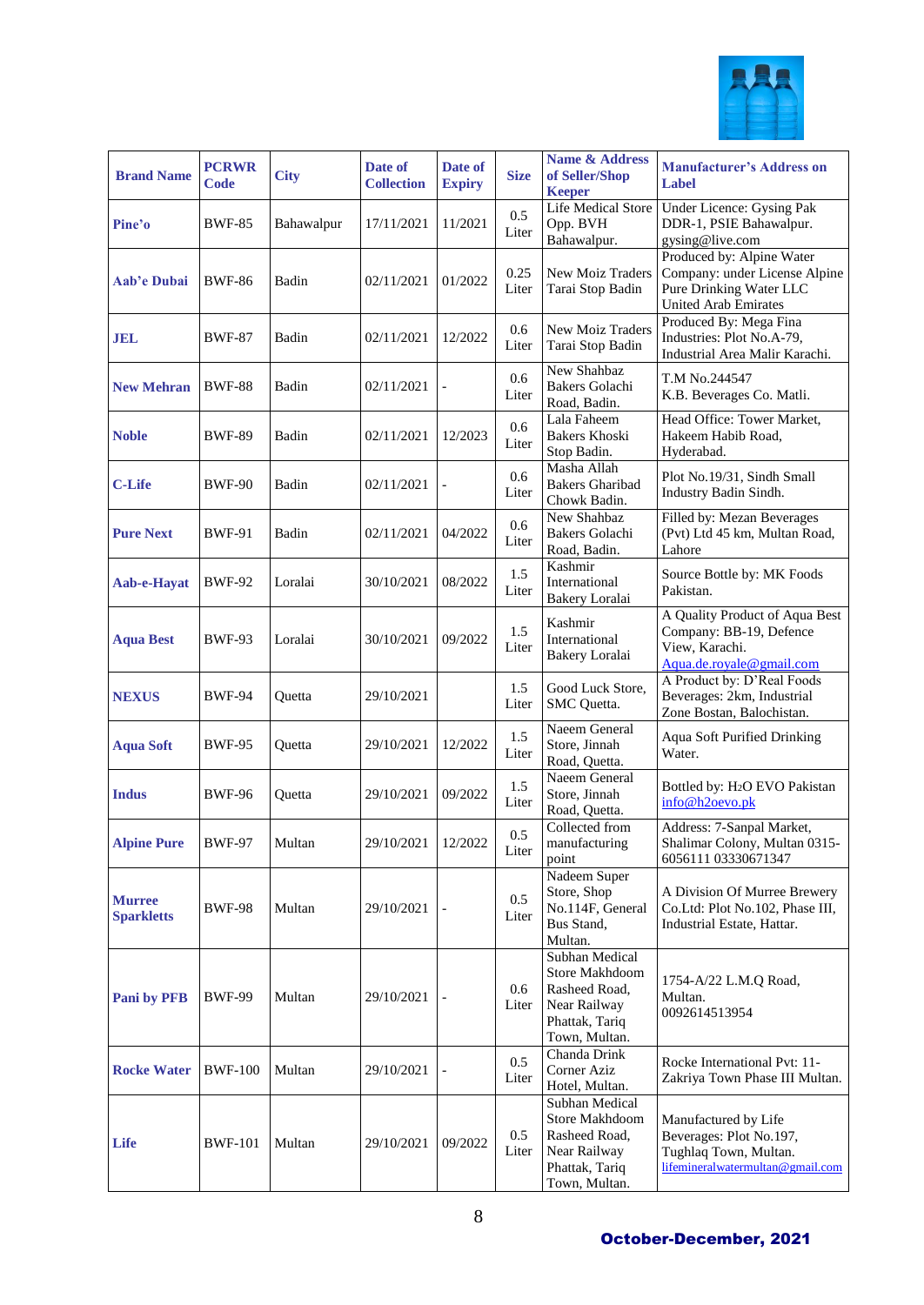

| <b>Brand Name</b>                    | <b>PCRWR</b><br>Code | <b>City</b> | Date of<br><b>Collection</b> | Date of<br><b>Expiry</b> | <b>Size</b>  | <b>Name &amp; Address</b><br>of Seller/Shop<br><b>Keeper</b>                      | <b>Manufacturer's Address on</b><br>Label                                                                                       |
|--------------------------------------|----------------------|-------------|------------------------------|--------------------------|--------------|-----------------------------------------------------------------------------------|---------------------------------------------------------------------------------------------------------------------------------|
| <b>Honey</b>                         | <b>BWF-102</b>       | Multan      | 29/10/2021                   | 12/2022                  | 0.5<br>Liter | Chanda Drink<br>Corner Aziz<br>Hotel, Multan.                                     | M/s Sheikh Foods Beverages:<br>Suraj Kundh road, Near Kosar<br>Oil Mills Multan.                                                |
| <b>Aqua Health</b>                   | <b>BWF-103</b>       | Multan      | 29/10/2021                   | 07/2022                  | 0.5<br>Liter | Nadeem Super<br>Store, Shop<br>No.114F, General<br>Bus Stand,<br>Multan.          | A Quality Product From Aqua<br>Health Engineering Pvt Ltd.<br>Bwp Bypass Multan.                                                |
| <b>FAIHA</b>                         | <b>BWF-104</b>       | Multan      | 29/10/2021                   | 09/2022                  | 1.5<br>Liter | Collected from<br>manufacturing<br>point                                          | <b>Bottled by FAIHA Enterprises</b><br>Multan, Green Road Kekar<br>Wala Sujan Pur Multan                                        |
| <b>Purific</b>                       | <b>BWF-105</b>       | Multan      | 29/10/2021                   | 09/2022                  | 1.5<br>Liter | Collected from<br>manufacturing<br>point                                          | S.S beverages: Head Office:<br>1215, Faizi Road, Multan.<br>www.Purific.com.pk                                                  |
| Alfalah                              | <b>BWF-106</b>       | Multan      | 29/10/2021                   | 12/2022                  | 1.5<br>Liter | Collected from<br>manufacturing<br>point                                          | Western fort Commercial Area<br>Qasim Bela, Multan Cantt.<br>Wateralfalah@gmail.com                                             |
| <b>Bake Master</b>                   | <b>BWF-107</b>       | Sialkot     | 29/10/2021                   | 09/2022                  | 1.5<br>Liter | <b>Bake Master Shop</b><br>Near Lari Adda<br>Sialkot.                             | Processed and Bottled by: Bake<br>Master Food & Beverages<br>Marala Road New Abadi<br>Muradpur Sialkot.                         |
| <b>Urban Sip</b>                     | <b>BWF-108</b>       | Sialkot     | 29/10/2021                   | 08/2022                  | 0.5<br>Liter | Bismillah Pan<br>Shop, Sialkot                                                    | A Product of K&K Foods and<br>Beverages: Jammu Road,<br>Dalowali, Sialkot 0300-<br>0911926 0332-4767777<br>urbanwater@gmail.com |
| <b>Dazzling</b><br><b>Water</b>      | <b>BWF-109</b>       | Sialkot     | 29/10/2021                   | 10/2022                  | 0.5<br>Liter | Collected from<br>manufacturing<br>point                                          | IR water Company Sialkot.<br>Irwc2008@yahoo.com                                                                                 |
| <b>Needs Pure</b><br>Life            | <b>BWF-110</b>       | Sialkot     | 29/10/2021                   | 08/2022                  | 0.5<br>Liter | Allah Waris Pan<br>Shop China<br>Chowk Wazirabad<br>Road, Sialkot.                | Needs Pure Life Sambrial<br>Sialkot. 03348125752                                                                                |
| <b>Britx Natural</b><br><b>Water</b> | <b>BWF-111</b>       | Sialkot     | 29/10/2021                   | 10/2022                  | 0.6<br>Liter | Raheem Pharmacy<br>Wazirabad Road,<br>China Chowk<br>Sialkot.                     | Small Industrial Estate: Rehmat<br>Ali Road Sialkot<br>www.britxwater.com                                                       |
| masafi                               | <b>BWF-112</b>       | Sialkot     | 29/10/2021                   | 09/2022                  | 0.5<br>Liter | Marhaba Madina<br>Pan Shop, Shahab<br>Pura Road,<br>Sialkot.                      | Masafi Pure enterprises<br>Eminabad Road, Sialkot.                                                                              |
| <b>Isberg</b>                        | BWF-113              | Sialkot     | 29/10/2021                   | 10/2022                  | 0.5<br>Liter | Collected from<br>manufacturing<br>point                                          | Premier Water Refining<br>Company: Wazirabad Road,<br>Noul Morr 2 km Roras Road<br>West, Dhabba Sialkot.                        |
| <b>K&amp;S</b> Aqua<br><b>Sea</b>    | <b>BWF-114</b>       | Sialkot     | 29/10/2021                   | 10/2022                  | 0.5<br>Liter | Sunny Cold<br>Corner Lari Adda<br>Sialkot                                         | A Product of K&S Pvt Ltd.<br>A-22847 Dulewala Naya<br>Mallay Chak Road, Sialkot<br>aquasea44@gmail.com                          |
| <b>OASIS Plus</b>                    | <b>BWF-115</b>       | Sialkot     | 29/10/2021                   | 09/2022                  | 0.6<br>Liter | Hunny Cold<br>Corner Lari Adda<br>Sialkot                                         | www.oasisplus.com.pk                                                                                                            |
| <b>Hidrade</b>                       | <b>BWF-116</b>       | Karachi     | 01/11/2021                   |                          | 0.6<br>Liter | New Fresh Juice<br>Main Wireless<br>Gate Karachi.                                 | A Product of A Food: S.I.T.E<br>Area Karachi.<br>hidradewater@gmail.com                                                         |
| <b>Aab-e-Sehat</b>                   | <b>BWF-117</b>       | Karachi     | 01/11/2021                   |                          | 0.6<br>Liter | Hafiz Milk Shop<br>Mahfouz Road,<br>sandabad, Malir<br>Opposite Askari<br>Ground. | Asghar & Sons<br>0315-2164060<br>0313-3798495                                                                                   |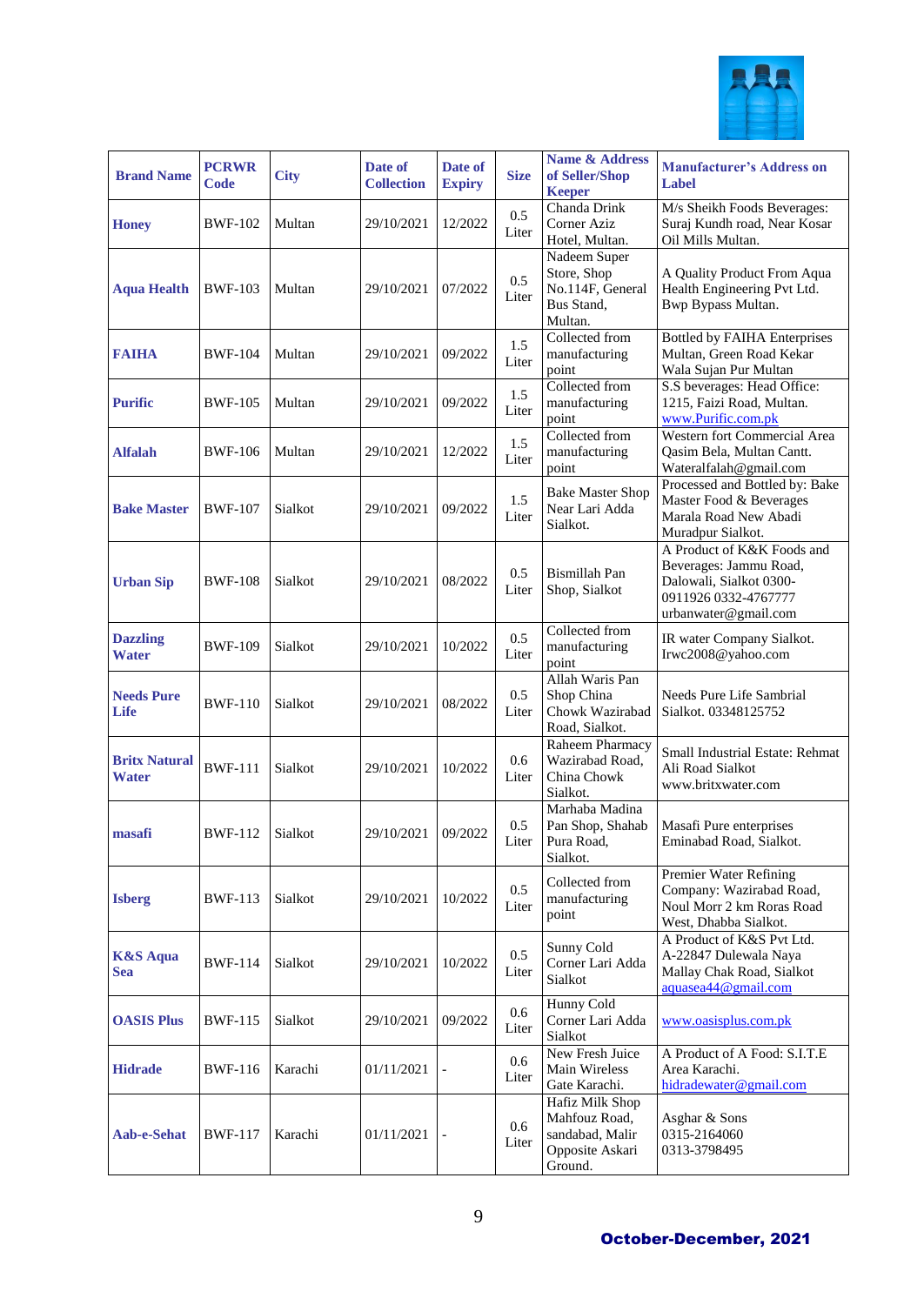

| <b>Brand Name</b>             | <b>PCRWR</b><br>Code | <b>City</b> | Date of<br><b>Collection</b> | Date of<br><b>Expiry</b> | <b>Size</b>  | <b>Name &amp; Address</b><br>of Seller/Shop<br><b>Keeper</b>                                        | <b>Manufacturer's Address on</b><br>Label                                                                                      |
|-------------------------------|----------------------|-------------|------------------------------|--------------------------|--------------|-----------------------------------------------------------------------------------------------------|--------------------------------------------------------------------------------------------------------------------------------|
| <b>OYSTER</b>                 | <b>BWF-118</b>       | Karachi     | 02/11/2021                   |                          | 0.6<br>Liter | Ameen Pan Shop<br><b>Goal Market</b><br>Opposite Anaya<br>Royal Residency<br>Karachi.               | 0330-2255667                                                                                                                   |
| Crystal Maya BWF-119          |                      | Karachi     | 01/11/2021                   |                          | 0.5<br>Liter | Masha Allah Milk<br>Shop lee Broast<br>model Colony<br>Karachi.                                     | A Product of Asghar and Sons                                                                                                   |
| <b>Water Plus</b>             | <b>BWF-120</b>       | Karachi     | 01/11/2021                   |                          | 0.5<br>Liter | Naveed General<br>Store, Shop No.11<br>Malir Sandabad,<br>Karachi.                                  | <b>Bottled by MEGAFINE</b><br>Industries: Plot No. A-79<br>Industrial Area Malir, Karachi.                                     |
| <b>GEO Life</b>               | <b>BWF-121</b>       | Karachi     | 02/11/2021                   |                          | 0.6<br>Liter | Lal Badshah Cold<br>Drink Shop Inside<br>Civil Hospital<br>Karachi.                                 | Quality Product of GEO Life:<br>Product in Karachi<br>geolifewater@gmail.com                                                   |
| <b>Aqua King</b>              | <b>BWF-122</b>       | Karachi     | 02/11/2021                   | 06/2022                  | 0.6<br>Liter | Taha Medical<br>Civil Hospital<br>Main Emergency<br>Gate Shop No.02<br>Karachi.                     | A Product of HPE: Plot no 60,<br>Sec 51 Super highway Karachi.                                                                 |
| <b>Blue Plus</b>              | <b>BWF-123</b>       | Karachi     | 01/11/2021                   |                          | 0.6<br>Liter | Abdul Rehman<br>Bakery Malir,<br>Sandabad 5-1/287<br>Karachi.                                       | <b>KISWAH Traders:</b><br>Gadab Town.                                                                                          |
| <b>Nafees</b>                 | <b>BWF-124</b>       | Karachi     | 01/11/2021                   |                          | 0.6<br>Liter | Nagori Milk<br>Center Shah Faisal<br>Town Near,<br>Wireless Gate,<br>Karachi.                       | Manufactured By Nafees Pure<br>Drinking Water: address<br>Gulistan-e-Jauhar Karachi.                                           |
| <b>VIVAL</b>                  | <b>BWF-125</b>       | Karachi     | 01/11/2021                   | $\blacksquare$           | 0.6<br>Liter | Sawabi General<br><b>Store Shah Faisal</b><br>Block D 1/2<br>Drigh Road,<br>Colony Karachi.         | Office No.31, Shalimar Marke,<br>Main Boulevard, D.H.A Road,<br>Lahore Cantt.<br>0323-7437920<br>Ziaandsons.t@gmail.com        |
| <b>Sunlay</b>                 | <b>BWF-126</b>       | Karachi     | 02/11/2021                   |                          | 0.6<br>Liter | Ali Raza General<br>Store, Sweets,<br>Apartment Dhobi<br>gate Opposite<br>Bhag-e-Hasar<br>Hospital. | A Product Of HPE: Plot No 60<br>Sec 51, super highway Karachi.                                                                 |
| Asha                          | <b>BWF-127</b>       | Karachi     | 01/11/2021                   | 09/2022                  | 0.6<br>Liter | Al-Ayesha<br>Shereen Mughal<br>Hazara Goth<br>Block No.4 A,<br>Near Kamran<br>Chorangi.             | Manufactured by SD Water<br>Bottlers: Plot No.G-15, Malir<br>Industrial Area Nad-e-Ali Shop<br>Karachi.                        |
| <b>AM2PM</b>                  | <b>BWF-128</b>       | Karachi     | 02/11/2021                   |                          | 0.6<br>Liter | Quetta Zuffran<br>General Store, Old<br>Sabzi Mandi<br>Karachi.                                     | TM No.522293                                                                                                                   |
| <b>UF Pure</b><br><b>Edge</b> | <b>BWF-129</b>       | Karachi     | 02/11/2021                   |                          | 0.6<br>Liter | Malik Store Sun<br>View Apartment<br>University Road<br>Karachi.                                    | A product Of UF Enterprises: A<br>80/A, Ground Floor Block-01,<br>Abdul Hasan IsphaniScheme-<br>33, Gulishan-e-Johar, Karachi. |
| <b>Defence</b>                | <b>BWF-130</b>       | Karachi     | 01/11/2021                   | 12/2022                  | 0.6<br>Liter | Nizam General<br>Store, Shah Faisal<br>Block No.02,<br>Main Chorangi<br>Karachi.                    | 3/12 Block-3, S.F.C Industrial<br>Area Karachi.<br>jpfi_SYS@hotmail.com                                                        |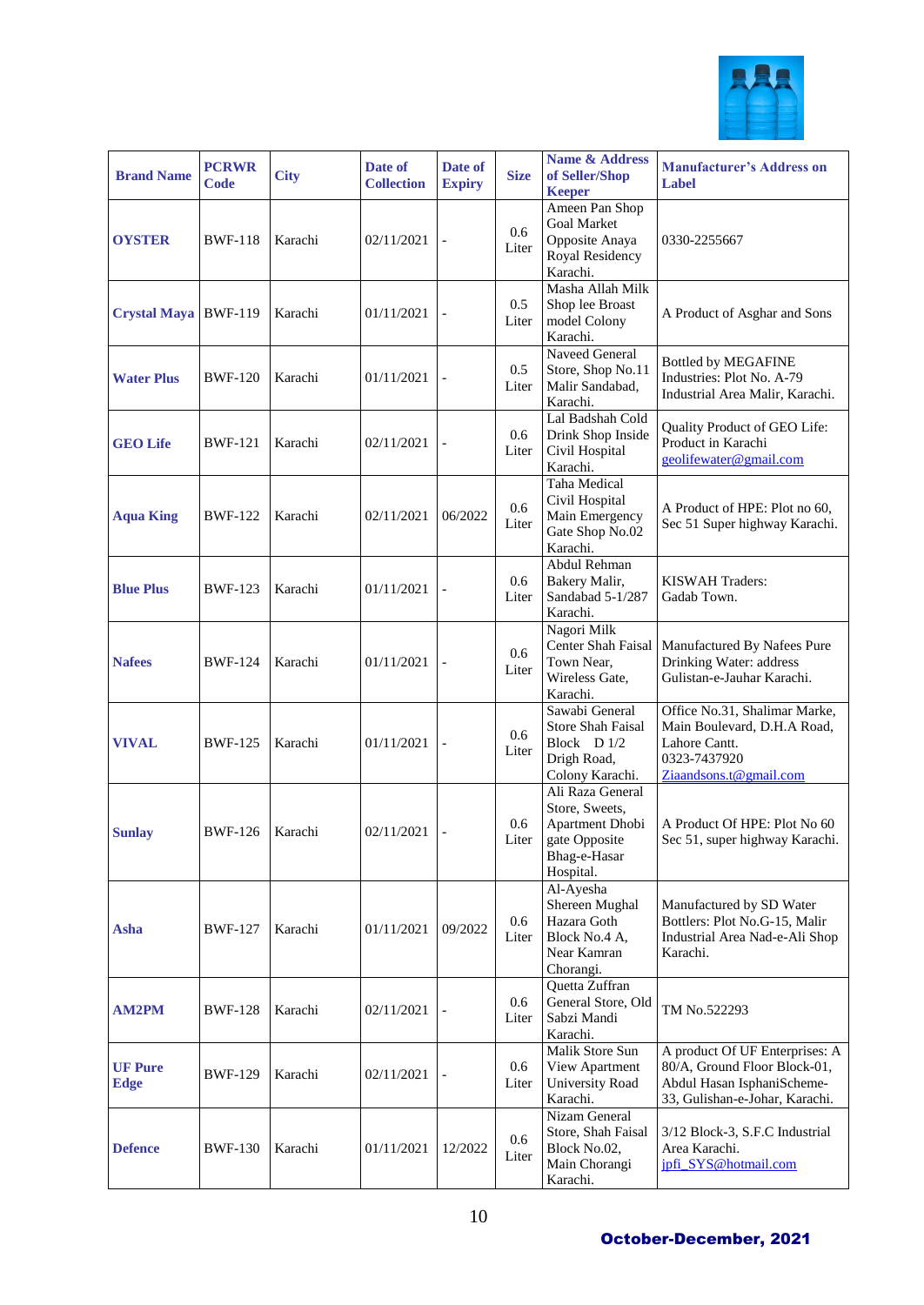

| <b>Brand Name</b>                               | <b>PCRWR</b><br><b>Code</b> | <b>City</b> | Date of<br><b>Collection</b> | Date of<br><b>Expiry</b> | <b>Size</b>      | <b>Name &amp; Address</b><br>of Seller/Shop<br><b>Keeper</b>                 | <b>Manufacturer's Address on</b><br>Label                                                                             |
|-------------------------------------------------|-----------------------------|-------------|------------------------------|--------------------------|------------------|------------------------------------------------------------------------------|-----------------------------------------------------------------------------------------------------------------------|
| <b>RIVA</b>                                     | <b>BWF-131</b>              | Karachi     | 02/11/2021                   |                          | 0.6<br>Liter     | Collected from<br>manufacturing<br>point                                     | <b>Quality Product of DOW</b><br>university Health Care: Ojha<br>Campus, Main Suparco Road,<br>KDA Scheme33, Karachi. |
| Aqua<br><b>SHARAV</b>                           | <b>BWF-132</b>              | Karachi     | 02/11/2021                   |                          | 0.6<br>Liter     | <b>Sunflower General</b><br>Store, Opposite<br><b>City Court</b><br>Karachi. | Powered by: RO Plant Pakistan.<br>0300-0474180<br>0312-7427289<br>TM No.597905                                        |
| <b>Former</b>                                   | <b>BWF-133</b>              | Karachi     | 01/11/2021                   |                          | 0.5<br>Liter     | Aiwan General<br><b>Store Shah Faisal</b><br>Colony Block<br>No.01 Karachi.  | Product by APPOSE: Malir 15,<br>Near Nad-e-Ali Chowk, Saba<br>Compound.                                               |
| Aab-e-<br><b>Haram</b>                          | <b>BWF-134</b>              | Karachi     | 02/11/2021                   |                          | Liter            | Kamran General<br>Store, Near Civil<br>Hospital Karachi.                     | Sector 13-E, New Saeedabad,<br>Baldia Town Karachi.                                                                   |
| <b>DOURO</b>                                    | <b>BWF-135</b>              | Karachi     | 01/11/2021                   |                          | 0.6              | Mobi Cold Drink,<br><b>Shah Faisal</b><br>Colony Block<br>No.01 Karachi.     | A Product of DOURO<br>Enterprises, Block-16, F.B Area<br>Karachi.                                                     |
| <b>NEO</b>                                      | <b>BWF-136</b>              | Karachi     | 01/11/2021                   | 12/2022                  | 0.6              | Aamir General<br>Store, Malir Cantt<br>No.6 Karachi.                         | Address: plot No.96, Malir<br>Industrial Area Malir 15,<br>Karachi. E-mail:<br>neovattan@gmail.com                    |
| <b>Culligan</b>                                 | <b>BWF-137</b>              | Karachi     | 01/11/2021                   | 09/2022                  | 0.5              | New Sohni Sweets<br><b>Bakers Nimco</b><br>Malir Cantt<br>Karachi.           | Bottled by: Culligan Water of<br>Pakistan, Johan (Pvt) Ltd. F-<br>17/A, Hub River Road, S.I.T.E<br>Karachi.           |
| <b>Aqua One</b>                                 | <b>BWF-138</b>              | Lahore      | 17/11/2021                   |                          | 1.5<br>Liter     | Collected from<br>manufacturing<br>point                                     | 30-A, Nawaz Town, Main<br>Bouleword, Lahore<br>0301-7888869                                                           |
| <b>Jami Water</b>                               | <b>BWF-139</b>              | Lahore      | 17/11/2021                   |                          | 1.5<br>Liter     | Collected from<br>manufacturing<br>point                                     | 318, K-2, WAPDA Town,<br>0301-5182132                                                                                 |
| <b>Klinz</b>                                    | <b>BWF-140</b>              | Lahore      | 17/11/2021                   |                          | $1.5\,$<br>Liter | Collected from<br>manufacturing<br>point                                     | Klinz, Plot #. 10/A, Punjab<br>Small Industrial Estate, Lahore<br>0321-4751111                                        |
| <b>Erie Water</b>                               | <b>BWF-141</b>              | Lahore      | 17/11/2021                   |                          | 1.5<br>Liter     | Collected from<br>manufacturing<br>point                                     | 99-C2, Punjab Society,<br>0303-6663594                                                                                |
| <b>Drinklay</b>                                 | <b>BWF-142</b>              | Lahore      | 18/11/2021                   |                          | $1.5\,$<br>Liter | Collected from<br>manufacturing<br>point                                     | 843-F, Jubli Town,<br>0300-4706286                                                                                    |
| <b>Aqua Fina</b>                                | <b>BWF-143</b>              | Lahore      | 18/11/2021                   |                          | 0.5<br>Liter     | Anchor Super<br>Store, 042-<br>35853114                                      | 32-N, Gulberg-II, Lahore                                                                                              |
| <b>Nestle Pure</b><br>life                      | <b>BWF-144</b>              | Lahore      | 18/11/2021                   |                          | 1.5<br>Liter     | Anchor Super<br>Store, 042-<br>35853114                                      | 308-upper Mall, Lahore                                                                                                |
| <b>Dasani</b>                                   | <b>BWF-145</b>              | Lahore      | 18/11/2021                   |                          | 1.5<br>Liter     | Anchor Super<br>Store, 042-<br>35853114                                      | Syed Muratab Ali road, Gulberg<br>IV, Lahore                                                                          |
| Aqua<br><b>Amanzi</b>                           | <b>BWF-146</b>              | Lahore      | 18/11/2021                   |                          | 1.5<br>Liter     | Collected from<br>manufacturing<br>point                                     | 803-G, Q-B Block, Modal<br>Town Lahore, 0301-6231687                                                                  |
| <b>Trust</b><br><b>Drinking</b><br><b>Water</b> | <b>BWF-147</b>              | Lahore      | 18/11/2021                   |                          | 1.5<br>Liter     | Collected from<br>manufacturing<br>point                                     | Model Town, 420-G, Block Q,<br>Lahore 0305-6055921                                                                    |
| <b>Doce Water</b>                               | <b>BWF-148</b>              | Lahore      | 18/11/2021                   |                          | 0.5<br>Liter     | Collected from<br>manufacturing<br>point                                     | 48-M, Quaid-e-Azam Industrial<br>Estate, Kot Lakhpat, Lahore<br>0304-7326782                                          |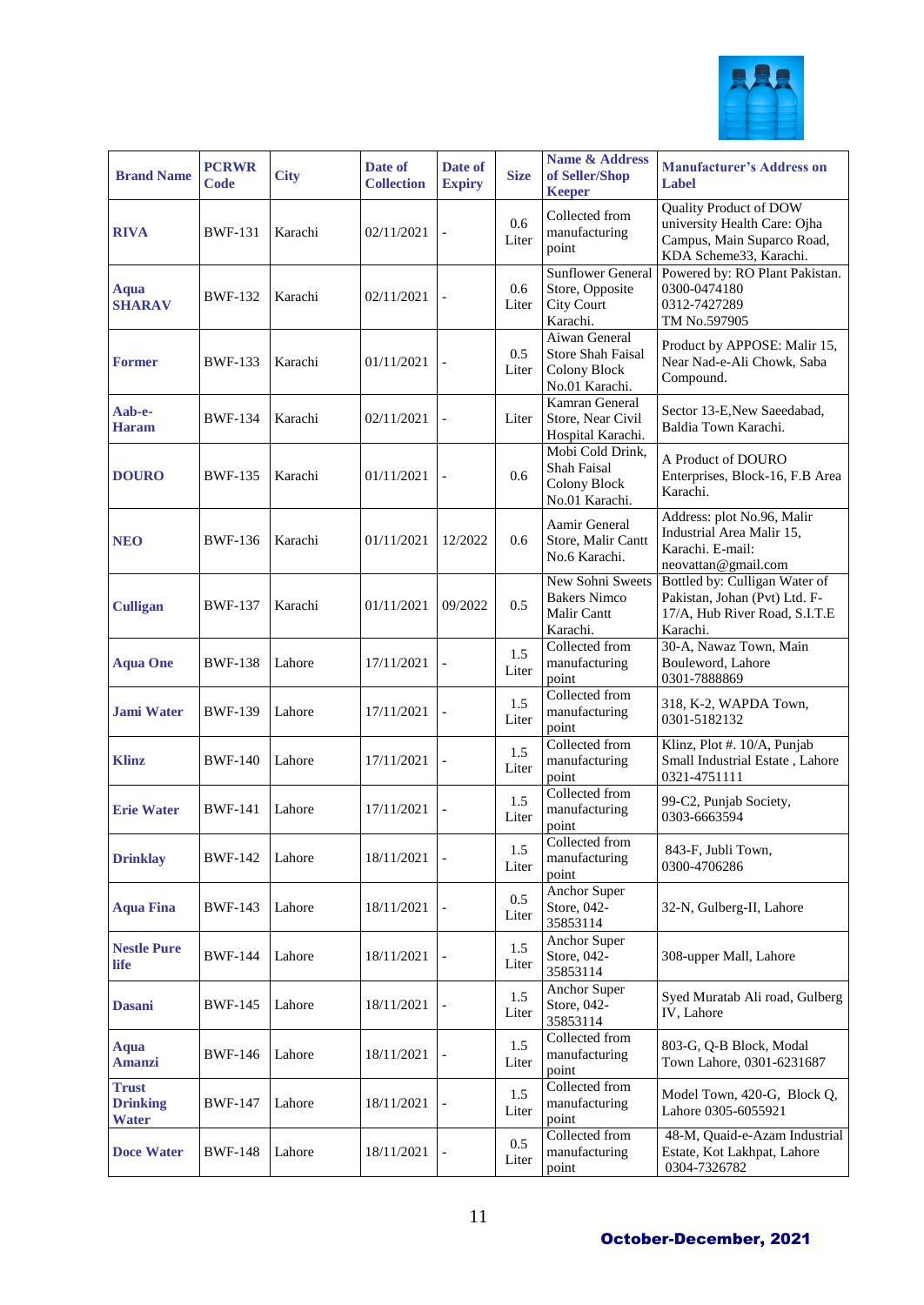

| <b>Brand Name</b>                               | <b>PCRWR</b><br>Code | <b>City</b> | Date of<br><b>Collection</b> | Date of<br><b>Expiry</b> | <b>Size</b>      | <b>Name &amp; Address</b><br>of Seller/Shop<br><b>Keeper</b>                     | <b>Manufacturer's Address on</b><br>Label                                                             |
|-------------------------------------------------|----------------------|-------------|------------------------------|--------------------------|------------------|----------------------------------------------------------------------------------|-------------------------------------------------------------------------------------------------------|
| <b>Glacial</b><br><b>Water</b>                  | <b>BWF-149</b>       | Lahore      | 18/11/2021                   |                          | 06<br>Liter      | Collected from<br>manufacturing<br>point                                         | 358-E, Johar Town, Lahore<br>0307-4752361                                                             |
| <b>IRHAA</b><br><b>Drinking</b><br><b>Water</b> | <b>BWF-150</b>       | Lahore      | 18/11/2021                   |                          | 0.5<br>Liter     | Collected from<br>manufacturing<br>point                                         | 443-J-3, Johar Town, Lahore<br>0332-4665016                                                           |
| <b>Pure Nature</b>                              | <b>BWF-151</b>       | Lahore      | 18/11/202                    |                          | 1.5<br>Liter     | Collected from<br>manufacturing<br>point                                         | 9-Km GT road, Rachna Town,<br>Feroz wala, Shadara Lahore                                              |
| <b>Sufi</b>                                     | <b>BWF-152</b>       | Lahore      | 19/11/2021                   |                          | 0.5<br>Liter     | Collected from<br>manufacturing<br>point                                         | 1-B Garden Block, Garden<br>Town, Lahore                                                              |
| <b>Diyan</b>                                    | <b>BWF-153</b>       | Lahore      | 19/11/2021                   |                          | 1.5<br>Liter     | Abass, Chishti<br>Afzali Super<br>Store, Raiwind<br>Raod, Lahore<br>0304-8800970 | 16-Km Raiwind Road, Lahore                                                                            |
| <b>Pure Flo</b>                                 | <b>BWF-154</b>       | Lahore      | 19/11/2021                   |                          | 1.5<br>Liter     | Collected from<br>manufacturing<br>point                                         | 193-Ali Center, Airline Society<br>Khayaban-e-Jinnah, Lahore                                          |
| <b>Spreva</b>                                   | <b>BWF-155</b>       | Lahore      | 19/11/2021                   |                          | 1.5<br>Liter     | Collected from<br>manufacturing<br>point                                         | Shoukat Khanam Chowk.<br>Opposite UCP, Lahore                                                         |
| <b>Karakorum</b><br><b>Flow</b>                 | <b>BWF-156</b>       | Lahore      | 19/11/2021                   |                          | 0.5<br>Liter     | Collected from<br>manufacturing<br>point                                         | Karakorum Foods PVT Ltd.,<br>21-km, off Ferozpur Raod,<br>Lahore                                      |
| <b>Marine Blue</b>                              | <b>BWF-157</b>       | Lahore      | 19/11/2021                   |                          | 1.5<br>Liter     | Collected from<br>manufacturing<br>point                                         | 1.5 Km Defence Road, Kahna<br>Nau, Lahore                                                             |
| <b>Water</b><br><b>Empire</b>                   | <b>BWF-158</b>       | Islamabad   | 13/12/2021                   | 06/2022                  | 0.5<br>Liter     | Collected from<br>manufacturing<br>point                                         | Plot No.156, Japan Road,<br>Islamabad.                                                                |
| <b>Pacific Pure</b>                             | <b>BWF-159</b>       | Islamabad   | 13/12/2021                   | 06/2022                  | 1.5<br>Liter     | Collected from<br>manufacturing<br>point                                         | 1-km, Japan Road, Zone V,<br>Islamabad.                                                               |
| <b>Al-MENA</b>                                  | <b>BWF-160</b>       | Islamabad   | 13/12/2021                   | 03/2022                  | 0.5<br>Liter     | Collected from<br>manufacturing<br>point                                         | Japan Road, Near Railway<br>Phatak Islamabad.                                                         |
| <b>Deosai</b>                                   | <b>BWF-161</b>       | Islamabad   | 13/12/2021                   | 12/2022                  | 0.5<br>Liter     | Collected from<br>manufacturing<br>point                                         | 3-km Japan Road, Sihala Khurd<br>Sihala, Islamabad                                                    |
| <b>Aqua Green</b>                               | <b>BWF-162</b>       | Islamabad   | 13/12/2021                   | 06/2022                  | 0.5<br>Liter     | Collected from<br>manufacturing<br>point                                         | Aqua Green: Plot No.372 Japan<br>Road, Naval Encourage Gate<br>No.2, Islamabad                        |
| <b>Marwa</b><br><b>Water</b>                    | BWF-163              | Islamabad   | 13/12/2021                   | 12/2022                  | $0.5\,$<br>Liter | Collected from<br>manufacturing<br>point                                         | Plot No.1, Street B-1, Sector B,<br>Marwa Town, Islamabad.                                            |
| <b>SOLONEY</b>                                  | <b>BWF-164</b>       | Islamabad   | 13/12/2021                   | 06/2022                  | 1.5<br>Liter     | Collected from<br>manufacturing<br>point                                         | Plot No.02, St#13, Ghouri<br>Garden, Islamabad.                                                       |
| K&S                                             | <b>BWF-165</b>       | Islamabad   | 13/12/2021                   | 06/2022                  | 1.5<br>Liter     | Collected from<br>manufacturing<br>point                                         | 48-F, P&V Scheme, Tarlai<br>Islamabad.                                                                |
| OPAL+                                           | <b>BWF-166</b>       | Islamabad   | 13/12/2021                   | 09/2022                  | 1.5<br>Liter     | Collected from<br>manufacturing<br>point                                         | Shop No.1 Dost Muhammad<br>Market, Lehtrar Road,<br>Islamabad                                         |
| <b>Calci Dew</b>                                | <b>BWF-167</b>       | Islamabad   | 14/12/2021                   | 12/2022                  | 1.5<br>Liter     | Collected from<br>manufacturing<br>point                                         | Plot No.3, Khasra No. 659<br>Sohan, Near Khalid Bin Waleed<br>Masjid Federal Area, Sohan<br>Islamabad |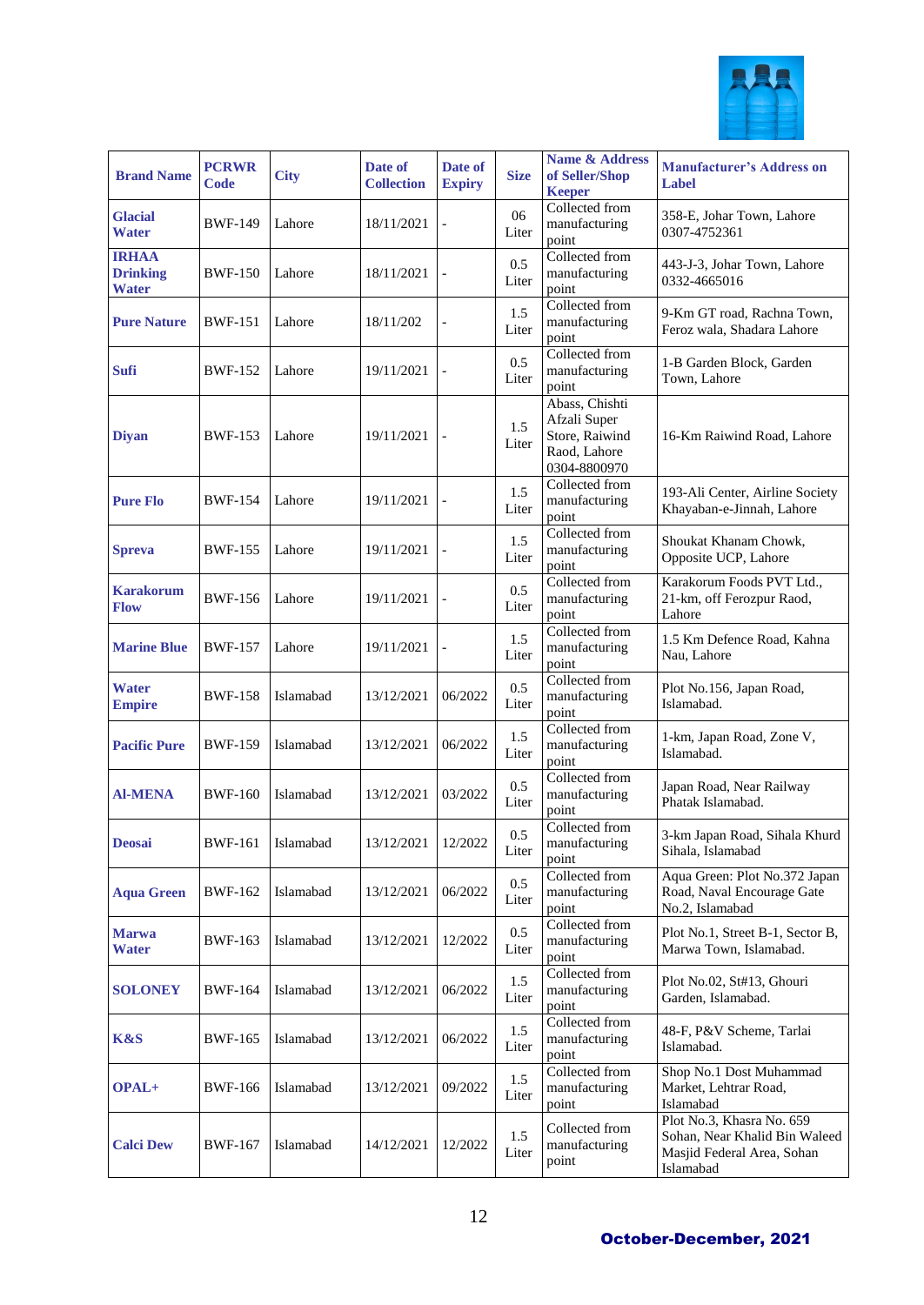

| <b>Brand Name</b>               | <b>PCRWR</b><br>Code | <b>City</b> | Date of<br><b>Collection</b> | Date of<br><b>Expiry</b> | <b>Size</b>  | <b>Name &amp; Address</b><br>of Seller/Shop<br><b>Keeper</b> | <b>Manufacturer's Address on</b><br>Label                                                                     |
|---------------------------------|----------------------|-------------|------------------------------|--------------------------|--------------|--------------------------------------------------------------|---------------------------------------------------------------------------------------------------------------|
| <b>Maple Plus</b>               | <b>BWF-168</b>       | Islamabad   | 14/12/2021                   | 12/2022                  | 1.5<br>Liter | Collected from<br>manufacturing<br>point                     | Maple Plus Purification Plant<br>Plot No.2, Near Khalid Bin<br>Waleed Masjid Federal Area,<br>Sohan Islamabad |
| <b>Seven Stream</b>             | <b>BWF-169</b>       | Islamabad   | 14/12/2021                   | 12/2022                  | 1.5<br>Liter | Collected from<br>manufacturing<br>point                     | Plot No.2, Near Khalid Bin<br>Waleed Masjid Federal Area,<br>Sohan Islamabad                                  |
| <b>Fresh Life</b>               | <b>BWF-170</b>       | Islamabad   | 14/12/2021                   | 06/2022                  | 0.5<br>Liter | Collected from<br>manufacturing<br>point                     | Khana Dak, Park Area<br>Pindorian, Islamabad                                                                  |
| <b>EDGE</b>                     | <b>BWF-171</b>       | Islamabad   | 14/12/2021                   | 09/2022                  | 0.5<br>Liter | Collected from<br>manufacturing<br>point                     | Khana Dak, Park Area<br>Pindorian, Islamabad                                                                  |
| <b>Nestol</b>                   | <b>BWF-172</b>       | Islamabad   | 14/12/2021                   | 06/2022                  | 0.5<br>Liter | Collected from<br>manufacturing<br>point                     | Khana Dak, Park Area<br>Pindorian, Islamabad                                                                  |
| <b>Springley</b>                | <b>BWF-173</b>       | Islamabad   | 14/12/2021                   | 06/2022                  | 19<br>Liter  | Plot<br>No.1, Muhammadi<br>Town Sohan,<br>Islamabad          | Qarshi Research International<br>(Pvt.) Ltd. Plot No.561-4, Phase<br>I&II, Hattar                             |
| <b>Premium</b><br><b>Spring</b> | <b>BWF-174</b>       | Islamabad   | 15/12/2021                   | 06/2022                  | 1.5<br>Liter | Collected from<br>manufacturing<br>point                     | 376 Margalla Hill Road, Near<br>Buddha Caves, Shah Allah Ditta<br>Islamabad.                                  |
| <b>Ora Pure</b>                 | <b>BWF-175</b>       | Islamabad   | 15/12/2021                   | 12/2022                  | 0.5<br>Liter | Collected from<br>manufacturing<br>point                     | Aim Arcade, Commercial, D-12<br>Markaz Islamabad.                                                             |
| <b>Venora</b>                   | <b>BWF-176</b>       | Islamabad   | 15/12/2021                   | 06/2022                  | 0.5<br>Liter | Collected from<br>manufacturing<br>point                     | Plot No. 238, Street No.8, I-9/3,<br>Islamabad.                                                               |
| <b>Aqua Stream</b>              | <b>BWF-177</b>       | Islamabad   | 15/12/2021                   | 06/2022                  | 1.5<br>Liter | Collected from<br>manufacturing<br>point                     | Plot#368, St 5, Sector<br>I-9/3, Islamabad                                                                    |
| <b>Ripple Water</b>             | <b>BWF-178</b>       | Rawalpindi  | 15/12/2021                   | 09/2022                  | 0.5<br>Liter | Collected from<br>manufacturing<br>point                     | Sector 3 Plot 769, Street 6, Al<br>Noor Colony Khana Pull,<br>Rawalpindi                                      |
| TWS                             | <b>BWF-179</b>       | Islamabad   | 15/12/2021                   | 06/2022                  | 1.5<br>Liter | Collected from<br>manufacturing<br>point                     | Plot No.544, St.No.18, VIP<br>Ghouri Town Near Khana Pull<br>Islamabad.                                       |
| <b>H2O Unique</b><br>Water      | <b>BWF-180</b>       | Islamabad   | 15/12/2021                   | 06/2022                  | 1.5<br>Liter | Collected from<br>manufacturing<br>point                     | Address: Eman Plaza Main<br>Murree Road, Behar kahu<br>Islamabad                                              |
| <b>Elovina</b><br>Water         | <b>BWF-181</b>       | Islamabad   | 15/12/2021                   | 06/2022                  | 1.5<br>Liter | Collected from<br>manufacturing<br>point                     | Plot No.17, Street No. 3,<br>Federal Area, Sohan Islamabad.                                                   |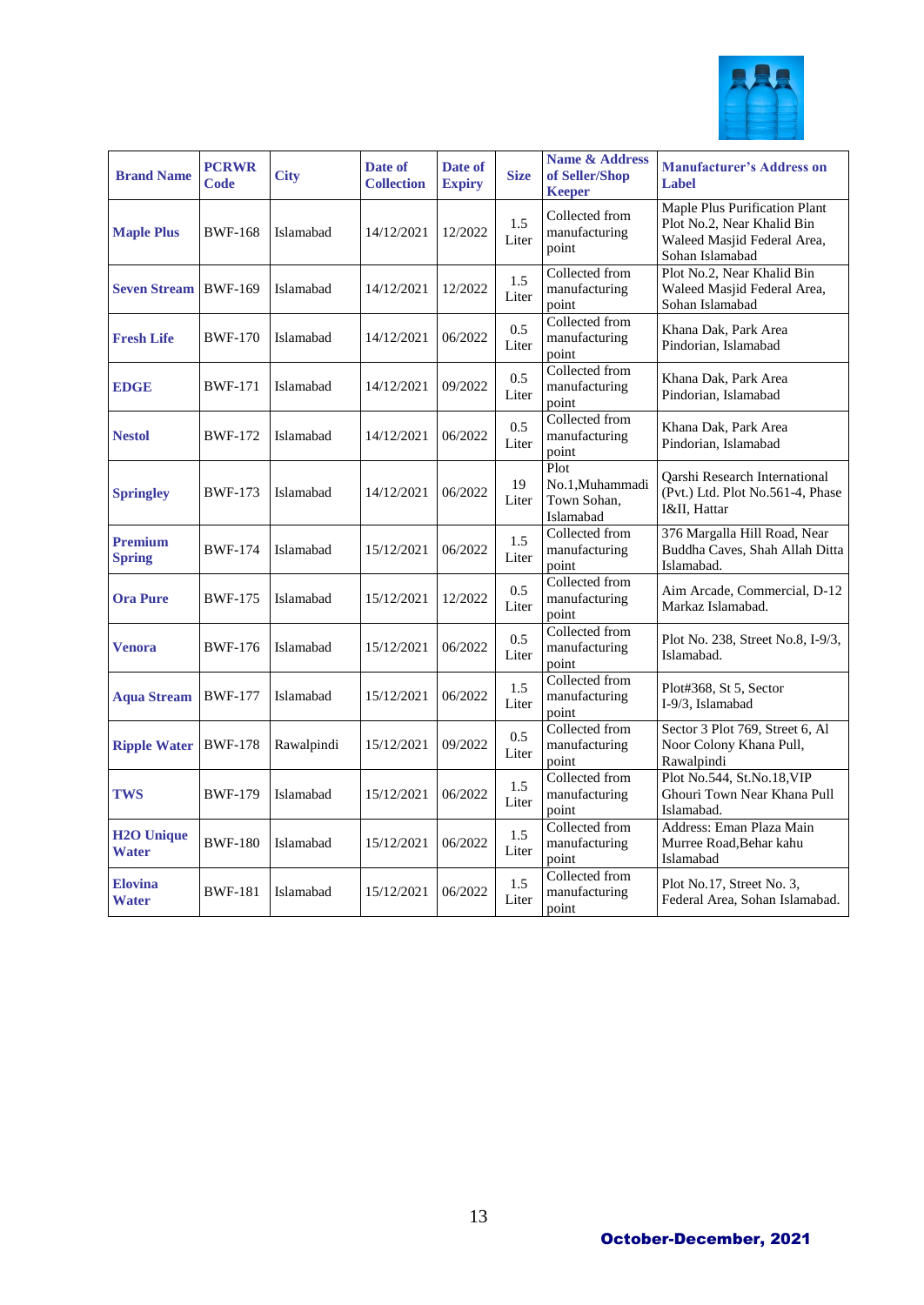

#### **WATER QUALITY PARAMETERS AND METHODS USED FOR ANALYSIS**

| Sr.# | <b>PARAMETERS</b>             | <b>ANALYTICAL METHOD</b>                                              |
|------|-------------------------------|-----------------------------------------------------------------------|
| 1.   | Alkalinity (mg/l as $CaCO3$ ) | 2320-B, Titration Method (APHA-23 <sup>rd</sup> edition)              |
| 2.   | Arsenic (ppb)                 | AAS Vario 6, Analytik Jena AG                                         |
| 3.   | Bicarbonate                   | 2320-B, Titration Method (APHA-23rd edition)                          |
| 4.   | Calcium (mg/l)                | 3500-Ca, EDTA Titrimetric method (APHA-23rd edition)                  |
| 5.   | Carbonate (mg/l)              | 2320-B, Titration Method (APHA-23 <sup>rd</sup> edition)              |
| 6.   | Chloride (mg/l)               | 4500-cl, Argentometric method (APHA-23rd edition)                     |
| 7.   | Color (TCU)                   | <b>Sensory Test</b>                                                   |
| 8.   | Conductivity $(\mu S/cm)$     | E.C meter, BANTE-890, 2510-B (APHA-23 <sup>rd</sup> edition)          |
| 9.   | Hardness (mg/l)               | 2340-C, EDTA Titrimetric method (APHA-23 <sup>rd</sup> edition)       |
| 10.  | Magnesium (mg/l)              | 3500-Mg (Calculation Method), APHA-23 <sup>rd</sup> edition           |
| 11.  | Nitrate Nitrogen (mg/l)       | Cd. Reduction (Hach-8171) by Spectrophotometer                        |
| 12.  | Odor                          | <b>Sensory Test</b>                                                   |
| 13.  | pH                            | pH Meter, Hanna Instrument, Model 8519, Italy                         |
| 14.  | Potassium (mg/l)              | 3500-K, (APHA-23 <sup>rd</sup> edition)                               |
| 15.  | Sodium (mg/l)                 | 3500-Na, (APHA-23 <sup>rd</sup> edition)                              |
| 16.  | Sulfate (mg/l)                | 4500- SO <sup>2-</sup> <sub>4</sub> , (APHA-23 <sup>rd</sup> edition) |
| 17.  | Phosphate (mg/l)              | 8190 and 8048 (Hach)                                                  |
| 18.  | Taste                         | <b>Sensory Test</b>                                                   |
| 19.  | $TDS$ (mg/l)                  | E.C meter, BANTE-890, 2510-B (APHA-23 <sup>rd</sup> edition)          |
| 20.  | Turbidity (NTU)               | Turbidity Meter, 2510-B (APHA-23 <sup>rd</sup> edition)               |
| 21.  | Fluoride (mg/l)               | 4500-F, SPADNS method                                                 |
| 22.  | Iron $(mg/l)$                 | FerroVer method (HACH Cat. 21057-69)                                  |
| 23.  | Total Coliforms(MPN/100ml)    | 9221-B, C&D, Standard Methods (2012) APHA                             |
| 24.  | E. coli (MPN/100ml)           | 9221-B, C&D, Standard Methods (2012) APHA                             |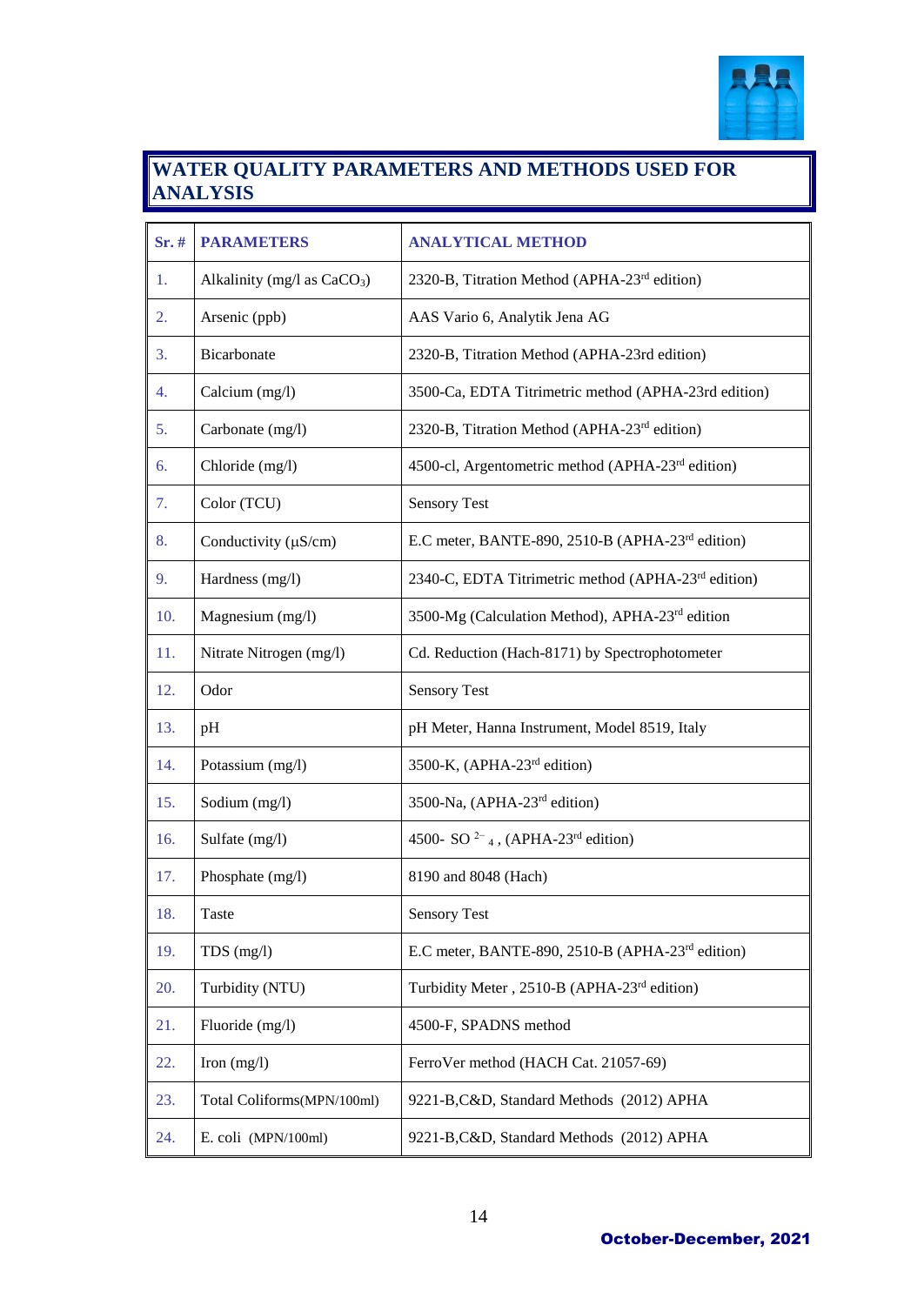

### **WATER QUALITY PERMISSIBLE LIMITS FOR BOTTLED WATER**

| Sr. | <b>Parameter</b>       |              | <b>Permissible Limits</b> |                  |                  |  |  |
|-----|------------------------|--------------|---------------------------|------------------|------------------|--|--|
| #   |                        | <b>Units</b> | <b>WHO</b>                | <b>IBWA</b>      | <b>PSQCA</b>     |  |  |
| 1.  | Alkalinity             | (mg/l)       | <b>NGVS</b>               | <b>NGVS</b>      | <b>NGVS</b>      |  |  |
| 2.  | Bicarbonate            | (mg/l)       | <b>NGVS</b>               | <b>NGVS</b>      | <b>NGVS</b>      |  |  |
| 3.  | Calcium                | (mg/l)       | <b>NGVS</b>               | <b>NGVS</b>      | 100              |  |  |
| 4.  | Carbonate              | (mg/l)       | <b>NGVS</b>               | <b>NGVS</b>      | <b>NGVS</b>      |  |  |
| 5.  | Chloride               | (mg/l)       | 250                       | 250              | 250              |  |  |
| 6.  | Color                  | (TCU)        | 15                        | <b>NGVS</b>      | 5                |  |  |
| 7.  | Conductivity           | $(\mu S/cm)$ | <b>NGVS</b>               | <b>NGVS</b>      | <b>NGVS</b>      |  |  |
| 8.  | Fluoride               | (mg/l)       | 1.5                       | 3                | 0.7              |  |  |
| 9.  | Hardness               | (mg/l)       | <b>NGVS</b>               | <b>NGVS</b>      | <b>NGVS</b>      |  |  |
| 10  | Iron                   | (mg/l)       | 0.3                       | 0.3              | 0.3              |  |  |
| 11. | Magnesium              | (mg/l)       | <b>NGVS</b>               | <b>NGVS</b>      | 50               |  |  |
| 12. | Odor                   |              | Odorless                  | <b>NGVS</b>      | Unobjectionable  |  |  |
| 13. | Nitrate-N              | (mg/l)       | 10                        | 10               | 10               |  |  |
| 14. | pH                     |              | $6.5 - 8.5$               | <b>NGVS</b>      | $6.5 - 8.5$      |  |  |
| 15. | Potassium              | (mg/l)       | <b>NGVS</b>               | <b>NGVS</b>      | 10               |  |  |
| 16. | Sodium                 | (mg/l)       | 200                       | <b>NGVS</b>      | 50               |  |  |
| 17. | Sulfate                | (mg/l)       | 250                       | 250              | 250              |  |  |
| 18. | Taste                  |              | Unobject.                 | <b>NGVS</b>      | Unobjectionable  |  |  |
| 19. | <b>TDS</b>             | (mg/l)       | 1000                      | 500              | 500              |  |  |
| 20. | Turbidity              | (NTU)        | 5                         | <b>NGVS</b>      | 0.5              |  |  |
| 21. | Phosphate              | (mg/l)       | <b>NGVS</b>               | <b>NGVS</b>      | <b>NGVS</b>      |  |  |
| 22. | Arsenic                | ppb          | $10\,$                    | $10\,$           | 10               |  |  |
| 23. | <b>Total Coliforms</b> | MPN/100ml    | $\boldsymbol{0}$          | $\boldsymbol{0}$ | $\boldsymbol{0}$ |  |  |
| 24. | E-Coli                 | MPN/100ml    | $\boldsymbol{0}$          | $\boldsymbol{0}$ | $\boldsymbol{0}$ |  |  |

**WHO** World Health Organization

**IBWA** International Bottled Water Association

**PSQCA** Pakistan Standards and Quality Control Authority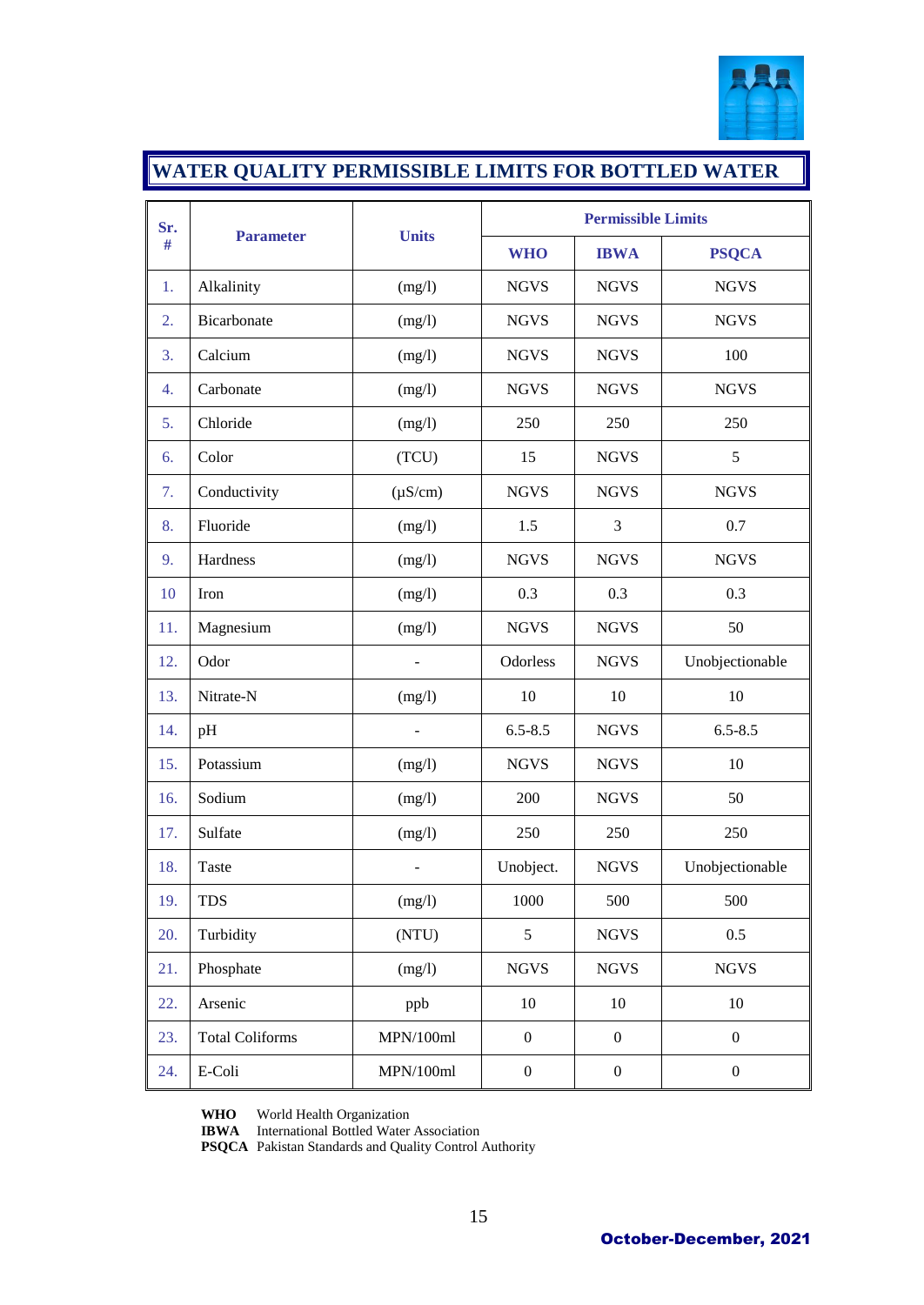

### **SUMMARY OF RESULTS OF PCRWR MONITORING**

### **Contaminants of Potential Concerns Found in Bottled Water Brands**

|                | Sodium: Safe Limit : 50 parts per million (ppm) |                |                              |      |                |  |  |  |
|----------------|-------------------------------------------------|----------------|------------------------------|------|----------------|--|--|--|
| Sr.            | <b>Brand Name</b>                               | Code           | <b>City of Manufacturing</b> | Unit | <b>Results</b> |  |  |  |
| N <sub>0</sub> |                                                 |                |                              |      |                |  |  |  |
| 1.             | <b>Oxford Pure Water</b>                        | <b>BWF-13</b>  | Sargodha                     | ppm  | 60             |  |  |  |
| 2.             | <b>Sip Up</b>                                   | <b>BWF-19</b>  | D.G.Khan                     | ppm  | 78             |  |  |  |
| 3.             | <b>New Buxton</b>                               | <b>BWF-29</b>  | Sahiwal                      | ppm  | 63             |  |  |  |
| 4.             | <b>More Plus</b>                                | <b>BWF-33</b>  | Tandojam                     | ppm  | 64             |  |  |  |
| 5.             | <b>Icelay</b>                                   | <b>BWF-34</b>  | Tandojam                     | ppm  | 68             |  |  |  |
| 6.             | <b>Pure</b>                                     | <b>BWF-36</b>  | Tandojam                     | ppm  | 78             |  |  |  |
| 7.             | <b>Oxidano</b>                                  | <b>BWF-37</b>  | Tandojam                     | ppm  | 160            |  |  |  |
| 8.             | <b>Nation</b>                                   | <b>BWF-74</b>  | Faisalabad                   | ppm  | 59             |  |  |  |
| 9.             | <b>Noble</b>                                    | <b>BWF-89</b>  | Hyderabad                    | ppm  | 58             |  |  |  |
| 10.            | Aab-e-Hayat                                     | <b>BWF-92</b>  | Loralai                      | ppm  | 76             |  |  |  |
| 11.            | Aab-e-Sehat                                     | <b>BWF-117</b> | Karachi                      | ppm  | 82             |  |  |  |
| 12.            | <b>Defence</b>                                  | <b>BWF-130</b> | Karachi                      | ppm  | 98             |  |  |  |
| 13.            | <b>DOURO</b>                                    | <b>BWF-135</b> | Karachi                      | ppm  | 96             |  |  |  |

| TDS: Safe Limit : 500 parts per million (ppm) |                   |               |                              |      |                |
|-----------------------------------------------|-------------------|---------------|------------------------------|------|----------------|
| Sr.                                           | <b>Brand Name</b> | Code          | <b>City of Manufacturing</b> | Unit | <b>Results</b> |
| N <sub>0</sub>                                |                   |               |                              |      |                |
|                                               | <b>Oxidano</b>    | <b>BWF-37</b> | Tandojam                     | ppm  | 652            |
| ٠.                                            | <b>Noble</b>      | <b>BWF-89</b> | Hyderabad                    | ppm  | 583            |

|                               | Potassium: Safe Limit : 10 parts per million (ppm) |               |                                            |      |                |  |  |
|-------------------------------|----------------------------------------------------|---------------|--------------------------------------------|------|----------------|--|--|
| Sr.<br>$\mathbf{N}\mathbf{0}$ | <b>Brand Name</b>                                  | Code          | City of<br><b>Manufacturing/collection</b> | Unit | <b>Results</b> |  |  |
| J.                            | <b>More Plus</b>                                   | <b>BWF-33</b> | Tandojam                                   | ppm  |                |  |  |
|                               | <b>Noble</b>                                       | <b>BWF-89</b> | Hyderabad                                  | ppm  |                |  |  |

|     | Arsenic: Safe Limit : 10 parts per billion (ppb) |               |                              |      |                |
|-----|--------------------------------------------------|---------------|------------------------------|------|----------------|
| Sr. | <b>Brand Name</b>                                | Code          | <b>City of Manufacturing</b> | Unit | <b>Results</b> |
| No  |                                                  |               |                              |      |                |
|     | <b>Nation</b>                                    | <b>BWF-74</b> | Lahore                       | ppb  | 18             |

|                | Bacteriological: (Total Coliforms, Fecal Coliforms &E Coli) (Safe Limit: 0/100ml) |               |                      |                                       |                        |  |  |  |  |
|----------------|-----------------------------------------------------------------------------------|---------------|----------------------|---------------------------------------|------------------------|--|--|--|--|
| Sr.            | <b>Brand Name</b>                                                                 | Code          | City of              | <b>Results</b>                        |                        |  |  |  |  |
| N <sub>0</sub> |                                                                                   |               | <b>Manufacturing</b> | <b>Total Coliforms</b><br>(MPN/100ml) | E. Coli<br>(MPN/100ml) |  |  |  |  |
| 1.             | <b>MINAH</b>                                                                      | <b>BWF-18</b> | D.G.Khan             | 06                                    | Nil                    |  |  |  |  |
| 2.             | <b>Sip Up</b>                                                                     | <b>BWF-19</b> | Sahiwal              | 04                                    | Nil                    |  |  |  |  |
| 3.             | <b>New AS</b>                                                                     | <b>BWF-62</b> | Gujranwala           | 05                                    | Nil                    |  |  |  |  |
| 4.             | Wateria                                                                           | <b>BWF-68</b> | Lahore               | 08                                    | Nil                    |  |  |  |  |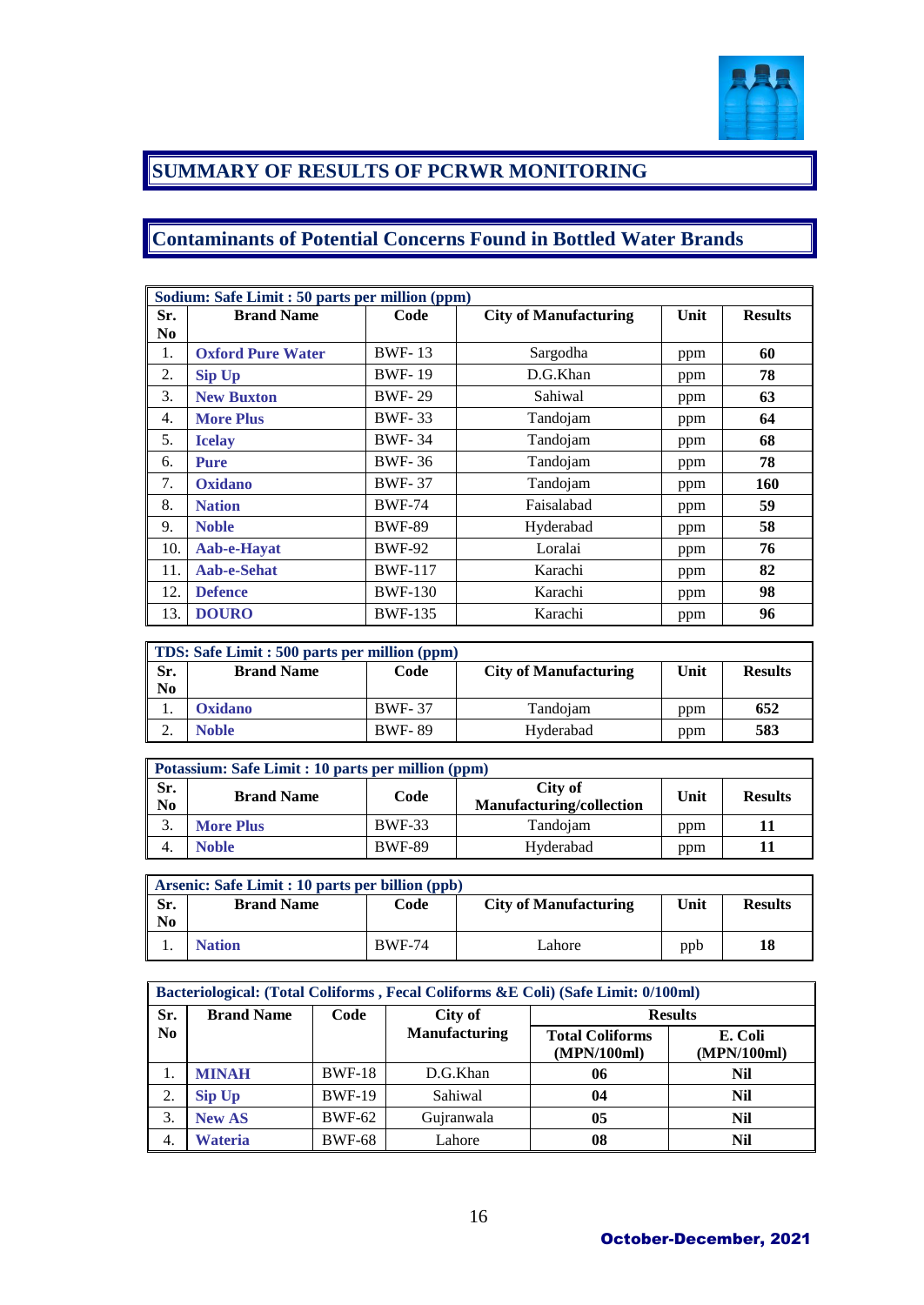

### **PCRWR TESTING: SAFE BRANDS**

| Sr. No           | <b>Brand Name</b>        | <b>Code</b>   |                 | <b>Quality (Safe/Unsafe)</b> |  |  |
|------------------|--------------------------|---------------|-----------------|------------------------------|--|--|
|                  |                          |               | <b>Chemical</b> | <b>Microbiological</b>       |  |  |
| 1.               | <b>Safi</b>              | <b>BWF-01</b> | <b>Safe</b>     | <b>Safe</b>                  |  |  |
| $\overline{2}$ . | <b>Fresh One</b>         | <b>BWF-02</b> | <b>Safe</b>     | <b>Safe</b>                  |  |  |
| 3.               | <b>Taiba</b>             | <b>BWF-03</b> | <b>Safe</b>     | <b>Safe</b>                  |  |  |
| 4.               | <b>Pak Nest</b>          | <b>BWF-04</b> | <b>Safe</b>     | <b>Safe</b>                  |  |  |
| 5.               | <b>IMMA</b>              | <b>BWF-05</b> | <b>Safe</b>     | <b>Safe</b>                  |  |  |
| 6.               | <b>Knals</b>             | <b>BWF-06</b> | <b>Safe</b>     | <b>Safe</b>                  |  |  |
| 7.               | <b>DAMAAN</b>            | <b>BWF-07</b> | <b>Safe</b>     | <b>Safe</b>                  |  |  |
| 8.               | <b>Springta</b>          | <b>BWF-08</b> | <b>Safe</b>     | <b>Safe</b>                  |  |  |
| 9.               | <b>Hi-Fresh</b>          | <b>BWF-09</b> | <b>Safe</b>     | <b>Safe</b>                  |  |  |
| 10.              | <b>Natural Water</b>     | <b>BWF-10</b> | <b>Safe</b>     | <b>Safe</b>                  |  |  |
| 11.              | <b>Ness Pak</b>          | <b>BWF-11</b> | <b>Safe</b>     | <b>Safe</b>                  |  |  |
| 12.              | <b>Secure Life</b>       | <b>BWF-12</b> | <b>Safe</b>     | <b>Safe</b>                  |  |  |
| 13.              | <b>ArwaFina</b>          | <b>BWF-14</b> | <b>Safe</b>     | <b>Safe</b>                  |  |  |
| 14.              | <b>Aqua Show</b>         | <b>BWF-15</b> | <b>Safe</b>     | <b>Safe</b>                  |  |  |
| 15.              | <b>Vital</b>             | <b>BWF-16</b> | <b>Safe</b>     | <b>Safe</b>                  |  |  |
| 16.              | <b>Himalaya Cool</b>     | <b>BWF-17</b> | <b>Safe</b>     | <b>Safe</b>                  |  |  |
| 17.              | <b>New Taste</b>         | <b>BWF-20</b> | <b>Safe</b>     | <b>Safe</b>                  |  |  |
| 18.              | <b>Freshley</b>          | <b>BWF-21</b> | <b>Safe</b>     | <b>Safe</b>                  |  |  |
| 19.              | <b>Murree Sparkletts</b> | <b>BWF-22</b> | <b>Safe</b>     | <b>Safe</b>                  |  |  |
| 20.              | <b>Freshin</b>           | <b>BWF-23</b> | <b>Safe</b>     | <b>Safe</b>                  |  |  |
| 21.              | <b>Clear</b>             | <b>BWF-24</b> | <b>Safe</b>     | <b>Safe</b>                  |  |  |
| 22.              | <b>SEAROSE</b>           | <b>BWF-25</b> | <b>Safe</b>     | <b>Safe</b>                  |  |  |
| 23.              | <b>Vey</b>               | <b>BWF-26</b> | <b>Safe</b>     | <b>Safe</b>                  |  |  |
| 24.              | <b>Ripples</b>           | <b>BWF-27</b> | <b>Safe</b>     | <b>Safe</b>                  |  |  |
| 25.              | <b>Al-Zaid</b>           | <b>BWF-28</b> | <b>Safe</b>     | <b>Safe</b>                  |  |  |
| 26.              | <b>Oslo</b>              | <b>BWF-30</b> | <b>Safe</b>     | <b>Safe</b>                  |  |  |
| 27.              | <b>Shukran</b>           | <b>BWF-31</b> | <b>Safe</b>     | <b>Safe</b>                  |  |  |
| 28.              | <b>Aab-e-Lumhs</b>       | <b>BWF-32</b> | <b>Safe</b>     | <b>Safe</b>                  |  |  |
| 29.              | <b>AquaFina</b>          | <b>BWF-35</b> | <b>Safe</b>     | <b>Safe</b>                  |  |  |
| 30.              | <b>Dasani</b>            | <b>BWF-38</b> | <b>Safe</b>     | <b>Safe</b>                  |  |  |
| 31.              | <b>Dhoom</b>             | <b>BWF-39</b> | <b>Safe</b>     | <b>Safe</b>                  |  |  |
| 32.              | <b>Nestle</b>            | <b>BWF-40</b> | <b>Safe</b>     | <b>Safe</b>                  |  |  |
| 33.              | <b>Refine</b>            | <b>BWF-41</b> | <b>Safe</b>     | <b>Safe</b>                  |  |  |
| 34.              | <b>Alkaline</b>          | <b>BWF-42</b> | <b>Safe</b>     | <b>Safe</b>                  |  |  |
| 35.              | <b>MAA JEE</b>           | <b>BWF-43</b> | <b>Safe</b>     | <b>Safe</b>                  |  |  |
| 36.              | <b>Nebraska</b>          | <b>BWF-44</b> | <b>Safe</b>     | <b>Safe</b>                  |  |  |
| 37.              | <b>Natural Aqwah</b>     | <b>BWF-45</b> | <b>Safe</b>     | <b>Safe</b>                  |  |  |
| 38.              | <b>Wah Water</b>         | <b>BWF-46</b> | <b>Safe</b>     | <b>Safe</b>                  |  |  |
| 39.              | <b>Stream</b>            | <b>BWF-47</b> | <b>Safe</b>     | <b>Safe</b>                  |  |  |
| 40.              | <b>Aqua Drink</b>        | <b>BWF-48</b> | <b>Safe</b>     | <b>Safe</b>                  |  |  |
| 41.              | <b>Aqua Dore</b>         | <b>BWF-49</b> | <b>Safe</b>     | <b>Safe</b>                  |  |  |
| 42.              | Oxy                      | <b>BWF-50</b> | <b>Safe</b>     | <b>Safe</b>                  |  |  |
| 43.              | <b>Top Up</b>            | <b>BWF-51</b> | <b>Safe</b>     | <b>Safe</b>                  |  |  |
| 44.              | <b>Aquatic Fresh</b>     | <b>BWF-52</b> | <b>Safe</b>     | <b>Safe</b>                  |  |  |
| 45.              | <b>Aqua Pure Smart</b>   | <b>BWF-53</b> | <b>Safe</b>     | <b>Safe</b>                  |  |  |
| 46.              | <b>Aqua Splash</b>       | <b>BWF-54</b> | <b>Safe</b>     | <b>Safe</b>                  |  |  |
| 47.              | <b>Himalaya</b>          | <b>BWF-55</b> | <b>Safe</b>     | <b>Safe</b>                  |  |  |
| 48.              | <b>Vividle</b>           | <b>BWF-56</b> | <b>Safe</b>     | <b>Safe</b>                  |  |  |
| 49.              | <b>Seven Spring</b>      | <b>BWF-57</b> | <b>Safe</b>     | <b>Safe</b>                  |  |  |
| 50.              | <b>SUJO</b>              | <b>BWF-58</b> | <b>Safe</b>     | <b>Safe</b>                  |  |  |
| 51.              | <b>Jami Water</b>        | <b>BWF-59</b> | <b>Safe</b>     | <b>Safe</b>                  |  |  |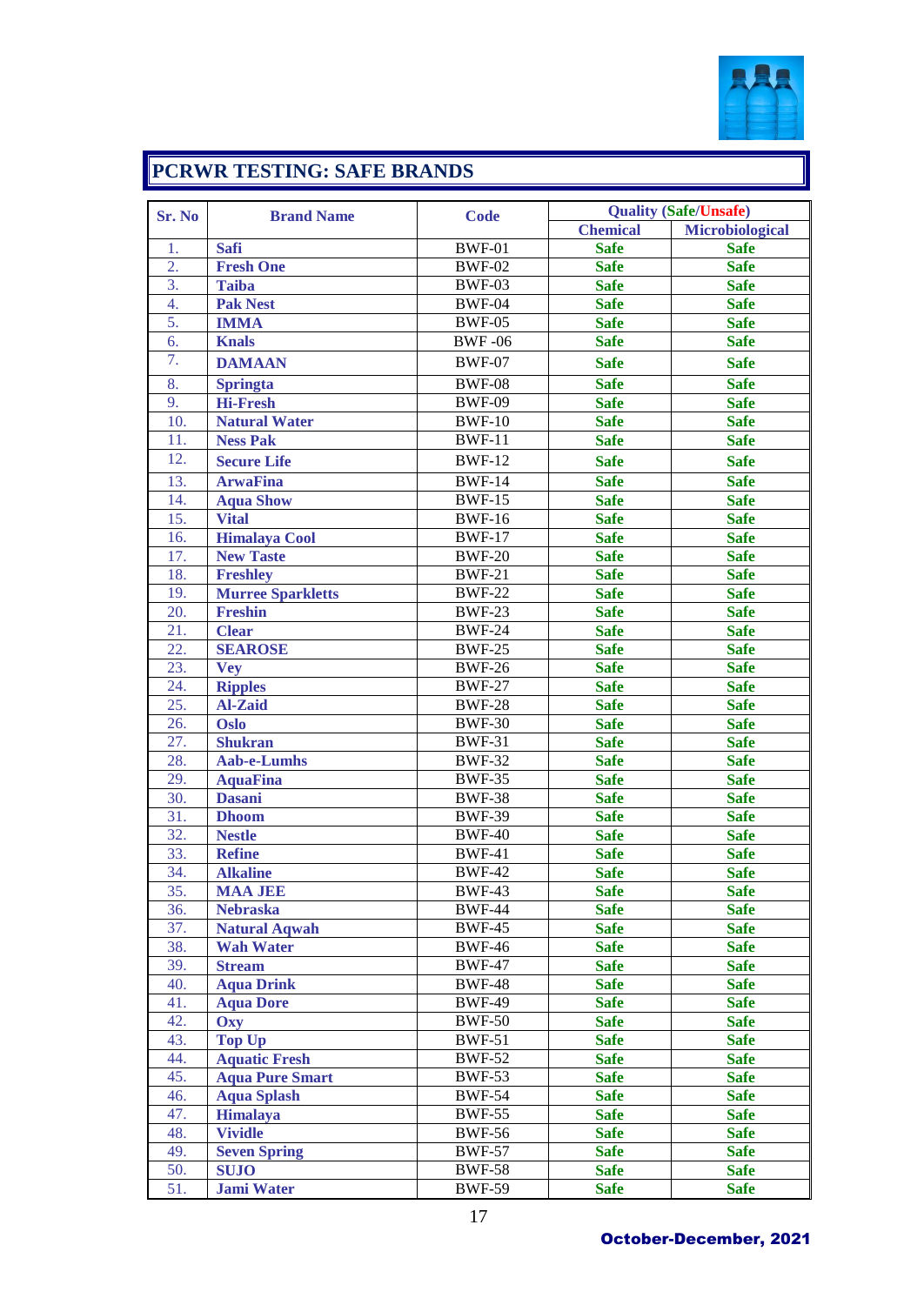

| Sr. No | <b>Brand Name</b>          | <b>Code</b>    |                 | <b>Quality (Safe/Unsafe)</b> |
|--------|----------------------------|----------------|-----------------|------------------------------|
|        |                            |                | <b>Chemical</b> | <b>Microbiological</b>       |
| 52.    | <b>Aqua Smile</b>          | <b>BWF-60</b>  | <b>Safe</b>     | <b>Safe</b>                  |
| 53.    | <b>Al-Shalal</b>           | <b>BWF-61</b>  | <b>Safe</b>     | <b>Safe</b>                  |
| 54.    | <b>My Smart Water</b>      | <b>BWF-63</b>  | <b>Safe</b>     | <b>Safe</b>                  |
| 55.    | <b>Life Care</b>           | <b>BWF-64</b>  | <b>Safe</b>     | <b>Safe</b>                  |
| 56.    | <b>Al-Haram</b>            | <b>BWF-65</b>  | <b>Safe</b>     | <b>Safe</b>                  |
| 57.    | <b>Al-Karam</b>            | <b>BWF-66</b>  | <b>Safe</b>     | <b>Safe</b>                  |
| 58.    | <b>DYLAN</b>               | <b>BWF-67</b>  | <b>Safe</b>     | <b>Safe</b>                  |
| 59.    | <b>NFS</b>                 | <b>BWF-69</b>  | <b>Safe</b>     | <b>Safe</b>                  |
| 60.    | <b>Pak Aqua</b>            | <b>BWF-70</b>  | <b>Safe</b>     | <b>Safe</b>                  |
| 61.    | <b>DYLAN Natural</b>       | <b>BWF-71</b>  | <b>Safe</b>     | <b>Safe</b>                  |
| 62.    | <b>Water Valley</b>        | <b>BWF-72</b>  | <b>Safe</b>     | <b>Safe</b>                  |
| 63.    | <b>Pure Nature</b>         | <b>BWF-73</b>  | <b>Safe</b>     | <b>Safe</b>                  |
| 64.    | <b>CHENAB</b>              | <b>BWF-75</b>  | <b>Safe</b>     | <b>Safe</b>                  |
| 65.    | <b>Natural</b>             | <b>BWF-76</b>  | <b>Safe</b>     | <b>Safe</b>                  |
| 66.    | <b>Rare Dew Drop</b>       | <b>BWF-77</b>  | <b>Safe</b>     | <b>Safe</b>                  |
| 67.    | <b>Life</b>                | <b>BWF-78</b>  | <b>Safe</b>     | <b>Safe</b>                  |
| 68.    | <b>Water Next</b>          | <b>BWF-79</b>  | <b>Safe</b>     | <b>Safe</b>                  |
| 69.    | <b>Gourmet</b>             | <b>BWF-80</b>  | <b>Safe</b>     | <b>Safe</b>                  |
| 70.    | Yes                        | <b>BWF-81</b>  | <b>Safe</b>     | <b>Safe</b>                  |
| 71.    | <b>Elayn Plus</b>          | <b>BWF-82</b>  | <b>Safe</b>     | <b>Safe</b>                  |
| 72.    | <b>National</b>            | <b>BWF-83</b>  | <b>Safe</b>     | <b>Safe</b>                  |
| 73.    | <b>Victoria</b>            | <b>BWF-84</b>  | <b>Safe</b>     | <b>Safe</b>                  |
| 74.    | Pine'o                     | <b>BWF-85</b>  | <b>Safe</b>     | <b>Safe</b>                  |
| 75.    | Aab'e Dubai                | <b>BWF-86</b>  | <b>Safe</b>     | <b>Safe</b>                  |
| 76.    | <b>JEL</b>                 | <b>BWF-87</b>  | <b>Safe</b>     | <b>Safe</b>                  |
| 77.    | <b>New Mehran</b>          | <b>BWF-88</b>  | <b>Safe</b>     | <b>Safe</b>                  |
| 78.    | <b>C-Life</b>              | <b>BWF-90</b>  | <b>Safe</b>     | <b>Safe</b>                  |
| 79.    | <b>Pure Next</b>           | <b>BWF-91</b>  | <b>Safe</b>     | <b>Safe</b>                  |
| 80.    | <b>Aqua Best</b>           | <b>BWF-93</b>  | <b>Safe</b>     | <b>Safe</b>                  |
| 81.    | <b>NEXUS</b>               | <b>BWF-94</b>  | <b>Safe</b>     | <b>Safe</b>                  |
| 82.    | <b>Aqua Soft</b>           | <b>BWF-95</b>  | <b>Safe</b>     | <b>Safe</b>                  |
| 83.    | <b>Indus</b>               | <b>BWF-96</b>  | <b>Safe</b>     | <b>Safe</b>                  |
| 84.    | <b>Alpine Pure</b>         | <b>BWF-97</b>  | <b>Safe</b>     | <b>Safe</b>                  |
| 85.    | <b>Murree Sparkletts</b>   | <b>BWF-98</b>  | <b>Safe</b>     | <b>Safe</b>                  |
| 86.    | <b>Pani by PFB</b>         | <b>BWF-99</b>  | <b>Safe</b>     | <b>Safe</b>                  |
| 87.    | <b>Rocke Water</b>         | <b>BWF-100</b> | <b>Safe</b>     | <b>Safe</b>                  |
| 88.    | Life                       | <b>BWF-101</b> | <b>Safe</b>     | <b>Safe</b>                  |
| 89.    | <b>Honey</b>               | <b>BWF-102</b> | <b>Safe</b>     | <b>Safe</b>                  |
| 90.    | <b>Aqua Health</b>         | <b>BWF-103</b> | <b>Safe</b>     | <b>Safe</b>                  |
| 91.    | <b>FAIHA</b>               | <b>BWF-104</b> | <b>Safe</b>     | <b>Safe</b>                  |
| 92.    | <b>Purific</b>             | <b>BWF-105</b> | <b>Safe</b>     | <b>Safe</b>                  |
| 93.    | <b>Alfalah</b>             | <b>BWF-106</b> | <b>Safe</b>     | <b>Safe</b>                  |
| 94.    | <b>Bake Master</b>         | <b>BWF-107</b> | <b>Safe</b>     | <b>Safe</b>                  |
| 95.    | <b>Urban Sip</b>           | <b>BWF-108</b> | <b>Safe</b>     | <b>Safe</b>                  |
| 96.    | <b>Dazzling Water</b>      | <b>BWF-109</b> | <b>Safe</b>     | <b>Safe</b>                  |
| 97.    | <b>Needs Pure Life</b>     | <b>BWF-110</b> | <b>Safe</b>     | <b>Safe</b>                  |
| 98.    | <b>Britx Natural Water</b> | <b>BWF-111</b> | <b>Safe</b>     | <b>Safe</b>                  |
| 99.    | masafi                     | <b>BWF-112</b> | <b>Safe</b>     | <b>Safe</b>                  |
| 100.   | <b>Isberg</b>              | <b>BWF-113</b> | <b>Safe</b>     | <b>Safe</b>                  |
| 101.   | <b>K&amp;S Aqua Sea</b>    | <b>BWF-114</b> | <b>Safe</b>     | <b>Safe</b>                  |
| 102.   | <b>OASIS Plus</b>          | <b>BWF-115</b> | <b>Safe</b>     | <b>Safe</b>                  |
| 103.   | <b>Hidrade</b>             | <b>BWF-116</b> | <b>Safe</b>     | <b>Safe</b>                  |
| 104.   | <b>OYSTER</b>              | <b>BWF-118</b> | <b>Safe</b>     | <b>Safe</b>                  |
| 105.   | <b>Crystal Maya</b>        | <b>BWF-119</b> | <b>Safe</b>     | <b>Safe</b>                  |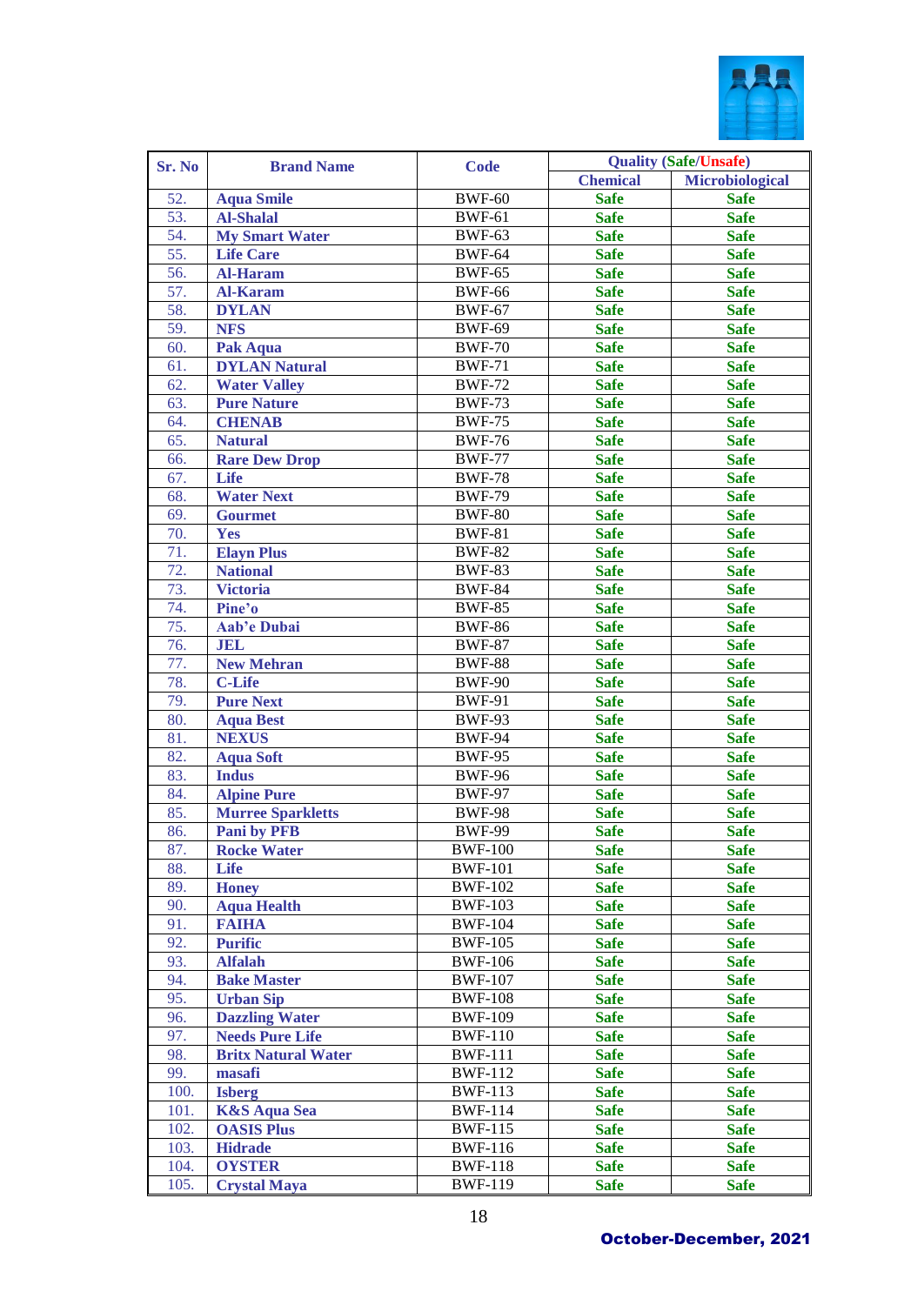

| Sr. No | <b>Brand Name</b>           | <b>Code</b>    |                 | <b>Quality (Safe/Unsafe)</b> |
|--------|-----------------------------|----------------|-----------------|------------------------------|
|        |                             |                | <b>Chemical</b> | Microbiological              |
| 106.   | <b>Water Plus</b>           | <b>BWF-120</b> | <b>Safe</b>     | <b>Safe</b>                  |
| 107.   | <b>GEO Life</b>             | <b>BWF-121</b> | <b>Safe</b>     | <b>Safe</b>                  |
| 108.   | <b>Aqua King</b>            | <b>BWF-122</b> | <b>Safe</b>     | <b>Safe</b>                  |
| 109.   | <b>Blue Plus</b>            | $BWF-123$      | <b>Safe</b>     | <b>Safe</b>                  |
| 110.   | <b>Nafees</b>               | <b>BWF-124</b> | <b>Safe</b>     | <b>Safe</b>                  |
| 111.   | <b>VIVAL</b>                | <b>BWF-125</b> | <b>Safe</b>     | <b>Safe</b>                  |
| 112.   | <b>Sunlay</b>               | <b>BWF-126</b> | <b>Safe</b>     | <b>Safe</b>                  |
| 113.   | <b>AM2PM</b>                | <b>BWF-128</b> | <b>Safe</b>     | <b>Safe</b>                  |
| 114.   | <b>Asha</b>                 | <b>BWF-127</b> | <b>Safe</b>     | <b>Safe</b>                  |
| 115.   | <b>UF Pure Edge</b>         | <b>BWF-129</b> | <b>Safe</b>     | <b>Safe</b>                  |
| 116.   | <b>RIVA</b>                 | <b>BWF-131</b> | <b>Safe</b>     | <b>Safe</b>                  |
| 117.   | <b>Aqua SHARAV</b>          | <b>BWF-132</b> | <b>Safe</b>     | <b>Safe</b>                  |
| 118.   | <b>Former</b>               | <b>BWF-133</b> | <b>Safe</b>     | <b>Safe</b>                  |
| 119.   | Aab-e-Haram                 | <b>BWF-134</b> | <b>Safe</b>     | <b>Safe</b>                  |
| 120.   | <b>NEO</b>                  | <b>BWF-136</b> | <b>Safe</b>     | <b>Safe</b>                  |
| 121.   | <b>Culligan</b>             | <b>BWF-137</b> | <b>Safe</b>     | <b>Safe</b>                  |
| 122.   | <b>Aqua One</b>             | <b>BWF-138</b> | <b>Safe</b>     | <b>Safe</b>                  |
| 123.   | <b>Jami Water</b>           | <b>BWF-139</b> | <b>Safe</b>     | <b>Safe</b>                  |
| 124.   | Klinz                       | <b>BWF-140</b> | <b>Safe</b>     | <b>Safe</b>                  |
| 125.   | <b>Erie Water</b>           | <b>BWF-141</b> | <b>Safe</b>     | <b>Safe</b>                  |
| 126.   | <b>Drinklay</b>             | <b>BWF-142</b> | <b>Safe</b>     | <b>Safe</b>                  |
| 127.   | <b>Aqua Fina</b>            | <b>BWF-143</b> | <b>Safe</b>     | <b>Safe</b>                  |
| 128.   | <b>Nestle Pure life</b>     | <b>BWF-144</b> | <b>Safe</b>     | <b>Safe</b>                  |
| 129.   | <b>Dasani</b>               | <b>BWF-145</b> | <b>Safe</b>     | <b>Safe</b>                  |
| 130.   | <b>Aqua Amanzi</b>          | <b>BWF-146</b> | <b>Safe</b>     | <b>Safe</b>                  |
| 131.   | <b>Trust Drinking Water</b> | <b>BWF-147</b> | <b>Safe</b>     | <b>Safe</b>                  |
| 132.   | <b>Doce Water</b>           | <b>BWF-148</b> | <b>Safe</b>     | <b>Safe</b>                  |
| 133.   | <b>Glacial Water</b>        | <b>BWF-149</b> | <b>Safe</b>     | <b>Safe</b>                  |
| 134.   | <b>IRHAA Drinking Water</b> | <b>BWF-150</b> | <b>Safe</b>     | <b>Safe</b>                  |
| 135.   | <b>Pure Nature</b>          | <b>BWF-151</b> | <b>Safe</b>     | <b>Safe</b>                  |
| 136.   | <b>Sufi</b>                 | <b>BWF-152</b> | <b>Safe</b>     | <b>Safe</b>                  |
| 137.   | <b>Diyan</b>                | <b>BWF-153</b> | <b>Safe</b>     | <b>Safe</b>                  |
| 138.   | <b>Pure Flo</b>             | <b>BWF-154</b> | <b>Safe</b>     | <b>Safe</b>                  |
| 139.   | <b>Spreva</b>               | <b>BWF-155</b> | <b>Safe</b>     | <b>Safe</b>                  |
| 140.   | <b>Karakorum Flow</b>       | <b>BWF-156</b> | <b>Safe</b>     | <b>Safe</b>                  |
| 141.   | <b>Marine Blue</b>          | <b>BWF-157</b> | <b>Safe</b>     | <b>Safe</b>                  |
| 142.   | <b>Water Empire</b>         | <b>BWF-158</b> | <b>Safe</b>     | <b>Safe</b>                  |
| 143.   | <b>Pacific Pure</b>         | <b>BWF-159</b> | <b>Safe</b>     | <b>Safe</b>                  |
| 144.   | <b>Al-MENA</b>              | <b>BWF-160</b> | <b>Safe</b>     | <b>Safe</b>                  |
| 145.   | <b>Deosai</b>               | <b>BWF-161</b> | <b>Safe</b>     | <b>Safe</b>                  |
| 146.   | <b>Aqua Green</b>           | <b>BWF-162</b> | <b>Safe</b>     | <b>Safe</b>                  |
| 147.   | <b>Marwa Water</b>          | <b>BWF-163</b> | <b>Safe</b>     | <b>Safe</b>                  |
| 148.   | <b>SOLONEY</b>              | <b>BWF-164</b> | <b>Safe</b>     | <b>Safe</b>                  |
| 149.   | K&S                         | <b>BWF-165</b> | <b>Safe</b>     | <b>Safe</b>                  |
| 150.   | OPAL+                       | <b>BWF-166</b> | <b>Safe</b>     | <b>Safe</b>                  |
| 151.   | <b>Calci Dew</b>            | <b>BWF-167</b> | <b>Safe</b>     | <b>Safe</b>                  |
| 152.   | <b>Maple Plus</b>           | <b>BWF-168</b> | <b>Safe</b>     | <b>Safe</b>                  |
| 153.   | <b>Seven Stream</b>         | <b>BWF-169</b> | <b>Safe</b>     | <b>Safe</b>                  |
| 154.   | <b>Fresh Life</b>           | <b>BWF-170</b> | <b>Safe</b>     | <b>Safe</b>                  |
| 155.   | <b>EDGE</b>                 | <b>BWF-171</b> | <b>Safe</b>     | <b>Safe</b>                  |
| 156.   | <b>Nestol</b>               | <b>BWF-172</b> | <b>Safe</b>     | <b>Safe</b>                  |
| 157.   | <b>Springley</b>            | <b>BWF-173</b> | <b>Safe</b>     | <b>Safe</b>                  |
| 158.   | <b>Premium Spring</b>       | <b>BWF-174</b> | <b>Safe</b>     | <b>Safe</b>                  |
| 159.   | <b>Ora Pure</b>             | <b>BWF-175</b> | <b>Safe</b>     | <b>Safe</b>                  |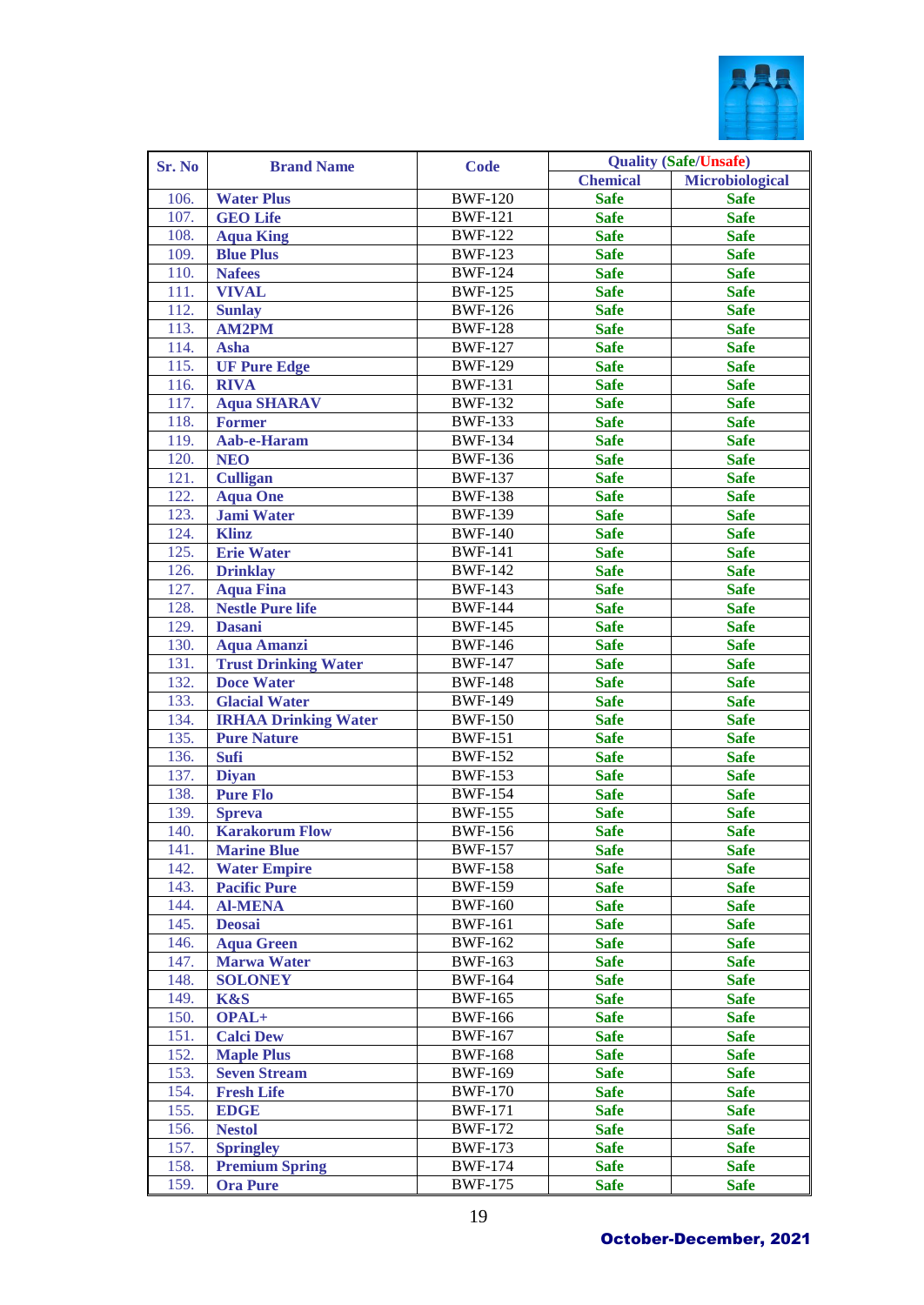

| Sr. No | <b>Brand Name</b>       | Code           | <b>Quality (Safe/Unsafe)</b> |                        |  |  |  |  |  |
|--------|-------------------------|----------------|------------------------------|------------------------|--|--|--|--|--|
|        |                         |                | <b>Chemical</b>              | <b>Microbiological</b> |  |  |  |  |  |
| 160.   | Venora                  | <b>BWF-176</b> | <b>Safe</b>                  | <b>Safe</b>            |  |  |  |  |  |
| 161.   | <b>Aqua Stream</b>      | <b>BWF-177</b> | <b>Safe</b>                  | <b>Safe</b>            |  |  |  |  |  |
| 162.   | <b>Ripple Water</b>     | <b>BWF-178</b> | <b>Safe</b>                  | <b>Safe</b>            |  |  |  |  |  |
| 163.   | <b>TWS</b>              | <b>BWF-179</b> | <b>Safe</b>                  | <b>Safe</b>            |  |  |  |  |  |
| 164.   | <b>H2O Unique Water</b> | <b>BWF-180</b> | <b>Safe</b>                  | <b>Safe</b>            |  |  |  |  |  |
| 165.   | <b>Elovina Water</b>    | <b>BWF-181</b> | <b>Safe</b>                  | <b>Safe</b>            |  |  |  |  |  |

# **PCRWR TESTING: UNSAFE BRANDS**

| Sr.            | <b>Brand</b>                | <b>Code</b>    | <b>Address/Manufacturer</b>                                                                                   |                 | <b>Quality (Safe/Unsafe)</b> |
|----------------|-----------------------------|----------------|---------------------------------------------------------------------------------------------------------------|-----------------|------------------------------|
| N <sub>o</sub> | <b>Name</b>                 |                |                                                                                                               | <b>Chemical</b> | <b>Microbiological</b>       |
| 1.             | <b>Oxford Pure</b><br>Water | <b>BWF-13</b>  | Gulistan-e-Johar Town, Sargodha<br>Pakistan.<br>0300-2309465                                                  | <b>Unsafe</b>   | <b>Safe</b>                  |
| 2.             | <b>MINAH</b>                | <b>BWF-18</b>  | Coolex Drinking Water: 1 Km<br>Towards haji Wala, Pull Shoriya<br>Dera Ghazi Khan<br>www.minhawater.com       | <b>Safe</b>     | <b>Unsafe</b>                |
| 3.             | <b>Sip Up</b>               | <b>BWF-19</b>  | Address: H.No.450 B/1 Karbala<br>Road, District Sahiwal Punjab.<br>$Info.\text{sipup@gmail.com}$              | <b>Unsafe</b>   | <b>Unsafe</b>                |
| 4.             | <b>New Buxton</b>           | <b>BWF-29</b>  | Sindh National Industry Fazal<br>Sons City Hyderabad                                                          | <b>Unsafe</b>   | <b>Safe</b>                  |
| 5.             | <b>More Plus</b>            | <b>BWF-33</b>  | <b>Bismillah medical and General</b><br>Store, Tandojam.                                                      | <b>Unsafe</b>   | <b>Safe</b>                  |
| 6.             | <b>Icelay</b>               | <b>BWF-34</b>  | A Quality Product of iceley Food<br><b>Stuff And Beverages</b><br>www.icelayinternational.com<br>0300-0344470 | <b>Unsafe</b>   | <b>Safe</b>                  |
| 7.             | <b>Pure</b>                 | <b>BWF-36</b>  | Dawood Dairy and General Store,<br>Latifabad Hyderabad                                                        | <b>Unsafe</b>   | <b>Safe</b>                  |
| 8.             | <b>Oxidano</b>              | <b>BWF-37</b>  | 0333-8200611                                                                                                  | <b>Unsafe</b>   | <b>Safe</b>                  |
| 9.             | <b>New AS</b>               | <b>BWF-62</b>  | Address: Usman Colony, Moh,<br>Aliabad, St No.4, Sialkot Bypass<br>Gujranwala.                                | <b>Safe</b>     | <b>Unsafe</b>                |
| 10.            | Wateria                     | <b>BWF-68</b>  | Bottled & Sourced at M/s Wateria:<br>Main Sagian bypass Near Sagian<br>Restaurant, Lahore.                    | <b>Safe</b>     | <b>Unsafe</b>                |
| 11.            | <b>Nation</b>               | <b>BWF-74</b>  | Rameez Enterprises: 9 km G.T.<br>Road, Rachna Town, Ferozwala,<br>Lahore                                      | <b>Unsafe</b>   | <b>Safe</b>                  |
| 12.            | <b>Noble</b>                | <b>BWF-89</b>  | Head Office: Tower Market,<br>Hakeem Habib Road, Hyderabad.                                                   | <b>Unsafe</b>   | <b>Safe</b>                  |
| 13.            | Aab-e-<br><b>Hayat</b>      | <b>BWF-92</b>  | Source Bottle by: MK Foods<br>Pakistan.                                                                       | <b>Unsafe</b>   | <b>Safe</b>                  |
| 14.            | Aab-e-Sehat                 | <b>BWF-117</b> | Asghar & Sons<br>0315-2164060<br>0313-3798495                                                                 | <b>Unsafe</b>   | <b>Safe</b>                  |
| 15.            | <b>Defence</b>              | <b>BWF-130</b> | 3/12 Block-3, S.F.C Industrial<br>Area Karachi.<br>jpfi_SYS@hotmail.com                                       | <b>Unsafe</b>   | <b>Safe</b>                  |
| 16.            | <b>DOURO</b>                | <b>BWF-135</b> | A Product of DOURO Enterprises,<br>Block-16, F.B Area Karachi.                                                | <b>Unsafe</b>   | <b>Safe</b>                  |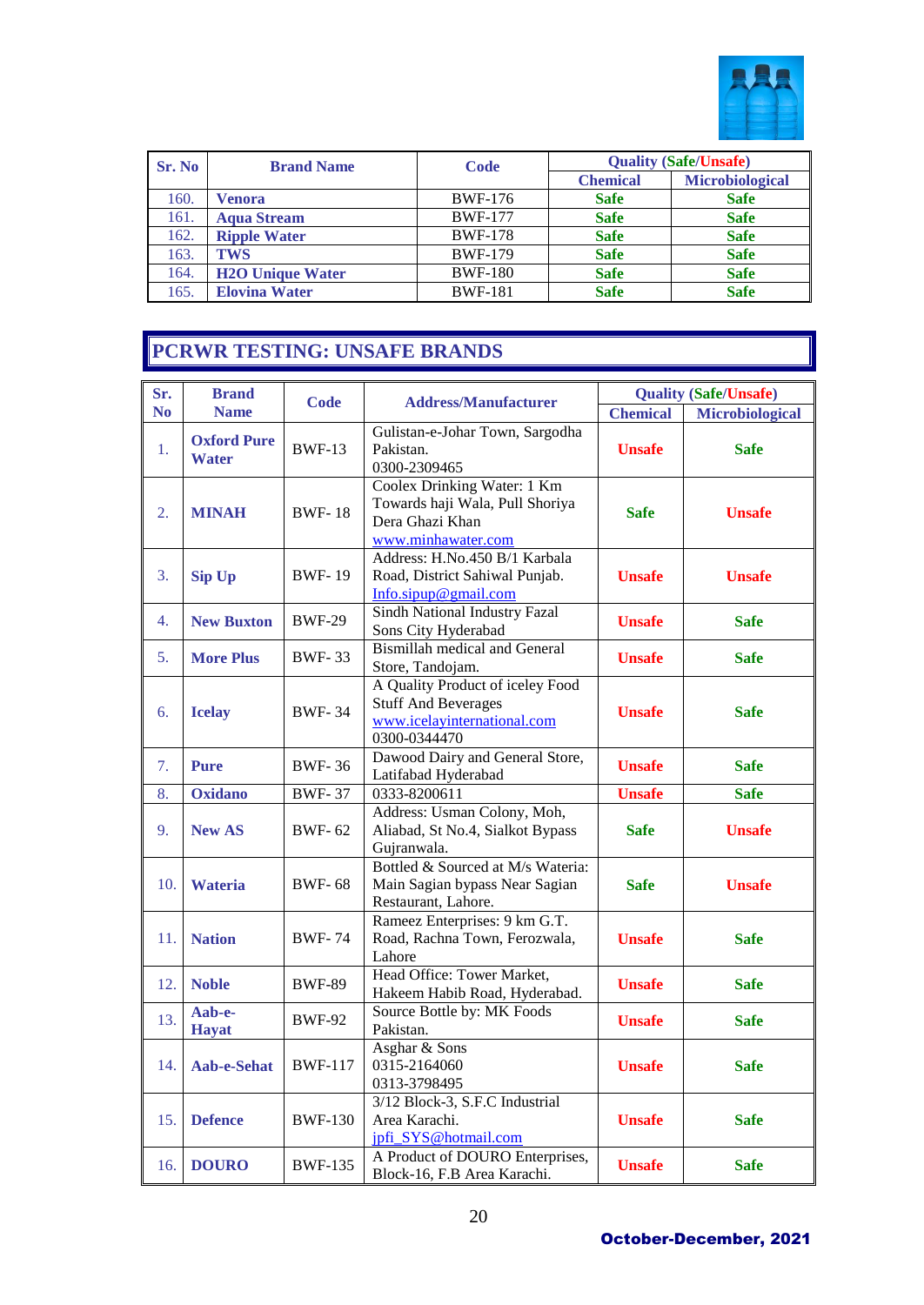

# **MARKET CONSISTENCY IN TWO NEIGHBORING QUARTERS**

| Sr. No                 | <b>Consistent Brands</b><br>Aab'e Dubai | <b>New Brands</b>             | <b>Unavailable Brands</b> |
|------------------------|-----------------------------------------|-------------------------------|---------------------------|
| 1.<br>$\overline{2}$ . |                                         | Aab-e-Haram<br>Aab-e-Lumhs    | Aab-e-Dubai               |
| $\overline{3}$ .       | Aab-e-Hayat                             |                               | Aab-e-Muskan              |
|                        | Alfalah                                 | Aab-e-Sehat                   | Aab-e-Ros                 |
| 4.<br>5.               | Al-Haram                                | Alkaline                      | Abaan                     |
|                        | <b>Al-MENA</b>                          | Al-Karam                      | AB-e-Khyber               |
| 6.                     | Aqua Amanzi                             | Alpine Pure                   | AD Aqua                   |
| $\overline{7}$ .       | Aqua Best                               | Al-Shalal                     | <b>AFRA</b>               |
| 8.                     | Aqua Dore                               | Al-Zaid                       | Al-Baraka                 |
| $\overline{9}$ .       | Aqua Drink                              | AM2PM                         | Al-SHIFA                  |
| 10.                    | Aqua Fina                               | Aqua Show                     | <b>AMFAHH</b>             |
| 11.                    | Aqua Green                              | Aqua Smile                    | Aqua Blue                 |
| 12.                    | Aqua Health                             | Aqua Soft                     | Aqua Chiltan              |
| 13.                    | Aqua King                               | Asha                          | Aqua Hygienic             |
| 14.                    | Aqua One                                | <b>Britx Natural Water</b>    | Aqua Natural              |
| 15.                    | Aqua Pure Smart                         | Clear                         | Aqua Nova                 |
| 16.                    | Aqua Sharav                             | Crystal Maya                  | Aqua Royals               |
| 17.                    | Aqua Splash                             | <b>DAMAAN</b>                 | Aqua Safe                 |
| 18.                    | Aqua Stream                             | Defence                       | Aqua Shifa                |
| 19.                    | <b>Aquatic Fresh</b>                    | Dhoom                         | Aqua Star                 |
| 20.                    | ArwaFina                                | Diyan                         | Aquamin                   |
| 21.                    | <b>Bake Master</b>                      | <b>DYLAN</b>                  | Aquantis                  |
| 22.                    | <b>Blue Plus</b>                        | <b>DYLAN Natural</b>          | <b>ARSH Drops</b>         |
| 23.                    | Calci Dew                               | <b>EDGE</b>                   | <b>Blue Spring</b>        |
| 24.                    | <b>CHENAB</b>                           | <b>Elayn Plus</b>             | <b>BREATHE</b>            |
| 25.                    | C-Life                                  | Former                        | <b>CHAMP</b>              |
| 26.                    | Culligan                                | H <sub>2</sub> O Unique Water | <b>City Spring</b>        |
| 27.                    | Dasani                                  | Honey                         | <b>Crystal Blue</b>       |
| 28.                    | Dazzling Water                          | Icelay                        | Doctor Water              |
| 29.                    | Deosai                                  | <b>IMMA</b>                   | Drink It                  |
| 30.                    | Doce Water                              | <b>IRHAA Drinking Water</b>   | ECO                       |
| 31.                    | Douro                                   | Klinz                         | Elim                      |
| 32.                    | Drinklay                                | Knals<br>Life Care            | EVO Aqua                  |
| 33.<br>34.             | Elovina Water                           | Marine Blue                   | Fit Water                 |
| 35.                    | Erie Water                              |                               | Fresh Taqwa               |
| 36.                    | <b>FAIHA</b>                            | masafi                        | Golden Drop               |
| 37.                    | Fresh Life                              | <b>MINAH</b>                  | gullfoss                  |
| 38.                    | Fresh One<br>Freshin                    | Nafees<br>National            | Hayat<br>Hibba            |
| 39.                    | Freshley                                | Natural                       | Himalaya Spring           |
| 40.                    | Geo Life                                | New Mehran                    | <b>HISPAR</b>             |
| 41.                    | Glacial Water                           | New Taste                     | Hydra                     |
| 42.                    | Gourmet                                 | <b>NEXUS</b>                  | Hydro Plus                |
| 43.                    | Hidrade                                 | Noble                         | Ice WELL                  |
| 44.                    | Hi-Fresh                                | <b>OASIS Plus</b>             | Lasani                    |
| 45.                    | Himalaya                                | <b>OYSTER</b>                 | Jia                       |
| 46.                    | Himalaya Cool                           | Pak Nest                      | Marina Pure               |
| 47.                    | Isberg                                  | Pani by PFB                   | <b>MARVI</b>              |
| 48.                    | <b>INDUS</b>                            | Pure                          | <b>MEHRAN</b>             |
| 49.                    | Jami Water                              | Pure Next                     | <b>MEZAN</b>              |
| 50.                    | JEL                                     | Ripples                       | Moya Mineral              |
| 51.                    | $\overline{\text{K}}$ &S                | <b>RIVA</b>                   | <b>MUM Natural</b>        |
| 52.                    | K&S Aqua Sea                            | Rocke Water                   | Natural Pure Life         |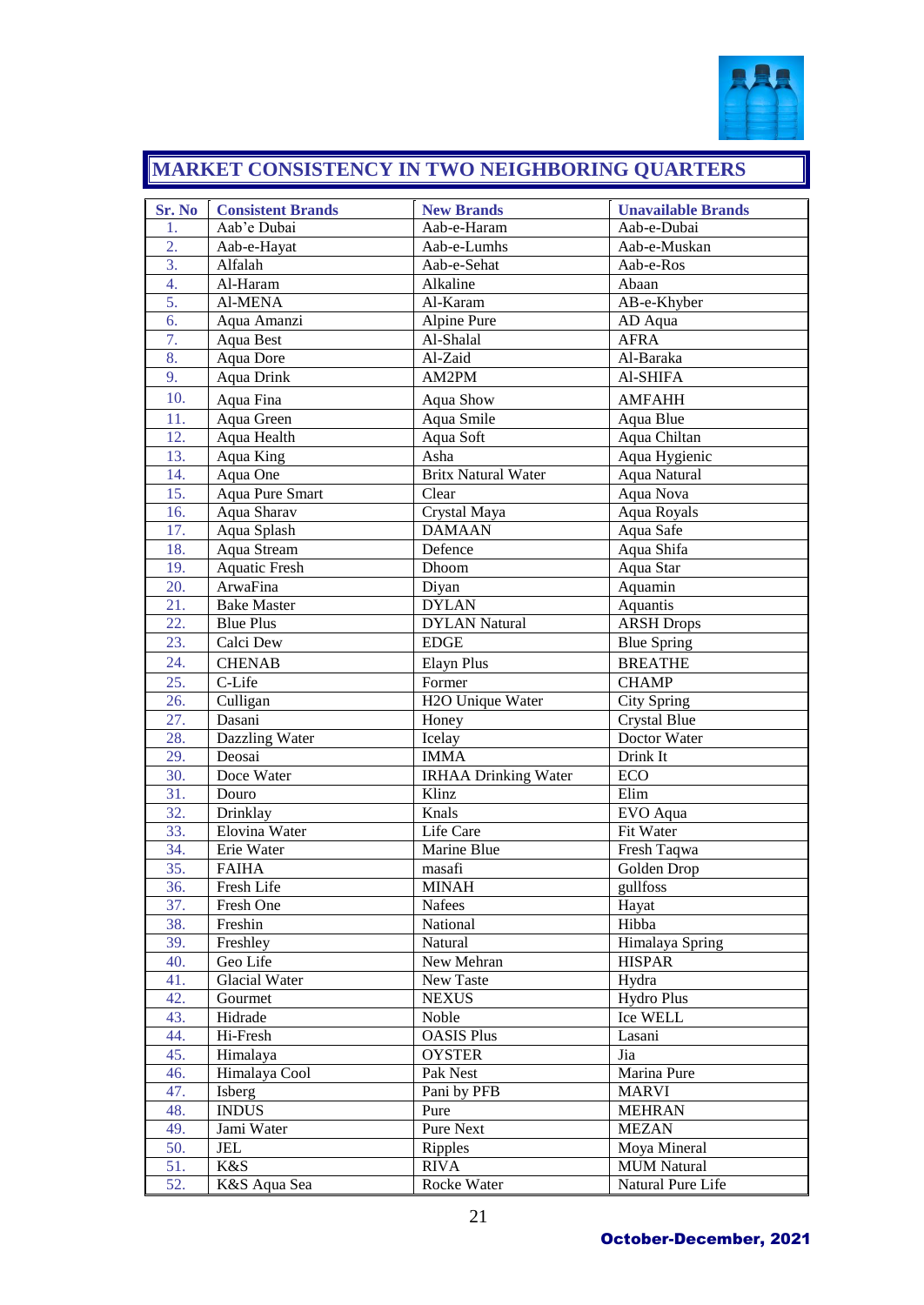

| Sr. No     | <b>Consistent Brands</b>       | <b>New Brands</b>    | <b>Unavailable Brands</b> |
|------------|--------------------------------|----------------------|---------------------------|
| 53.        | Karakorum Flow                 | <b>SEAROSE</b>       | <b>Natural Spring</b>     |
| 54.        | Life                           | Seven Stream         | Nebraska                  |
| 55.        | <b>MAA JEE</b>                 | Shukran              | Nectar                    |
| 56.        | Maple Plus                     | Sip Up               | New Fresh                 |
| 57.        | Marwa Water                    | Springta             | NU Water                  |
| 58.        | More Plus                      | Trust Drinking Water | Orish                     |
| 59.        | Murree Sparkletts              | <b>TWS</b>           | Pearl                     |
| 60.        | My Smart Water                 | <b>UF Pure Edge</b>  | Piyaas Plus               |
| 61.        | Nation                         | Urban Sip            | Pure Life                 |
| 62.        | Natural Aqwah                  | Vey                  | Puro Lite                 |
| 63.        | Natural Water                  | Victoria             | Raffino                   |
| 64.        | NEBRASKA                       | Vital                | Rahat Water               |
| 65.        | Needs Pure Life                | <b>VIVAL</b>         | Sabil                     |
| 66.        | <b>NEO</b>                     | Wah Water            | Safa Drinking Water       |
| 67.        | <b>NESS Pak</b>                | Water Valley         | Safa Plus                 |
| 68.        | Nestle                         | Wateria              | Salsabeel                 |
| 69.        | Nestol                         | Pure                 | Spring Fresh Life         |
| 70.        | New AS                         |                      | Star                      |
| 71.        | New Buxton                     |                      | Sunlay                    |
| 72.        | <b>NFS</b>                     |                      | <b>THANDANI</b>           |
| 73.        | OPAL+                          |                      | Zindagi Plus              |
| 74.        | Ora Pure                       |                      | Zimal                     |
| 75.        | <b>OSLO</b>                    |                      |                           |
| 76.        | Oxford Pure Water              |                      |                           |
| 77.        | Oxidano                        |                      |                           |
| 78.        | Oxy                            |                      |                           |
| 79.        | Pacific Pure                   |                      |                           |
| 80.        | Pak Aqua                       |                      |                           |
| 81.        | Pine'o                         |                      |                           |
| 82.        | Premium Spring                 |                      |                           |
| 83.        | Pure Flo                       |                      |                           |
| 84.        | Pure Nature                    |                      |                           |
| 85.        | Purific                        |                      |                           |
| 86.        | Rare Dew Drop                  |                      |                           |
| 87.        | Refine                         |                      |                           |
| 88.        | Ripple water                   |                      |                           |
| 89.        | Safi                           |                      |                           |
| 90.        | Secure Life                    |                      |                           |
| 91.<br>92. | <b>SOLONEY</b><br>Seven Spring |                      |                           |
| 93.        | Spreva                         |                      |                           |
| 94.        | Springley                      |                      |                           |
| 95.        | Stream                         |                      |                           |
| 96.        | Sufi                           |                      |                           |
| 97.        | <b>SUJO</b>                    |                      |                           |
| 98.        | Sunlay Karachi                 |                      |                           |
| 99.        | <b>TAIBA</b>                   |                      |                           |
| 100.       | Top Up                         |                      |                           |
| 101.       | Venora                         |                      |                           |
| 102.       | Vividle                        |                      |                           |
| 103.       | Water Empire                   |                      |                           |
| 104.       | <b>Water Next</b>              |                      |                           |
| 105.       | <b>Water Plus</b>              |                      |                           |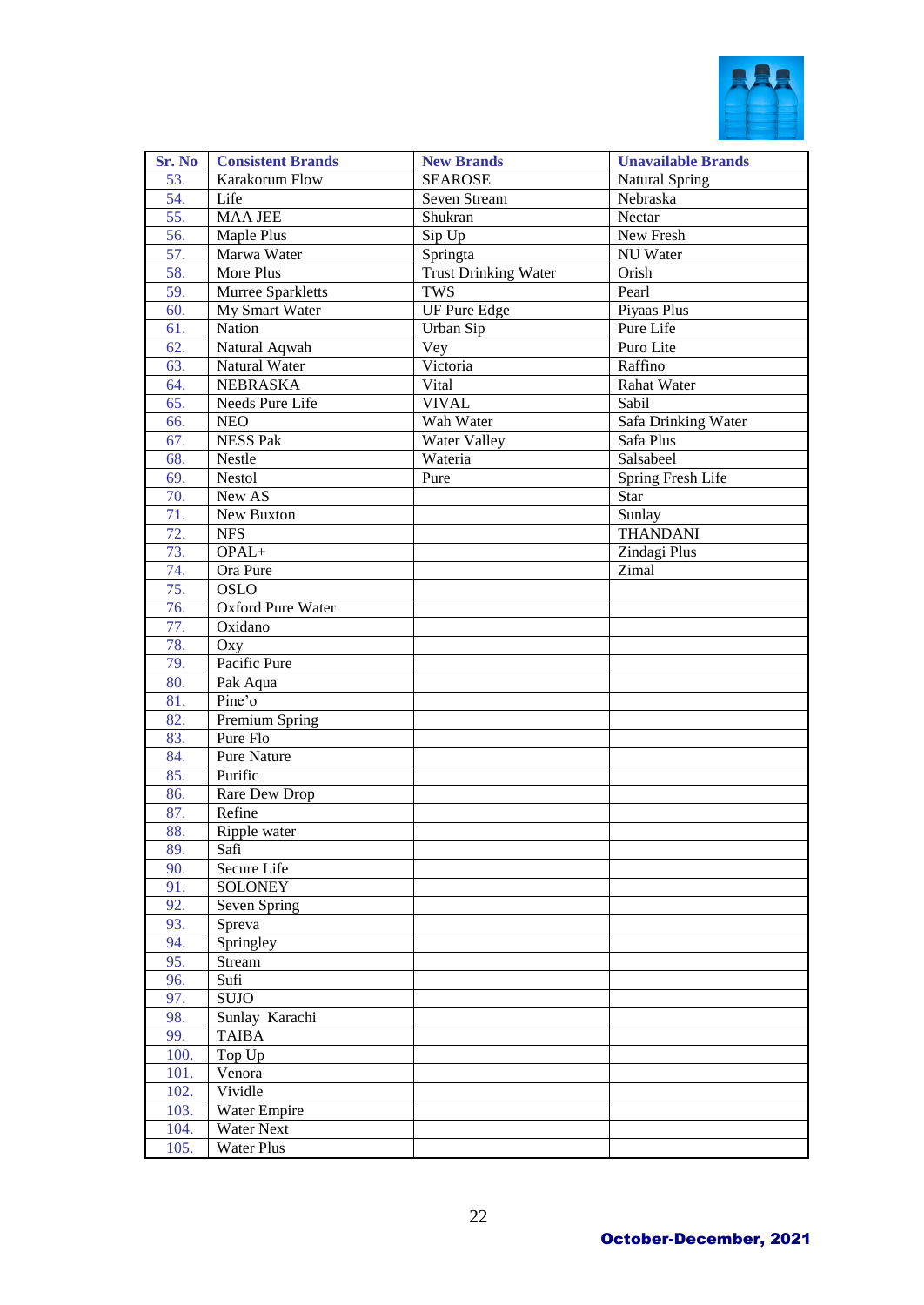

#### **DISEASE POTENTIAL FROM CONTAMINATED BOTTLED WATER**

| Sr. No | <b>Contaminant</b>                             | <b>Diseases Impacts</b>                          |
|--------|------------------------------------------------|--------------------------------------------------|
|        | <b>Bacteriological</b><br><b>Contamination</b> | Cholera, Diarrhea, Dysentery, Hepatitis, Typhoid |
|        | <b>Sodium</b>                                  | Hypertension                                     |
| 3.     | <b>Potassium</b>                               | Hyper kalmia                                     |
|        | <b>Arsenic</b>                                 | Skin Cancer, Keratosis                           |

### **CONCLUSIONS**

| Sr. No           | <b>Item</b>                                   | <b>Conclusion</b> |         |
|------------------|-----------------------------------------------|-------------------|---------|
|                  |                                               | No.               | $%$ age |
| 1.               | <b>Total No. of Brands Collected</b>          | 181               |         |
| 2.               | <b>Overall Safe Brands</b>                    | 165               | 91      |
| 3.               | <b>No. of Overall Unsafe Brands</b>           | 16                | 09      |
| $\overline{4}$ . | <b>No. of Chemically Safe Brands</b>          | 168               | 93      |
| 5.               | <b>No. of Chemically Unsafe Brands</b>        | 13                | 07      |
| 6.               | <b>No. of Microbiologically Safe Brands</b>   | 177               | 98      |
| 7.               | <b>No. of Microbiologically Unsafe Brands</b> | 04                | 02      |
| 8.               | <b>No. of Consistent Brands in Market</b>     | 105               | 58      |
| 9.               | <b>No. of Brands Disappeared/Unavailable</b>  | 74                | 41      |
| 10.              | <b>No. of New Brands</b>                      | 69                | 38      |

Detailed water quality status of each bottled water brand is available at **Annexure-1**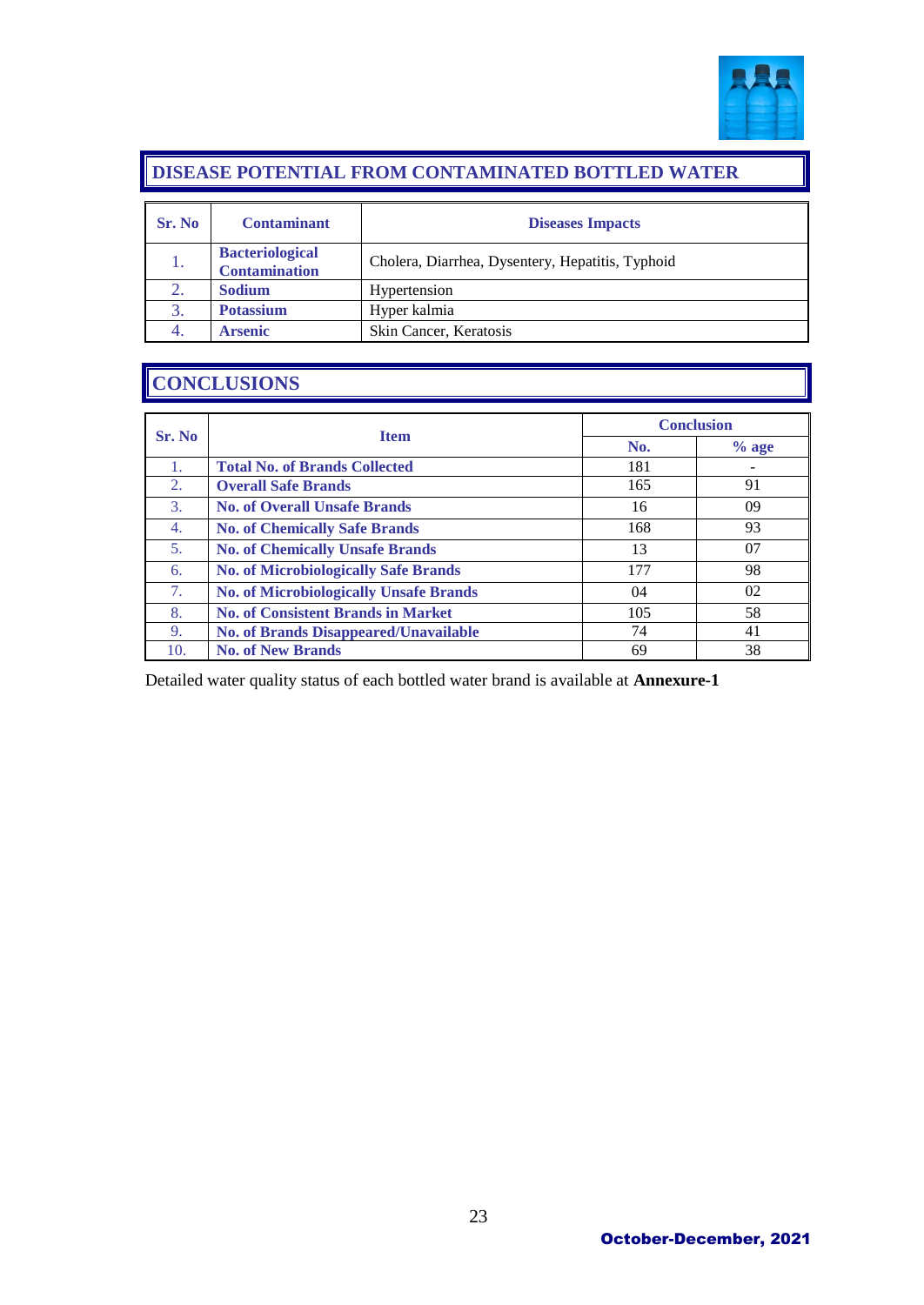

#### **Annexure-1**

| <b>Brand Name</b>                                           | <b>Brand</b><br>Code | <b>Turbidity</b> | pH             | <b>EC</b>   | <b>TDS</b>     | Ca             | Mg              | Hard        | HCO <sub>3</sub> | <b>CI</b>      | <b>Na</b>            | F    | Fe         | ĸ   | NO <sub>3</sub> | SO <sub>4</sub> | As         | <b>Contaminants</b>                   | Microbiological      |
|-------------------------------------------------------------|----------------------|------------------|----------------|-------------|----------------|----------------|-----------------|-------------|------------------|----------------|----------------------|------|------------|-----|-----------------|-----------------|------------|---------------------------------------|----------------------|
| <b>PSQCA</b><br><b>Bottled</b><br>Water<br><b>Standards</b> |                      | 0.5              | $6.5 -$<br>8.5 | <b>NGVS</b> | 500            | 100            | 50              | <b>NGVS</b> | <b>NGVS</b>      | 250            | 50                   | 0.7  | 0.3        | 10  | 10              | 250             | 10         | <b>Total Coli</b><br>forms<br>0/100ml | E-Coli<br>0/100ml    |
| <b>Detection</b><br>Limits                                  |                      | 0.2              | 0.02           | 0.287       | $\blacksquare$ | $\overline{2}$ | 1               | 5           | 5                | $\overline{2}$ | $\blacktriangleleft$ | 0.03 | 0.03       | 0.2 | 0.06            | 0.4             | 0.1        |                                       |                      |
| <b>Units</b>                                                |                      | <b>NTU</b>       |                | µS/cm       | ppm            | ppm            | ppm             | ppm         | ppm              | ppm            | ppm                  | ppm  | ppm        | ppm | ppm             | ppm             | ppb        | <b>MPN</b><br>/100ml                  | <b>MPN</b><br>/100ml |
| <b>Safi</b>                                                 | $BWF-01$             | <b>BDI</b>       | 6.75           | 198         | 109            | 12             | 7               | 60          | 60               | 16             | 17                   | 0.23 | <b>BDL</b> | 1.5 | 0.5             | 13              | <b>BDI</b> | Negative                              | Negative             |
| <b>Fresh One</b>                                            | <b>BWF-02</b>        | <b>BDI</b>       | 7.05           | 403         | 222            | 40             | 19              | 180         | 70               | 90             | 9                    | 0.20 | <b>BDL</b> | 0.7 | 0.7             | <b>BDL</b>      | <b>BDL</b> | Negative                              | Negative             |
| <b>Taiba</b>                                                | <b>BWF-03</b>        | <b>BDI</b>       | 7.06           | 626         | 344            | 60             | 32              | 280         | 210              | 28             | 16                   | 0.12 | <b>BDL</b> | 2.5 | 5.3             | 36              | <b>BDL</b> | Negative                              | Negative             |
| <b>Pak Nest</b>                                             | <b>BWF-04</b>        | <b>BDI</b>       | 7.25           | 658         | 362            | 40             | $\overline{36}$ | 250         | 160              | 72             | 41                   | 0.26 | <b>BDL</b> | 0.8 | <b>BDL</b>      | $\overline{50}$ | <b>BDL</b> | Negative                              | Negative             |
| <b>IMMA</b>                                                 | <b>BWF-05</b>        | <b>BDI</b>       | 7.15           | 357         | 196            | 32             | 10              | 120         | 80               | 40             | 24                   | 0.24 | <b>BDL</b> | 0.9 | <b>BDL</b>      | 34              | <b>BDL</b> | Negative                              | Negative             |
| <b>Knals</b>                                                | <b>BWF-06</b>        | <b>BDI</b>       | 6.68           | 466         | 256            | 40             | 24              | 200         | 150              | 16             | 15                   | 0.71 | <b>BDL</b> | 0.8 | 0.9             | 63              | <b>BDI</b> | Negative                              | Negative             |
| <b>DAMAAN</b>                                               | <b>BWF-07</b>        | <b>BDL</b>       | 7.10           | 583         | 321            | 60             | 24              | 250         | 180              | 62             | 19                   | 0.24 | <b>BDL</b> | 0.7 | <b>BDL</b>      | 31              | <b>BDL</b> | Negative                              | Negative             |
| <b>Springta</b>                                             | <b>BWF-08</b>        | <b>BDI</b>       | 7.58           | 490         | 270            | 40             | 29              | 220         | 100              | 96             | 12                   | 0.36 | <b>BDL</b> | 1.0 | <b>BDL</b>      | 17              | <b>BDI</b> | Negative                              | Negative             |
| <b>Hi-Fresh</b>                                             | <b>BWF-09</b>        | <b>BDI</b>       | 6.60           | 291         | 160            | 36             | $\overline{2}$  | 100         | 60               | 30             | 19                   | 0.22 | <b>BDL</b> | 0.7 | 0.3             | 33              | <b>BDL</b> | Negative                              | Negative             |
| <b>Natural Water</b>                                        | <b>BWF-10</b>        | <b>BDI</b>       | 6.93           | 386         | 212            | 40             | 19              | 180         | 160              | 12             | 7                    | 0.45 | <b>BDL</b> | 2.4 | 0.1             | 21              | <b>BDI</b> | Negative                              | Negative             |
| <b>Ness Pak</b>                                             | <b>BWF-11</b>        | <b>BDI</b>       | 6.50           | 357         | 196            | 40             | $\overline{7}$  | 130         | 90               | 48             | 24                   | 0.30 | <b>BDL</b> | 4.4 | 1.4             | 14              | <b>BDI</b> | Negative                              | Negative             |
| <b>Secure Life</b>                                          | <b>BWF-12</b>        | <b>BDI</b>       | 6.85           | 461         | 254            | 40             | 16              | 165         | 180              | 16             | 29                   | 0.22 | <b>BDL</b> | 3.5 | 0.3             | 25              | <b>BDI</b> | Negative                              | Negative             |
| <b>Oxford Pure</b><br><b>Water</b>                          | <b>BWF-13</b>        | <b>BDL</b>       | 7.15           | 498         | 274            | 40             | 5               | 120         | 100              | 76             | 60                   | 0.30 | <b>BDL</b> | 1.4 | 0.6             | 33              | <b>BDL</b> | Negative                              | Negative             |
| <b>ArwaFina</b>                                             | <b>BWF-14</b>        | <b>BDI</b>       | 6.70           | 445         | 245            | 40             | 12              | 150         | 70               | 90             | 33                   | 0.30 | <b>BDL</b> | 1.2 | <b>BDL</b>      | 20              | <b>BDI</b> | Negative                              | Negative             |
| <b>Aqua Show</b>                                            | <b>BWF-15</b>        | <b>BDI</b>       | 7.10           | 475         | 261            | 10             | 28              | 140         | 120              | 60             | 47                   | 0.23 | <b>BDL</b> | 0.8 | <b>BDL</b>      | 28              | 0.2        | Negative                              | Negative             |
| <b>Vital</b>                                                | <b>BWF-16</b>        | <b>BDI</b>       | 7.15           | 469         | 258            | 40             | 17              | 170         | 90               | 72             | 30                   | 0.00 | <b>BDL</b> | 1.2 | <b>BDL</b>      | 28              | 0.2        | Negative                              | Negative             |
| <b>Himalava Cool</b>                                        | <b>BWF-17</b>        | <b>BDI</b>       | 7.05           | 470         | 259            | 32             | 17              | 150         | 140              | 36             | 39                   | 0.22 | <b>BDL</b> | 3.0 | <b>BDL</b>      | 34              | 0.2        | Negative                              | Negative             |
| <b>MINAH</b>                                                | <b>BWF-18</b>        | <b>BDI</b>       | 6.70           | 376         | 207            | 40             | 15              | 160         | 130              | 16             | 13                   | 0.00 | <b>BDL</b> | 3.4 | <b>BDL</b>      | 26              | 0.2        | 06                                    | Negative             |
| <b>Sip Up</b>                                               | <b>BWF-19</b>        | <b>BDI</b>       | 6.85           | 565         | 311            | 40             | 5               | 120         | 130              | 60             | 78                   | 0.10 | <b>BDL</b> | 1.4 | 3.6             | 41              | 0.5        | 04                                    | Negative             |
| <b>New Taste</b>                                            | <b>BWF-20</b>        | <b>BDI</b>       | 7.25           | 495         | 272            | 40             | 12              | 150         | 90               | 76             | 44                   | 0.26 | <b>BDL</b> | 1.3 | 0.3             | 33              | 0.3        | Negative                              | Negative             |
| <b>Freshlev</b>                                             | <b>BWF-21</b>        | <b>BDI</b>       | 7.02           | 390         | 215            | 40             | 15              | 160         | 70               | 72             | 15                   | 0.22 | <b>BDL</b> | 0.5 | 0.1             | 17              | 0.2        | Negative                              | Negative             |
| <b>Murree</b><br><b>Sparkletts</b>                          | <b>BWF-22</b>        | <b>BDL</b>       | 7.15           | 451         | 248            | 40             | 24              | 200         | 180              | 20             | 19                   | 0.36 | <b>BDL</b> | 1.1 | 2.4             | 14              | 0.5        | Negative                              | Negative             |
| <b>Freshin</b>                                              | <b>BWF-23</b>        | <b>BDI</b>       | 6.82           | 446         | 245            | 40             | 24              | 200         | 90               | 82             | 16                   | 0.22 | <b>BDL</b> | 0.3 | <b>BDL</b>      | 15              | 0.2        | Negative                              | Negative             |
| <b>Clear</b>                                                | <b>BWF-24</b>        | <b>BDI</b>       | 7.20           | 575         | 316            | 60             | 24              | 250         | 110              | 90             | 16                   | 0.21 | <b>BDL</b> | 0.2 | <b>BDL</b>      | 40              | 0.2        | Negative                              | Negative             |

#### **Chemical and Microbiological Quality of Bottled/Mineral Water Brands**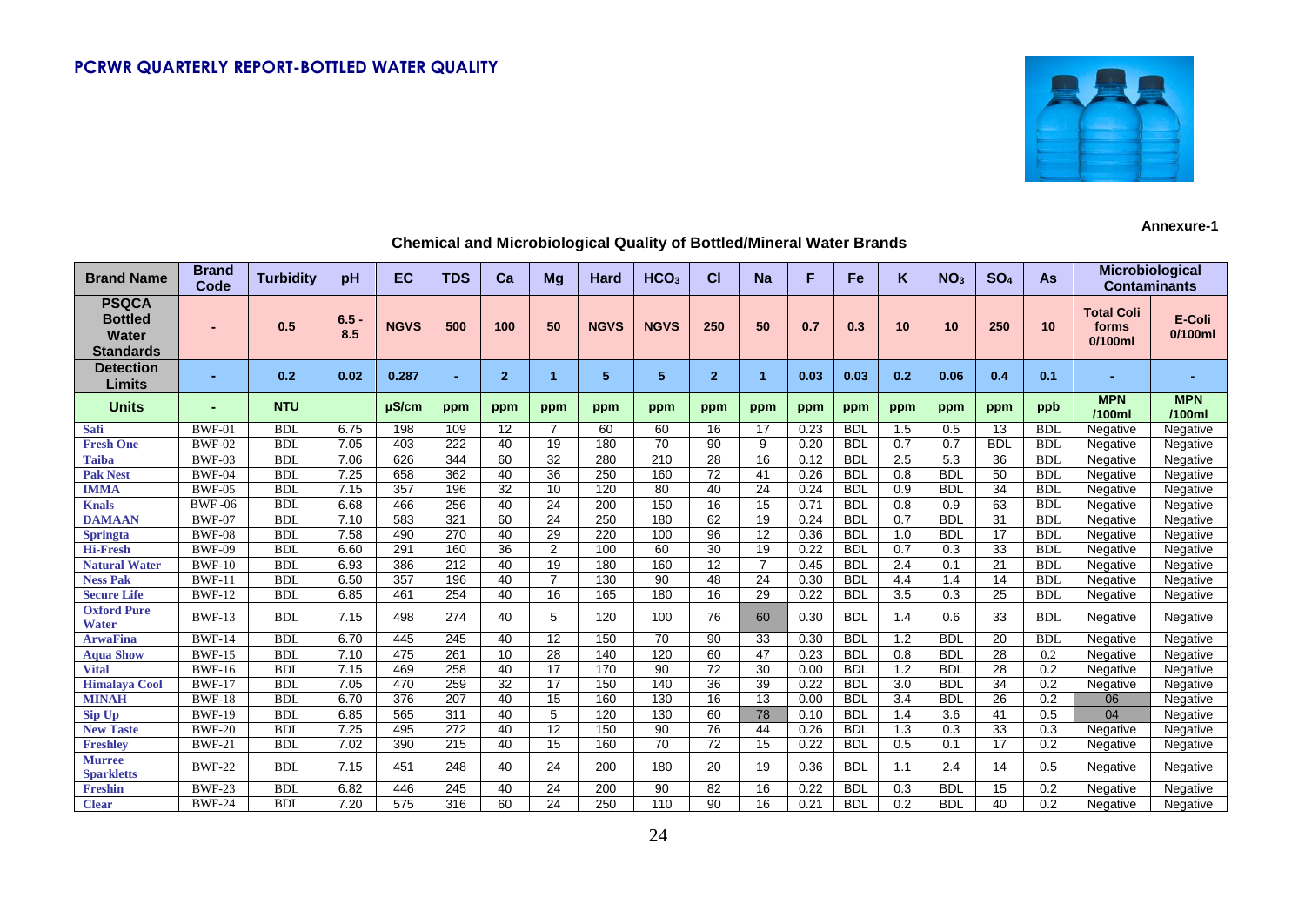

| <b>Brand Name</b>                                                  | <b>Brand</b><br>Code | <b>Turbidity</b> | pH             | EC          | <b>TDS</b>       | Ca             | Mg              | Hard             | HCO <sub>3</sub> | СI             | <b>Na</b>            | F    | <b>Fe</b>  | Κ                | NO <sub>3</sub>  | SO <sub>4</sub> | As         |                                          | Microbiological<br><b>Contaminants</b> |
|--------------------------------------------------------------------|----------------------|------------------|----------------|-------------|------------------|----------------|-----------------|------------------|------------------|----------------|----------------------|------|------------|------------------|------------------|-----------------|------------|------------------------------------------|----------------------------------------|
| <b>PSQCA</b><br><b>Bottled</b><br><b>Water</b><br><b>Standards</b> |                      | 0.5              | $6.5 -$<br>8.5 | <b>NGVS</b> | 500              | 100            | 50              | <b>NGVS</b>      | <b>NGVS</b>      | 250            | 50                   | 0.7  | 0.3        | 10               | 10               | 250             | 10         | <b>Total Coli</b><br>forms<br>$0/100$ ml | E-Coli<br>0/100ml                      |
| <b>Detection</b><br>Limits                                         |                      | 0.2              | 0.02           | 0.287       | ٠                | $\overline{2}$ | 1               | 5                | 5                | $\overline{2}$ | $\blacktriangleleft$ | 0.03 | 0.03       | 0.2              | 0.06             | 0.4             | 0.1        |                                          |                                        |
| <b>SEAROSE</b>                                                     | <b>BWF-25</b>        | <b>BDL</b>       | 7.20           | 571         | 314              | 42             | 28              | 220              | 100              | 40             | 28                   | 0.04 | <b>BDL</b> | 1.8              | <b>BDL</b>       | 105             | 0.3        | Negative                                 | Negative                               |
| <b>Vev</b>                                                         | <b>BWF-26</b>        | <b>BDI</b>       | 7.06           | 363         | 200              | 40             | $\overline{12}$ | 150              | 60               | 64             | 20                   | 0.14 | <b>BDL</b> | 1.4              | <b>BDL</b>       | 23              | 0.4        | Negative                                 | Negative                               |
| <b>Ripples</b>                                                     | <b>BWF-27</b>        | <b>BDL</b>       | 6.65           | 428         | 235              | 40             | 17              | 170              | 80               | 72             | 20                   | 0.34 | <b>BDL</b> | 0.4              | <b>BDL</b>       | 25              | <b>BDL</b> | Negative                                 | Negative                               |
| <b>Al-Zaid</b>                                                     | <b>BWF-28</b>        | <b>BDL</b>       | 7.55           | 538         | 296              | 40             | 19              | 180              | 60               | 82             | 33                   | 0.24 | <b>BDL</b> | 2.1              | 2.5              | 81              | 1.0        | Negative                                 | Negative                               |
| <b>New Buxton</b>                                                  | <b>BWF-29</b>        | <b>BDL</b>       | 7.25           | 720         | 396              | 60             | 15              | 210              | 110              | 82             | 63                   | 0.13 | <b>BDL</b> | 1.7              | 1.4              | 116             | 1.3        | Negative                                 | Negative                               |
| <b>Oslo</b>                                                        | <b>BWF-30</b>        | <b>BDL</b>       | 7.33           | 527         | 290              | 40             | $\overline{15}$ | 160              | 90               | 80             | 45                   | 0.34 | <b>BDL</b> | 2.2              | <b>BDL</b>       | 42              | <b>BDL</b> | Negative                                 | Negative                               |
| <b>Shukran</b>                                                     | <b>BWF-31</b>        | <b>BDL</b>       | 6.70           | 416         | 229              | 40             | $\overline{17}$ | 170              | 60               | 82             | $\overline{16}$      | 0.32 | <b>BDL</b> | 0.7              | <b>BDL</b>       | 31              | 0.3        | Negative                                 | Negative                               |
| <b>Aab-e-Lumhs</b>                                                 | <b>BWF-32</b>        | <b>BDL</b>       | 6.68           | 396         | $\overline{218}$ | 40             | $\overline{12}$ | 150              | 60               | 96             | 21                   | 0.22 | <b>BDL</b> | 3.7              | <b>BDL</b>       | <b>BDL</b>      | 0.4        | Negative                                 | Negative                               |
| <b>More Plus</b>                                                   | <b>BWF-33</b>        | <b>BDL</b>       | 6.65           | 672         | 370              | 42             | 23              | 200              | 190              | 48             | 64                   | 0.10 | <b>BDL</b> | 11.0             | <b>BDL</b>       | 73              | 4.3        | Negative                                 | Negative                               |
| <b>Icelay</b>                                                      | <b>BWF-34</b>        | <b>BDL</b>       | 7.05           | 778         | 428              | 40             | 32              | 230              | 160              | 120            | 68                   | 0.23 | <b>BDL</b> | 1.7              | <b>BDL</b>       | 54              | 2.3        | Negative                                 | Negative                               |
| <b>AquaFina</b>                                                    | <b>BWF-35</b>        | <b>BDL</b>       | 6.50           | 284         | 156              | 28             | 2               | 80               | 30               | 36             | 20                   | 0.28 | <b>BDL</b> | 1.5              | <b>BDL</b>       | 53              | 0.5        | Negative                                 | Negative                               |
| <b>Pure</b>                                                        | <b>BWF-36</b>        | <b>BDL</b>       | 6.52           | 764         | 420              | 48             | 17              | 190              | 110              | 75             | 78                   | 0.70 | <b>BDL</b> | 2.0              | 2.1              | 135             | <b>BDL</b> | Negative                                 | Negative                               |
| Oxidano                                                            | <b>BWF-37</b>        | <b>BDL</b>       | 6.80           | 1185        | 652              | 40             | $\overline{12}$ | 150              | 50               | 96             | 160                  | 0.21 | <b>BDL</b> | 1.6              | <b>BDL</b>       | $\overline{32}$ | 3          | Negative                                 | Negative                               |
| <b>Dasani</b>                                                      | <b>BWF-38</b>        | <b>BDL</b>       | 6.52           | 312         | 172              | 40             | 2               | 110              | 60               | 14             | 18                   | 0.18 | <b>BDL</b> | 1.0              | <b>BDL</b>       | 68              | 2.5        | Negative                                 | Negative                               |
| <b>Dhoom</b>                                                       | <b>BWF-39</b>        | <b>BDL</b>       | 6.65           | 657         | 361              | 40             | $\overline{27}$ | $\overline{210}$ | 100              | 88             | 48                   | 0.07 | <b>BDL</b> | 1.5              | <b>BDI</b>       | 81              | 2.5        | Negative                                 | Negative                               |
| <b>Nestle</b>                                                      | <b>BWF-40</b>        | <b>BDL</b>       | 6.55           | 545         | 300              | 44             | 32              | 240              | 120              | 96             | 16                   | 0.25 | <b>BDL</b> | 0.4              | <b>BDL</b>       | 26              | 2          | Negative                                 | Negative                               |
| <b>Refine</b>                                                      | <b>BWF-41</b>        | <b>BDI</b>       | 6.50           | 472         | 260              | 36             | 10              | 130              | 50               | 82             | 44                   | 0.19 | <b>BDL</b> | 1.4              | 1.1              | 71              | 0.3        | Negative                                 | Negative                               |
| <b>Alkaline</b>                                                    | <b>BWF-42</b>        | <b>BDL</b>       | 6.90           | 476         | 262              | 44             | 15              | 170              | 60               | 55             | 23                   | 0.35 | <b>BDL</b> | 1.2              | 2.0              | 71              | 0.2        | Negative                                 | Negative                               |
| <b>MAA JEE</b>                                                     | <b>BWF-43</b>        | <b>BDL</b>       | 7.10           | 194         | 107              | 28             | $\Omega$        | 70               | 30               | 36             | 12                   | 0.27 | <b>BDL</b> | 1.4              | 1.6              | 15              | 0.2        | Negative                                 | Negative                               |
| <b>Nebraska</b>                                                    | <b>BWF-44</b>        | <b>BDL</b>       | 7.10           | 507         | 279              | 48             | $\overline{27}$ | 230              | 100              | 88             | $\overline{11}$      | 0.25 | <b>BDL</b> | $\overline{0.2}$ | $\overline{0.7}$ | $\overline{26}$ | 0.3        | Negative                                 | Negative                               |
| <b>Natural Aqwah</b>                                               | <b>BWF-45</b>        | <b>BDL</b>       | 6.55           | 394         | $\overline{217}$ | 40             | $\overline{17}$ | 170              | 120              | 20             | $\overline{12}$      | 0.47 | <b>BDL</b> | $\overline{0.9}$ | 4.4              | 21              | <b>BDL</b> | Negative                                 | Negative                               |
| <b>Wah Water</b>                                                   | <b>BWF-46</b>        | <b>BDL</b>       | 6.60           | 409         | 225              | 40             | 19              | 180              | 40               | 82             | $\overline{12}$      | 0.26 | <b>BDL</b> | 1.0              | 4.5              | $\overline{24}$ | <b>BDL</b> | Negative                                 | Negative                               |
| <b>Stream</b>                                                      | <b>BWF-47</b>        | <b>BDL</b>       | 7.20           | 541         | 298              | 60             | 24              | 250              | 100              | 96             | 15                   | 0.03 | <b>BDL</b> | 1.3              | 6.4              | 32              | <b>BDL</b> | Negative                                 | Negative                               |
| <b>Aqua Drink</b>                                                  | <b>BWF-48</b>        | <b>BDL</b>       | 7.02           | 461         | 254              | 40             | 24              | 200              | 60               | 82             | $\overline{12}$      | 0.06 | <b>BDL</b> | 1.1              | 5.7              | 26              | <b>BDL</b> | Negative                                 | Negative                               |
| <b>Aqua Dore</b>                                                   | <b>BWF-49</b>        | <b>BDI</b>       | 7.22           | 383         | 211              | 32             | 5               | 100              | 50               | 72             | $\overline{43}$      | 0.06 | <b>BDL</b> | 0.2              | 0.5              | 41              | <b>BDL</b> | Negative                                 | Negative                               |
| <b>Oxy Natural</b>                                                 | <b>BWF-50</b>        | <b>BDL</b>       | 6.88           | 442         | 243              | 40             | $\overline{17}$ | 170              | 60               | 110            | 20                   | 0.05 | <b>BDL</b> | $\overline{0.0}$ | 0.4              | <b>BDL</b>      | <b>BDL</b> | Negative                                 | Negative                               |
| <b>Top Up</b>                                                      | <b>BWF-51</b>        | <b>BDL</b>       | 7.28           | 468         | 257              | 40             | 24              | 200              | 140              | 30             | 13                   | 0.22 | <b>BDL</b> | 1.1              | 4.9              | 24              | <b>BDL</b> | Negative                                 | Negative                               |
| <b>Aquatic Fresh</b>                                               | <b>BWF-52</b>        | <b>BDL</b>       | 6.71           | 570         | 314              | 60             | 27              | 260              | 190              | 30             | 17                   | 0.02 | <b>BDL</b> | 1.4              | 6.0              | 30              | 0.2        | Negative                                 | Negative                               |
| <b>Aqua Pure</b><br><b>Smart</b>                                   | <b>BWF-53</b>        | <b>BDL</b>       | 6.70           | 509         | 280              | 40             | 29              | 220              | 90               | 96             | 11                   | 0.40 | <b>BDL</b> | 0.0              | 0.4              | 27              | <b>BDL</b> | Negative                                 | Negative                               |
| <b>Aqua Splash</b>                                                 | <b>BWF-54</b>        | <b>BDL</b>       | 6.60           | 435         | 239              | 40             | 7               | 130              | 100              | 72             | 13                   | 0.24 | <b>BDL</b> | 0.6              | 4.1              | 15              | 0.2        | Negative                                 | Negative                               |
| Himalaya                                                           | <b>BWF-55</b>        | <b>BDI</b>       | 6.57           | 512         | 282              | 40             | 15              | 160              | 80               | 96             | 20                   | 0.13 | <b>BDL</b> | 0.3              | <b>BDL</b>       | 32              | 0.3        | Negative                                 | Negative                               |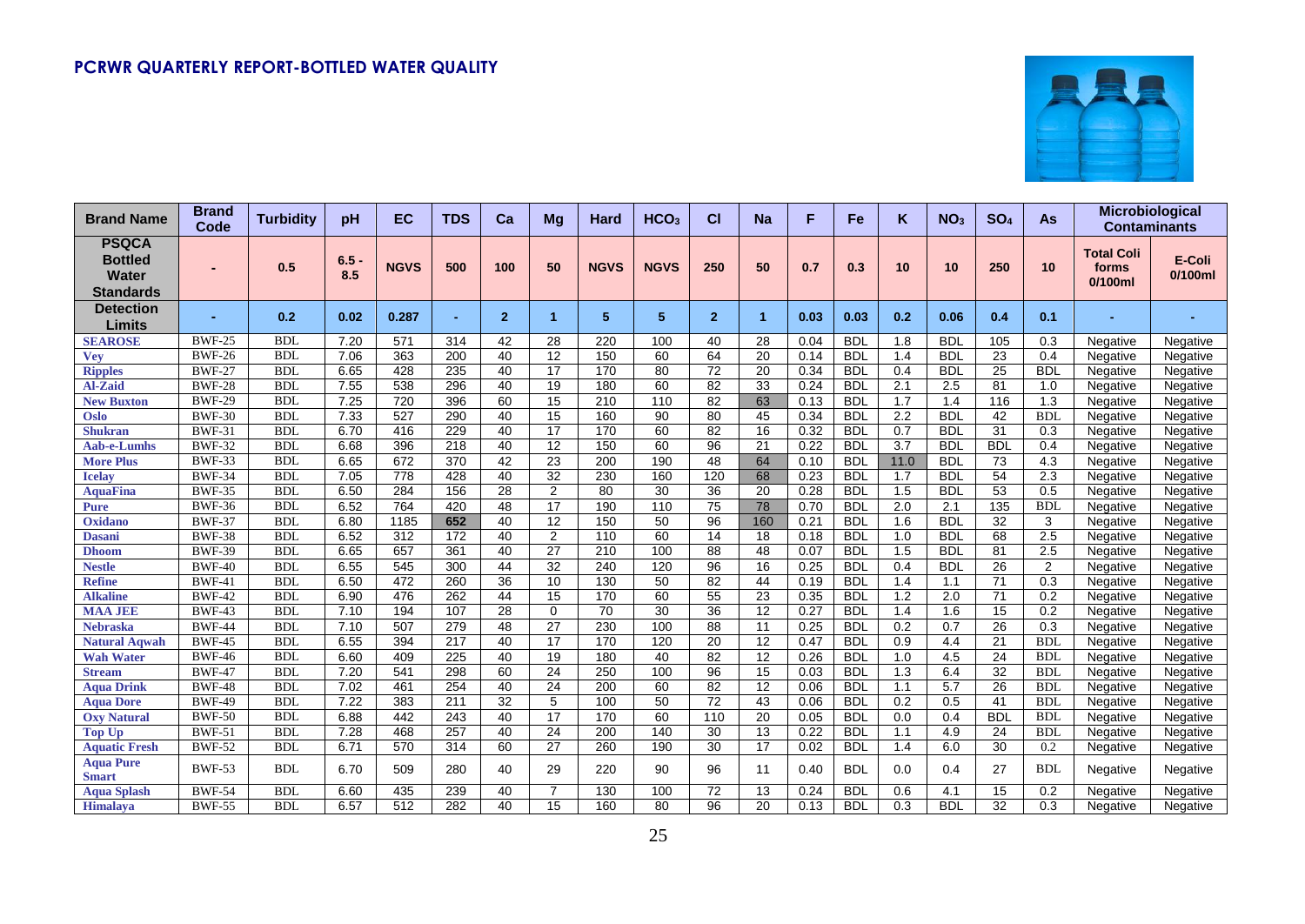

| <b>Brand Name</b>                                                  | <b>Brand</b><br>Code | <b>Turbidity</b> | рH             | EC          | <b>TDS</b>       | Ca             | Mg             | Hard             | HCO <sub>3</sub> | СI             | <b>Na</b>       | F    | Fe         | κ                | NO <sub>3</sub>  | SO <sub>4</sub> | As            |                                          | Microbiological<br><b>Contaminants</b> |
|--------------------------------------------------------------------|----------------------|------------------|----------------|-------------|------------------|----------------|----------------|------------------|------------------|----------------|-----------------|------|------------|------------------|------------------|-----------------|---------------|------------------------------------------|----------------------------------------|
| <b>PSQCA</b><br><b>Bottled</b><br><b>Water</b><br><b>Standards</b> |                      | 0.5              | $6.5 -$<br>8.5 | <b>NGVS</b> | 500              | 100            | 50             | <b>NGVS</b>      | <b>NGVS</b>      | 250            | 50              | 0.7  | 0.3        | 10               | 10               | 250             | 10            | <b>Total Coli</b><br>forms<br>$0/100$ ml | E-Coli<br>$0/100$ ml                   |
| <b>Detection</b><br>Limits                                         |                      | 0.2              | 0.02           | 0.287       |                  | $\overline{2}$ | 1              | 5                | 5                | $\overline{2}$ | -1              | 0.03 | 0.03       | 0.2              | 0.06             | 0.4             | 0.1           |                                          |                                        |
| <b>Vividle</b>                                                     | <b>BWF-56</b>        | <b>BDL</b>       | 6.60           | 336         | 185              | 40             |                | 130              | 48               | 70             | 18              | 0.23 | <b>BDL</b> | 0.3              | <b>BDL</b>       | 21              | 0.2           | Negative                                 | Negative                               |
| <b>Seven Spring</b>                                                | <b>BWF-57</b>        | <b>BDI</b>       | 6.60           | 289         | 159              | 40             | $\overline{7}$ | 130              | 80               | 16             | 6               | 0.22 | <b>BDL</b> | 3.6              | 0.2              | 39              | 0.3           | Negative                                 | Negative                               |
| <b>SUJO</b>                                                        | <b>BWF-58</b>        | <b>BDL</b>       | 6.66           | 392         | 216              | 40             | 12             | 150              | 70               | 72             | 18              | 0.12 | <b>BDL</b> | 0.3              | 0.1              | 23              | 0.2           | Negative                                 | Negative                               |
| <b>Jami Water</b>                                                  | <b>BWF-59</b>        | <b>BDL</b>       | 6.91           | 456         | 251              | 40             | 17             | 170              | 110              | 72             | 24              | 0.14 | <b>BDL</b> | 0.3              | <b>BDL</b>       | 16              | 0.2           | Negative                                 | Negative                               |
| <b>Aqua Smile</b>                                                  | <b>BWF-60</b>        | <b>BDL</b>       | 6.65           | 433         | 238              | 44             | 19             | 190              | 90               | 72             | $\overline{13}$ | 0.18 | <b>BDL</b> | 1.4              | <b>BDL</b>       | 33              | 0.3           | Negative                                 | Negative                               |
| <b>Al-Shalal</b>                                                   | <b>BWF-61</b>        | <b>BDL</b>       | 6.69           | 346         | 190              | 40             | 10             | 140              | 150              | 14             | $\overline{17}$ | 0.08 | <b>BDL</b> | 3.4              | <b>BDL</b>       | 5               | 0.2           | Negative                                 | Negative                               |
| <b>New AS</b>                                                      | <b>BWF-62</b>        | <b>BDL</b>       | 7.28           | 215         | 118              | 12             | 15             | 90               | 50               | 36             | 10              | 0.19 | <b>BDL</b> | 0.7              | <b>BDL</b>       | 10              | 0.2           | 05                                       | Negative                               |
| <b>My Smart</b><br><b>Water</b>                                    | <b>BWF-63</b>        | <b>BDL</b>       | 7.04           | 350         | 193              | 40             | 12             | 150              | 120              | 24             | 14              | 0.22 | <b>BDL</b> | 3.0              | <b>BDL</b>       | 19              | 0.2           | Negative                                 | Negative                               |
| <b>Life Care</b>                                                   | <b>BWF-64</b>        | <b>BDL</b>       | 6.78           | 405         | 223              | 40             | 17             | 170              | 90               | 72             | 15              | 0.19 | <b>BDL</b> | 2.0              | <b>BDL</b>       | 15              | 0.2           | Negative                                 | Negative                               |
| <b>Al-Haram</b>                                                    | <b>BWF-65</b>        | <b>BDL</b>       | 6.87           | 563         | 310              | 40             | 24             | 200              | 220              | 24             | 45              | 0.70 | <b>BDL</b> | 2.6              | 1.0              | 33              | 0.2           | Negative                                 | Negative                               |
| <b>Al-Karam</b>                                                    | <b>BWF-66</b>        | <b>BDL</b>       | 6.58           | 436         | 240              | 40             | 22             | 190              | 80               | 72             | 16              | 0.50 | <b>BDL</b> | 0.4              | 0.4              | $\overline{28}$ | 0.2           | Negative                                 | Negative                               |
| <b>DYLAN</b>                                                       | <b>BWF-67</b>        | <b>BDL</b>       | 7.34           | 366         | 201              | 40             | 12             | 150              | 60               | 82             | 16              | 0.00 | <b>BDL</b> | 0.5              | <b>BDL</b>       | 5               | 0.3           | Negative                                 | Negative                               |
| <b>Wateria</b>                                                     | <b>BWF-68</b>        | <b>BDL</b>       | 7.24           | 503         | $\overline{277}$ | 44             | 22             | $\overline{200}$ | 70               | 82             | 23              | 0.23 | <b>BDL</b> | 0.4              | 2.4              | 40              | <b>BDL</b>    | 08                                       | Negative                               |
| <b>NFS</b>                                                         | <b>BWF-69</b>        | <b>BDL</b>       | 6.55           | 443         | 244              | 40             | $\overline{7}$ | 130              | 100              | 55             | 48              | 0.23 | <b>BDL</b> | 3.4              | 1.1              | 29              | <b>BDI</b>    | Negative                                 | Negative                               |
| Pak Aqua                                                           | <b>BWF-70</b>        | <b>BDL</b>       | 6.56           | 538         | 296              | 40             | 24             | 200              | 80               | 106            | 36              | 0.00 | <b>BDL</b> | 2.4              | 0.5              | 33              | <b>BDL</b>    | Negative                                 | Negative                               |
| <b>DYLAN</b><br>Natural                                            | <b>BWF-71</b>        | <b>BDL</b>       | 6.54           | 380         | 209              | 42             | 11             | 150              | 60               | 82             | 18              | 0.28 | <b>BDL</b> | 0.5              | 0.5              | 6               | <b>BDL</b>    | Negative                                 | Negative                               |
| <b>Water Valley</b>                                                | <b>BWF-72</b>        | <b>BDL</b>       | 7.43           | 493         | 271              | 40             | 12             | 150              | 80               | 96             | 43              | 0.00 | <b>BDL</b> | 3.3              | <b>BDL</b>       | 24              | <b>BDI</b>    | Negative                                 | Negative                               |
| <b>Pure Nature</b>                                                 | <b>BWF-73</b>        | <b>BDL</b>       | 6.91           | 381         | 210              | 42             | 4              | 120              | 130              | 24             | $\overline{35}$ | 0.00 | <b>BDL</b> | $\overline{0.5}$ | <b>BDL</b>       | $\overline{24}$ | 0.2           | Negative                                 | Negative                               |
| <b>Nation</b>                                                      | <b>BWF-74</b>        | <b>BDI</b>       | 7.48           | 530         | 292              | 40             | 5              | 120              | 140              | 36             | 59              | 0.24 | <b>BDL</b> | 1.2              | 2.3              | 48              | 18            | Negative                                 | Negative                               |
| <b>CHENAB</b>                                                      | <b>BWF-75</b>        | <b>BDL</b>       | 7.04           | 494         | 272              | 40             | 24             | 200              | 80               | 85             | 27              | 2.20 | <b>BDL</b> | 0.8              | 2.2              | 34              | 0.5           | Negative                                 | Negative                               |
| <b>Natural</b>                                                     | <b>BWF-76</b>        | <b>BDL</b>       | 7.83           | 284         | 156              | 40             | $-2$           | 90               | $\overline{70}$  | 45             | 29              | 0.11 | <b>BDL</b> | 0.6              | $\overline{2.2}$ | 5               | 0.4           | Negative                                 | Negative                               |
| <b>Rare Dew Drop</b>                                               | <b>BWF-77</b>        | <b>BDL</b>       | 7.79           | 446         | 245              | 40             | 27             | 210              | 80               | 85             | 14              | 0.00 | <b>BDL</b> | 0.6              | <b>BDL</b>       | 31              | 0.2           | Negative                                 | Negative                               |
| Life                                                               | <b>BWF-78</b>        | <b>BDL</b>       | 7.37           | 447         | 246              | 40             | 19             | 180              | 70               | 96             | 25              | 0.00 | <b>BDL</b> | 0.5              | <b>BDL</b>       | 25              | 0.2           | Negative                                 | Negative                               |
| <b>Water Next</b>                                                  | <b>BWF-79</b>        | <b>BDL</b>       | 7.06           | 382         | 210              | 40             | 10             | 140              | 70               | 60             | 26              | 0.04 | <b>BDL</b> | 0.3              | <b>BDL</b>       | 41              | $0.6^{\circ}$ | Negative                                 | Negative                               |
| <b>Gourmet</b>                                                     | <b>BWF-80</b>        | <b>BDL</b>       | 7.32           | 474         | 261              | 44             | 19             | 190              | 60               | 108            | 26              | 0.00 | <b>BDL</b> | 0.5              | 1.0              | $\overline{20}$ | 0.4           | Negative                                 | Negative                               |
| Yes                                                                | <b>BWF-81</b>        | <b>BDL</b>       | 7.12           | 464         | 255              | 40             | 10             | 140              | 120              | 65             | 48              | 0.10 | <b>BDL</b> | 0.6              | <b>BDL</b>       | 18              | <b>BDI</b>    | Negative                                 | Negative                               |
| <b>Elavn Plus</b>                                                  | <b>BWF-82</b>        | <b>BDL</b>       | 7.01           | 690         | 380              | 40             | 36             | 250              | 180              | 82             | 43              | 0.12 | <b>BDL</b> | 2.2              | <b>BDL</b>       | 43              | <b>BDI</b>    | Negative                                 | Negative                               |
| <b>National</b>                                                    | <b>BWF-83</b>        | <b>BDL</b>       | 6.96           | 425         | 234              | 40             | 15             | 160              | 80               | 65             | 24              | 0.14 | <b>BDL</b> | 0.5              | <b>BDL</b>       | 37              | 0.2           | Negative                                 | Negative                               |
| <b>Victoria</b>                                                    | <b>BWF-84</b>        | <b>BDL</b>       | 7.70           | 528         | 290              | 40             | 32             | 230              | 160              | 76             | 26              | 0.00 | <b>BDL</b> | 0.4              | <b>BDL</b>       | $\overline{26}$ | <b>BDL</b>    | Negative                                 | Negative                               |
| Pine'o                                                             | <b>BWF-85</b>        | BDL              | 7.10           | 476         | 262              | 44             | 22             | 200              | 100              | 82             | 25              | 0.03 | <b>BDL</b> | 1.1              | <b>BDL</b>       | 28              | 0.3           | Negative                                 | Negative                               |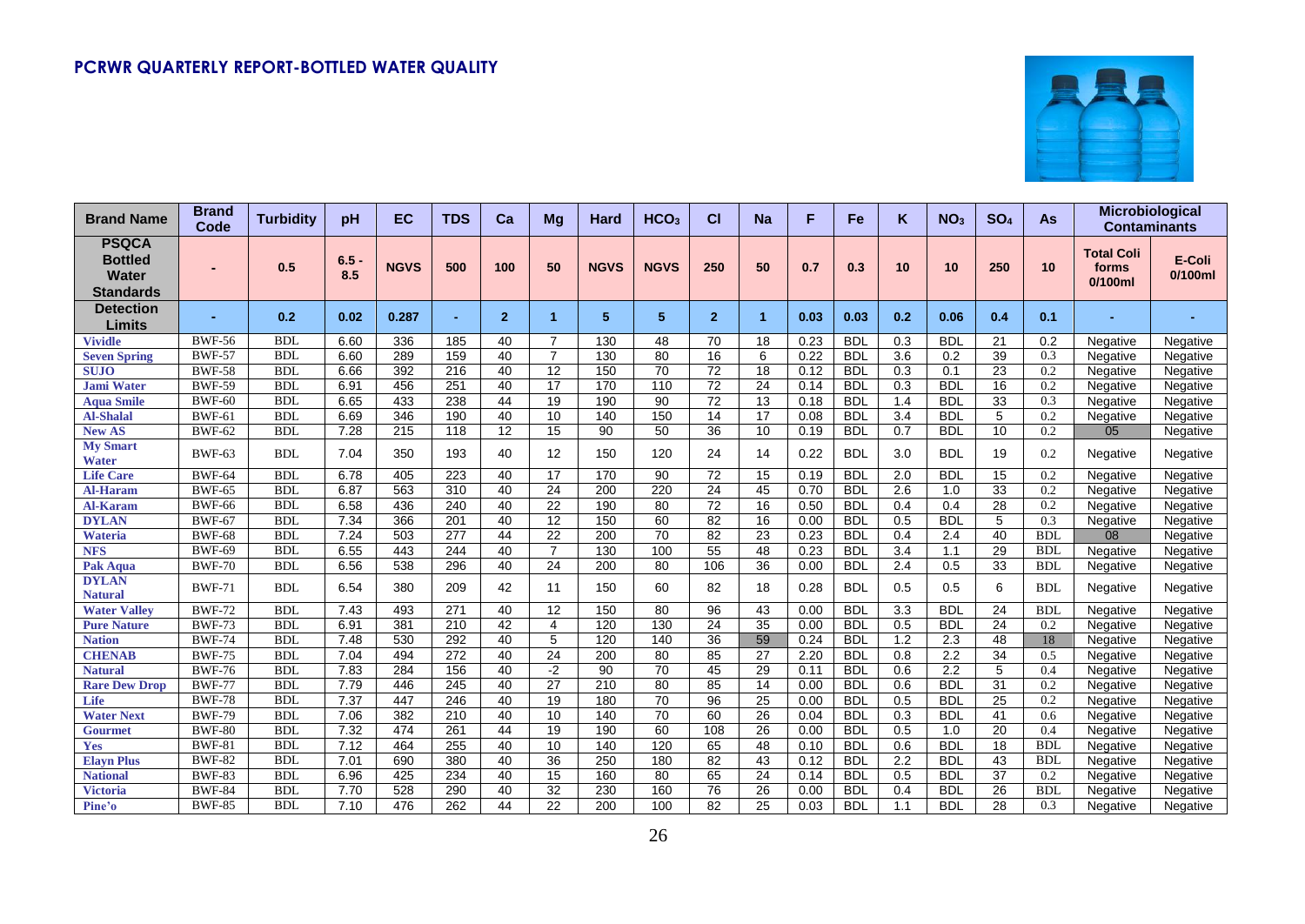

| <b>Brand Name</b>                                                  | <b>Brand</b><br>Code | <b>Turbidity</b> | pH             | <b>EC</b>        | <b>TDS</b>       | Ca             | Mg              | Hard             | HCO <sub>3</sub> | СI             | <b>Na</b>            | F    | <b>Fe</b>  | K                | NO <sub>3</sub>  | SO <sub>4</sub> | As         | Microbiological<br><b>Contaminants</b>   |                      |
|--------------------------------------------------------------------|----------------------|------------------|----------------|------------------|------------------|----------------|-----------------|------------------|------------------|----------------|----------------------|------|------------|------------------|------------------|-----------------|------------|------------------------------------------|----------------------|
| <b>PSQCA</b><br><b>Bottled</b><br><b>Water</b><br><b>Standards</b> |                      | 0.5              | $6.5 -$<br>8.5 | <b>NGVS</b>      | 500              | 100            | 50              | <b>NGVS</b>      | <b>NGVS</b>      | 250            | 50                   | 0.7  | 0.3        | 10               | 10               | 250             | 10         | <b>Total Coli</b><br>forms<br>$0/100$ ml | E-Coli<br>$0/100$ ml |
| <b>Detection</b><br>Limits                                         |                      | 0.2              | 0.02           | 0.287            |                  | $\overline{2}$ | 1               | 5                | 5                | $\overline{2}$ | $\blacktriangleleft$ | 0.03 | 0.03       | 0.2              | 0.06             | 0.4             | 0.1        |                                          |                      |
| Aab'e Dubai                                                        | <b>BWF-86</b>        | <b>BDL</b>       | 7.15           | 272              | 150              | 32             | 5               | 100              | 50               | 48             | 18                   | 0.00 | <b>BDL</b> | 0.5              | <b>BDL</b>       | 24              | 0.4        | Negative                                 | Negative             |
| <b>JEL</b>                                                         | <b>BWF-87</b>        | <b>BDI</b>       | 6.89           | 472              | 260              | 40             | $\overline{7}$  | 130              | 60               | 104            | $\overline{48}$      | 0.00 | <b>BDL</b> | 0.6              | 0.4              | 20              | 0.6        | Negative                                 | Negative             |
| <b>New Mehran</b>                                                  | <b>BWF-88</b>        | <b>BDL</b>       | 7.45           | 328              | 180              | 40             | 5               | 120              | 60               | 48             | 25                   | 0.00 | <b>BDL</b> | 0.6              | <b>BDL</b>       | 34              | 0.2        | Negative                                 | Negative             |
| <b>Noble</b>                                                       | <b>BWF-89</b>        | <b>BDL</b>       | 6.55           | 1060             | 583              | 96             | 27              | 350              | 170              | 108            | 58                   | 0.00 | <b>BDL</b> | 11.0             | 5.8              | 132             | 0.5        | Negative                                 | Negative             |
| <b>C-Life</b>                                                      | <b>BWF-90</b>        | <b>BDL</b>       | 7.02           | 386              | 212              | 40             | $\overline{17}$ | 170              | 50               | 82             | 15                   | 0.03 | <b>BDL</b> | 0.5              | <b>BDL</b>       | 31              | 0.6        | Negative                                 | Negative             |
| <b>Pure Next</b>                                                   | <b>BWF-91</b>        | <b>BDL</b>       | 6.99           | 467              | 257              | 40             | 19              | 180              | 90               | 65             | 30                   | 0.09 | <b>BDL</b> | 0.3              | 0.2              | 53              | 0.5        | Negative                                 | Negative             |
| Aab-e-Havat                                                        | <b>BWF-92</b>        | <b>BDI</b>       | 7.62           | 815              | 448              | 60             | $\overline{24}$ | 250              | $\overline{210}$ | 75             | 76                   | 0.00 | <b>BDL</b> | $\overline{1.6}$ | $\overline{3.6}$ | 61              | 0.4        | Negative                                 | Negative             |
| <b>Aqua Best</b>                                                   | <b>BWF-93</b>        | <b>BDL</b>       | 7.39           | 446              | 245              | 48             | $\overline{22}$ | $\overline{210}$ | 80               | 96             | 8                    | 0.00 | <b>BDL</b> | 0.8              | 0.5              | 6               | 0.3        | Negative                                 | Negative             |
| <b>NEXUS</b>                                                       | <b>BWF-94</b>        | <b>BDL</b>       | 7.37           | 670              | 369              | 60             | $\overline{24}$ | 250              | 180              | 52             | 37                   | 0.00 | <b>BDL</b> | 1.8              | $\overline{2.4}$ | 52              | 0.5        | Negative                                 | Negative             |
| <b>Aqua Soft</b>                                                   | <b>BWF-95</b>        | <b>BDI</b>       | 7.18           | 705              | 388              | 76             | 17              | 260              | 210              | 36             | 48                   | 0.00 | <b>BDL</b> | 1.8              | 2.5              | 76              | 2.0        | Negative                                 | Negative             |
| <b>Indus</b>                                                       | <b>BWF-96</b>        | <b>BDL</b>       | 7.16           | 575              | 316              | 60             | 24              | 250              | 190              | 28             | 20                   | 0.30 | <b>BDL</b> | 1.3              | 8.0              | 26              | 2.0        | Negative                                 | Negative             |
| <b>Alpine Pure</b>                                                 | <b>BWF-97</b>        | <b>BDL</b>       | 7.33           | 528              | 290              | 60             | 24              | 250              | 60               | 88             | 8                    | 0.40 | <b>BDL</b> | 0.4              | <b>BDI</b>       | 66              | 0.9        | Negative                                 | Negative             |
| <b>Murree</b><br><b>Sparkletts</b>                                 | <b>BWF-98</b>        | <b>BDL</b>       | 7.31           | 433              | 238              | 40             | 19              | 180              | 170              | 16             | 18                   | 0.09 | <b>BDL</b> | 1.3              | 2.4              | 12              | 0.8        | Negative                                 | Negative             |
| <b>Pani by PFB</b>                                                 | <b>BWF-99</b>        | <b>BDL</b>       | 6.80           | 324              | 178              | 40             | 12              | 150              | 120              | 28             | 14                   | 0.50 | <b>BDL</b> | 0.6              | <b>BDL</b>       | 11              | <b>BDL</b> | Negative                                 | Negative             |
| <b>Rocke Water</b>                                                 | <b>BWF-100</b>       | <b>BDL</b>       | 7.35           | 429              | 236              | 42             | 13              | 160              | 80               | 48             | 26                   | 0.04 | <b>BDL</b> | 0.7              | <b>BDI</b>       | 60              | 0.9        | Negative                                 | Negative             |
| Life                                                               | <b>BWF-101</b>       | <b>BDL</b>       | 7.65           | 304              | 167              | 36             | 12              | 140              | 50               | 55             | 9                    | 0.05 | <b>BDL</b> | 0.5              | <b>BDL</b>       | 29              | <b>BDL</b> | Negative                                 | Negative             |
| Honey                                                              | <b>BWF-102</b>       | <b>BDL</b>       | 6.85           | 404              | $\overline{222}$ | 40             | $\overline{19}$ | 180              | 80               | 70             | $\overline{12}$      | 0.08 | <b>BDL</b> | 0.5              | <b>BDL</b>       | $\overline{26}$ | 0.5        | Negative                                 | Negative             |
| <b>Aqua Health</b>                                                 | <b>BWF-103</b>       | <b>BDL</b>       | 7.55           | 472              | 260              | 44             | 12              | 160              | 50               | 80             | $\overline{35}$      | 0.20 | <b>BDL</b> | 1.9              | <b>BDL</b>       | 70              | 1.0        | Negative                                 | Negative             |
| <b>FAIHA</b>                                                       | <b>BWF-104</b>       | <b>BDI</b>       | 6.64           | 424              | 233              | 40             | $\overline{15}$ | 160              | 70               | 65             | $\overline{21}$      | 0.00 | <b>BDL</b> | 0.6              | <b>BDL</b>       | 39              | 0.8        | Negative                                 | Negative             |
| <b>Purific</b>                                                     | <b>BWF-105</b>       | <b>BDL</b>       | 6.75           | $\overline{374}$ | $\overline{206}$ | 40             | $\overline{22}$ | 190              | 70               | 60             | 5                    | 0.00 | <b>BDL</b> | 0.6              | <b>BDL</b>       | 38              | 0.7        | Negative                                 | Negative             |
| <b>Alfalah</b>                                                     | <b>BWF-106</b>       | <b>BDL</b>       | 6.83           | 431              | $\overline{237}$ | 40             | $\overline{17}$ | 170              | 50               | 64             | 15                   | 0.08 | <b>BDL</b> | 0.8              | <b>BDL</b>       | $\overline{72}$ | <b>BDL</b> | Negative                                 | Negative             |
| <b>Bake Master</b>                                                 | <b>BWF-107</b>       | <b>BDL</b>       | 6.90           | 384              | 211              | 36             | 19              | 170              | 80               | 52             | 11                   | 0.07 | <b>BDL</b> | 1.1              | <b>BDL</b>       | 39              | <b>BDL</b> | Negative                                 | Negative             |
| <b>Urban Sip</b>                                                   | <b>BWF-108</b>       | <b>BDL</b>       | 6.95           | 184              | 101              | 24             | 2               | 70               | 40               | 24             | 9                    | 0.05 | <b>BDL</b> | 0.6              | <b>BDL</b>       | 20              | <b>BDL</b> | Negative                                 | Negative             |
| <b>Dazzling Water</b>                                              | <b>BWF-109</b>       | <b>BDL</b>       | 7.08           | 473              | 260              | 40             | 15              | 160              | 110              | 72             | 30                   | 0.12 | <b>BDL</b> | 0.6              | 1.8              | 20              | <b>BDL</b> | Negative                                 | Negative             |
| <b>Needs Pure Life</b>                                             | <b>BWF-110</b>       | <b>BDL</b>       | 7.40           | 381              | 210              | 40             | $\overline{7}$  | 130              | 70               | 65             | $\overline{30}$      | 0.05 | <b>BDL</b> | 1.5              | <b>BDL</b>       | 28              | <b>BDL</b> | Negative                                 | Negative             |
| <b>Britx Natural</b><br><b>Water</b>                               | <b>BWF-111</b>       | <b>BDL</b>       | 7.48           | 349              | 192              | 40             | 12              | 150              | 100              | 36             | 12                   | 0.08 | <b>BDL</b> | 0.5              | <b>BDL</b>       | 27              | <b>BDL</b> | Negative                                 | Negative             |
| masafi                                                             | <b>BWF-112</b>       | <b>BDL</b>       | 6.94           | 511              | 281              | 68             | 10              | 210              | 90               | 112            | 19                   | 0.21 | <b>BDL</b> | 0.4              | <b>BDL</b>       | 11              | <b>BDL</b> | Negative                                 | Negative             |
| <b>Isberg</b>                                                      | <b>BWF-113</b>       | <b>BDL</b>       | 7.05           | 464              | 255              | 44             | 12              | 160              | 130              | 65             | 32                   | 2.00 | <b>BDL</b> | 1.5              | <b>BDL</b>       | 5               | <b>BDL</b> | Negative                                 | Negative             |
| <b>K&amp; S Aqua Sea</b>                                           | <b>BWF-114</b>       | <b>BDL</b>       | 7.05           | 345              | 190              | 40             | $\overline{7}$  | 130              | 70               | 62             | $\overline{17}$      | 0.10 | <b>BDL</b> | 0.4              | <b>BDL</b>       | 13              | <b>BDL</b> | Negative                                 | Negative             |
| <b>OASIS</b>                                                       | <b>BWF-115</b>       | <b>BDI</b>       | 7.63           | 704              | 387              | 88             | 19              | 300              | 310              | 12             | 31                   | 0.07 | <b>BDL</b> | 3.9              | <b>BDL</b>       | 25              | BDL        | Negative                                 | Negative             |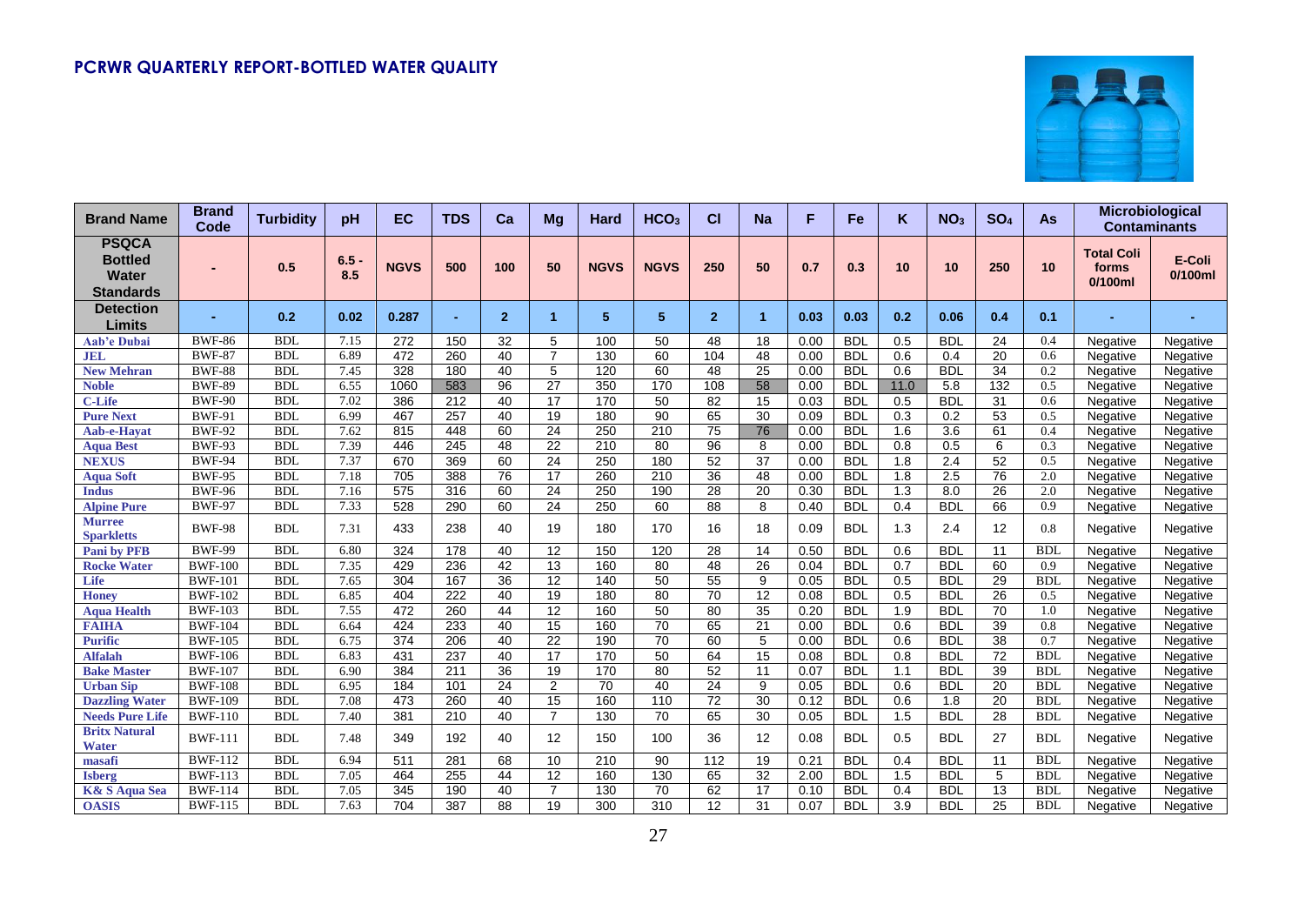

| <b>Brand Name</b>                                                  | <b>Brand</b><br>Code | <b>Turbidity</b> | pH             | EC               | <b>TDS</b>       | Ca              | Mg              | Hard        | HCO <sub>3</sub> | СI             | <b>Na</b>       | F    | <b>Fe</b>  | K                | NO <sub>3</sub> | SO <sub>4</sub> | As         | Microbiological<br><b>Contaminants</b>   |                      |
|--------------------------------------------------------------------|----------------------|------------------|----------------|------------------|------------------|-----------------|-----------------|-------------|------------------|----------------|-----------------|------|------------|------------------|-----------------|-----------------|------------|------------------------------------------|----------------------|
| <b>PSQCA</b><br><b>Bottled</b><br><b>Water</b><br><b>Standards</b> |                      | 0.5              | $6.5 -$<br>8.5 | <b>NGVS</b>      | 500              | 100             | 50              | <b>NGVS</b> | <b>NGVS</b>      | 250            | 50              | 0.7  | 0.3        | 10               | 10              | 250             | 10         | <b>Total Coli</b><br>forms<br>$0/100$ ml | E-Coli<br>$0/100$ ml |
| <b>Detection</b><br><b>Limits</b>                                  |                      | 0.2              | 0.02           | 0.287            |                  | $\overline{2}$  | 1.              | 5           | 5                | $\overline{2}$ | $\overline{1}$  | 0.03 | 0.03       | 0.2              | 0.06            | 0.4             | 0.1        |                                          |                      |
| <b>Hidrade</b>                                                     | <b>BWF-116</b>       | <b>BDL</b>       | 6.94           | 261              | 144              | 20              | 5               | 70          | 40               | 55             | 26              | 0.07 | <b>BDL</b> | 4.0              | 3.0             | 5               | <b>BDL</b> | Negative                                 | Negative             |
| <b>Aab-e-Sehat</b>                                                 | <b>BWF-117</b>       | <b>BDL</b>       | 6.91           | 570              | 314              | $\overline{12}$ | $\overline{15}$ | 90          | 90               | 112            | 82              | 0.08 | <b>BDL</b> | 0.9              | 2.1             | 16              | <b>BDL</b> | Negative                                 | Negative             |
| <b>OYSTER</b>                                                      | <b>BWF-118</b>       | <b>BDL</b>       | 7.00           | 459              | 252              | 20              | 24              | 150         | 110              | 62             | 38              | 0.03 | <b>BDL</b> | 1.0              | 1.0             | 40              | <b>BDL</b> | Negative                                 | Negative             |
| <b>Crystal Maya</b>                                                | <b>BWF-119</b>       | <b>BDL</b>       | 7.10           | 542              | 298              | 28              | 24              | 170         | 90               | 96             | 48              | 0.01 | <b>BDL</b> | 2.4              | 0.1             | 40              | <b>BDL</b> | Negative                                 | Negative             |
| <b>Water Plus</b>                                                  | <b>BWF-120</b>       | <b>BDI</b>       | 7.20           | 325              | 179              | $\overline{16}$ | 12              | 90          | 50               | 72             | 33              | 0.06 | <b>BDL</b> | 0.5              | 0.1             | 11              | <b>BDI</b> | Negative                                 | Negative             |
| <b>GEO</b>                                                         | <b>BWF-121</b>       | <b>BDL</b>       | 7.38           | 381              | 210              | 36              | $\overline{7}$  | 120         | 80               | 72             | $\overline{32}$ | 0.07 | <b>BDL</b> | 0.8              | <b>BDL</b>      | 8               | <b>BDL</b> | Negative                                 | Negative             |
| <b>Aqua King</b>                                                   | <b>BWF-122</b>       | <b>BDI</b>       | 7.62           | 269              | 148              | 28              | $\overline{7}$  | 100         | 30               | 36             | $\overline{16}$ | 0.08 | <b>BDL</b> | 1.3              | <b>BDL</b>      | 54              | <b>BDL</b> | Negative                                 | Negative             |
| <b>Blue Plus</b>                                                   | <b>BWF-123</b>       | <b>BDL</b>       | 6.56           | $\overline{373}$ | 205              | 32              | 5               | 100         | 70               | 65             | $\overline{38}$ | 0.14 | <b>BDL</b> | 2.4              | 0.1             | 22              | <b>BDL</b> | Negative                                 | Negative             |
| <b>Nafees</b>                                                      | <b>BWF-124</b>       | <b>BDL</b>       | 7.17           | 365              | 201              | 40              | $\overline{2}$  | 110         | 70               | 72             | $\overline{36}$ | 0.10 | <b>BDL</b> | 2.4              | 0.8             | 11              | <b>BDL</b> | Negative                                 | Negative             |
| <b>VIVAL</b>                                                       | <b>BWF-125</b>       | <b>BDL</b>       | 7.33           | 430              | 237              | 40              | 12              | 150         | 80               | 72             | 29              | 0.13 | <b>BDL</b> | 1.3              | 0.1             | $\overline{27}$ | <b>BDL</b> | Negative                                 | Negative             |
| <b>Sunlay</b>                                                      | <b>BWF-126</b>       | <b>BDL</b>       | 6.75           | 271              | 149              | 32              | 2               | 90          | 30               | 36             | $\overline{17}$ | 0.07 | <b>BDL</b> | 1.3              | <b>BDL</b>      | 56              | <b>BDL</b> | Negative                                 | Negative             |
| Asha                                                               | <b>BWF-127</b>       | <b>BDL</b>       | 6.55           | 446              | 245              | 40              | 22              | 190         | 80               | 72             | 15              | 0.12 | <b>BDL</b> | 1.5              | 0.1             | 36              | <b>BDL</b> | Negative                                 | Negative             |
| <b>AM2PM</b>                                                       | <b>BWF-128</b>       | <b>BDL</b>       | 6.70           | 550              | $\overline{303}$ | 40              | $\overline{12}$ | 150         | 140              | 72             | 50              | 0.13 | <b>BDL</b> | $\overline{3.2}$ | 0.4             | 28              | <b>BDL</b> | Negative                                 | Negative             |
| <b>UF Pure Edge</b>                                                | <b>BWF-129</b>       | <b>BDL</b>       | 6.79           | 308              | 169              | 8               | $\overline{12}$ | 70          | 60               | 70             | 42              | 0.14 | <b>BDL</b> | 1.0              | <b>BDL</b>      | 8               | <b>BDL</b> | Negative                                 | Negative             |
| <b>Defence</b>                                                     | <b>BWF-130</b>       | <b>BDI</b>       | 7.01           | 785              | 432              | 36              | $\overline{17}$ | 160         | 160              | 136            | 98              | 0.18 | <b>BDL</b> | 6.0              | <b>BDL</b>      | $\overline{20}$ | <b>BDL</b> | Negative                                 | Negative             |
| <b>RIVA</b>                                                        | <b>BWF-131</b>       | <b>BDL</b>       | 6.90           | 383              | 211              | 40              | 19              | 180         | 80               | 72             | $\overline{7}$  | 0.08 | <b>BDL</b> | 0.4              | <b>BDL</b>      | 20              | <b>BDI</b> | Negative                                 | Negative             |
| <b>Aqua SHARAV</b>                                                 | <b>BWF-132</b>       | <b>BDL</b>       | 6.58           | 387              | 213              | 40              | 13              | 155         | 90               | 72             | 26              | 0.04 | <b>BDL</b> | 1.0              | <b>BDL</b>      | 11              | 0.87       | Negative                                 | Negative             |
| <b>Former</b>                                                      | <b>BWF-133</b>       | <b>BDL</b>       | 6.52           | 265              | 146              | 36              | 5               | 110         | 50               | 60             | 9               | 0.10 | <b>BDL</b> | 0.4              | 0.1             | <b>BDL</b>      | 0.87       | Negative                                 | Negative             |
| <b>Aab-e-Haram</b>                                                 | <b>BWF-134</b>       | <b>BDL</b>       | 6.59           | 425              | 234              | 40              | 2               | 110         | $\overline{90}$  | 85             | $\overline{48}$ | 0.20 | <b>BDL</b> | 3.6              | 0.2             | 5               | 0.95       | Negative                                 | Negative             |
| <b>DOURO</b>                                                       | <b>BWF-135</b>       | <b>BDL</b>       | 6.78           | 940              | 517              | 48              | 32              | 250         | 310              | 82             | 96              | 0.60 | <b>BDL</b> | $\overline{3.7}$ | 0.2             | $\overline{30}$ | <b>BDL</b> | Negative                                 | Negative             |
| <b>NEO</b>                                                         | <b>BWF-136</b>       | <b>BDL</b>       | 6.55           | 450              | 248              | $\overline{32}$ | $\overline{10}$ | 120         | 80               | 96             | $\overline{48}$ | 0.10 | <b>BDL</b> | 0.6              | BDL             | 15              | <b>BDL</b> | Negative                                 | Negative             |
| <b>Culligan</b>                                                    | <b>BWF-137</b>       | <b>BDL</b>       | 6.78           | 339              | 186              | 40              | 12              | 150         | 60               | 82             | 9               | 0.70 | <b>BDL</b> | 7.7              | <b>BDL</b>      | 5               | <b>BDL</b> | Negative                                 | Negative             |
| <b>Aqua One</b>                                                    | <b>BWF-138</b>       | <b>BDL</b>       | 7.20           | 242              | 147              | 20              | $\tau$          | 80          | 30               | 43             | 19              | 0.29 | <b>BDL</b> | 2.0              | <b>BDL</b>      | 38              | 0.85       | Negative                                 | Negative             |
| <b>Jami Water</b>                                                  | <b>BWF-139</b>       | <b>BDL</b>       | 6.60           | 386              | 226              | 36              | 12              | 140         | 50               | 72             | 23              | 0.32 | <b>BDL</b> | 2.0              | <b>BDL</b>      | 51              | 0.95       | Negative                                 | Negative             |
| <b>Klinz</b>                                                       | <b>BWF-140</b>       | $\overline{0.2}$ | 6.60           | 438              | 244              | 48              | 10              | 160         | 50               | 91             | 25              | 0.29 | <b>BDL</b> | 2.0              | 0.170           | $\overline{38}$ | 0.81       | Negative                                 | Negative             |
| <b>Erie Water</b>                                                  | <b>BWF-141</b>       | <b>BDL</b>       | 6.59           | 339              | 192              | 44              | 5               | 130         | 30               | 81             | 19              | 0.19 | <b>BDL</b> | 2.0              | <b>BDL</b>      | 23              | 0.8        | Negative                                 | Negative             |
| <b>Drinklav</b>                                                    | <b>BWF-142</b>       | <b>BDL</b>       | 6.80           | 301              | 181              | 28              | 15              | 130         | 20               | 62             | 10              | 0.39 | <b>BDL</b> | 2.0              | <b>BDL</b>      | 52              | 0.91       | Negative                                 | Negative             |
| <b>Aqua Fina</b>                                                   | <b>BWF-143</b>       | <b>BDL</b>       | 6.60           | 204              | 123              | $\Omega$        | 15              | 60          | 10               | 24             | 18              | 0.5  | <b>BDL</b> | 2.0              | <b>BDL</b>      | 60              | 0.88       | Negative                                 | Negative             |
| <b>Nestle Pure life</b>                                            | <b>BWF-144</b>       | <b>BDI</b>       | 6.80           | 301              | 169              | 48              | 5               | 140         | 20               | 86             | 10              | 0.27 | <b>BDL</b> | <b>BDI</b>       | <b>BDL</b>      | 8               | 0.91       | Negative                                 | Negative             |
| <b>Dasani</b>                                                      | <b>BWF-145</b>       | <b>BDL</b>       | 6.90           | 244              | 166              | $\overline{4}$  | 24              | 110         | 30               | 10             | 12              | 0.37 | <b>BDL</b> | <b>BDL</b>       | <b>BDL</b>      | 96              | 1.21       | Negative                                 | Negative             |
| Aqua Amanzi                                                        | <b>BWF-146</b>       | 0.2              | 6.80           | 296              | 171              | 16              | 15              | 100         | 50               | 29             | 22              | 0.25 | <b>BDL</b> | 2.0              | 0.140           | 57              | 1.09       | Negative                                 | Negative             |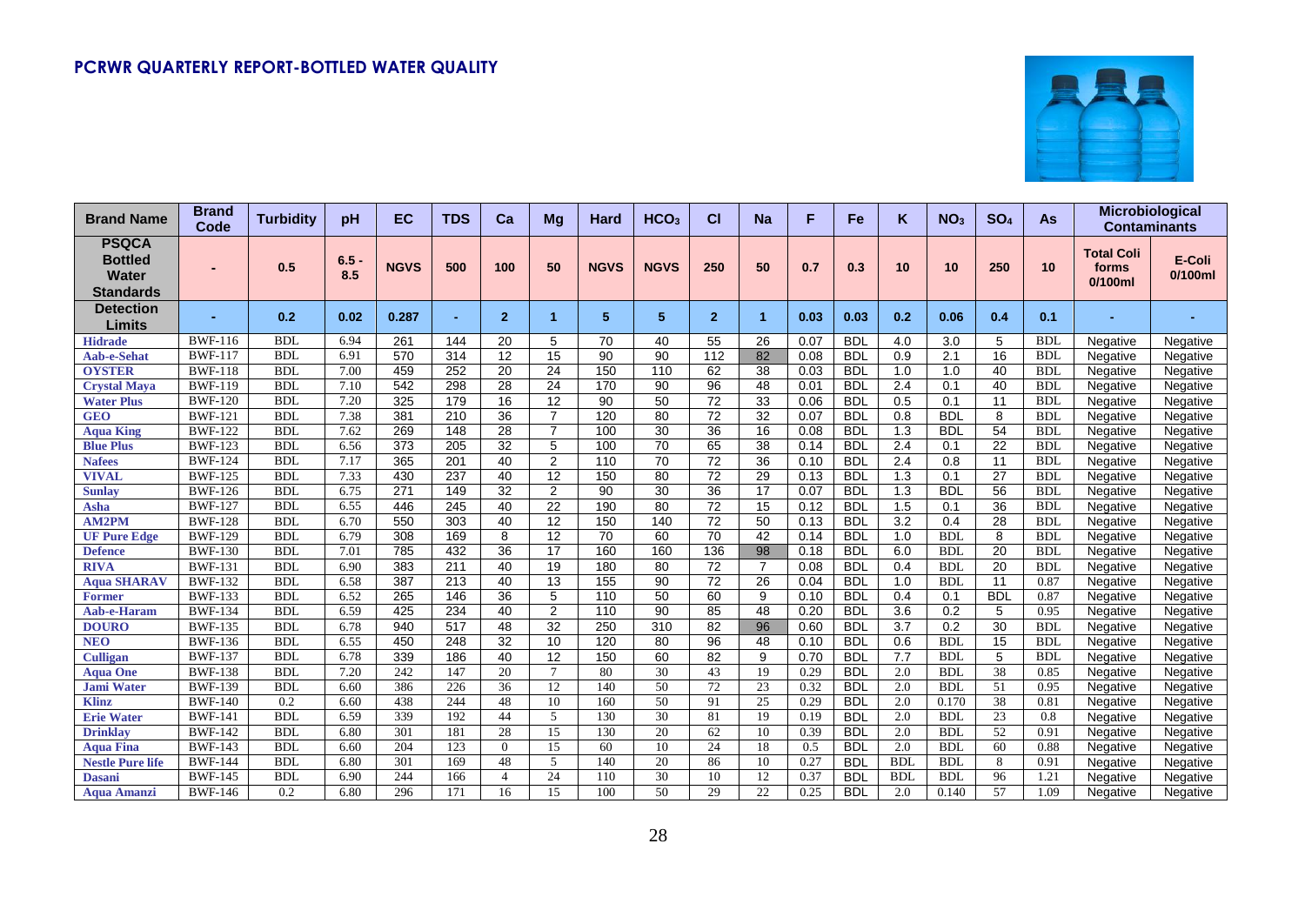

| <b>Brand Name</b>                                                  | <b>Brand</b><br>Code | <b>Turbidity</b> | рH             | EC          | <b>TDS</b> | Ca              | Mg              | Hard        | HCO <sub>3</sub> | СI             | <b>Na</b>            | F    | <b>Fe</b>  | Κ                | NO <sub>3</sub>  | SO <sub>4</sub> | As         | Microbiological<br><b>Contaminants</b>   |                   |
|--------------------------------------------------------------------|----------------------|------------------|----------------|-------------|------------|-----------------|-----------------|-------------|------------------|----------------|----------------------|------|------------|------------------|------------------|-----------------|------------|------------------------------------------|-------------------|
| <b>PSQCA</b><br><b>Bottled</b><br><b>Water</b><br><b>Standards</b> |                      | 0.5              | $6.5 -$<br>8.5 | <b>NGVS</b> | 500        | 100             | 50              | <b>NGVS</b> | <b>NGVS</b>      | 250            | 50                   | 0.7  | 0.3        | 10               | 10               | 250             | 10         | <b>Total Coli</b><br>forms<br>$0/100$ ml | E-Coli<br>0/100ml |
| <b>Detection</b><br>Limits                                         |                      | 0.2              | 0.02           | 0.287       | ٠          | $\overline{2}$  | 1               | 5           | 5                | $\overline{2}$ | $\blacktriangleleft$ | 0.03 | 0.03       | 0.2              | 0.06             | 0.4             | 0.1        |                                          |                   |
| <b>Trust Drinking</b><br><b>Water</b>                              | <b>BWF-147</b>       | <b>BDL</b>       | 6.70           | 282         | 161        | 16              | 10              | 80          | 60               | 38             | 28                   | 0.38 | <b>BDL</b> | 2.0              | 0.590            | 31              | 0.82       | Negative                                 | Negative          |
| <b>Doce Water</b>                                                  | <b>BWF-148</b>       | <b>BDL</b>       | 6.90           | 321         | 180        | 32              | $\tau$          | 110         | 30               | 67             | 19                   | 0.45 | <b>BDL</b> | <b>BDL</b>       | <b>BDL</b>       | 37              | 0.87       | Negative                                 | Negative          |
| <b>Glacial Water</b>                                               | <b>BWF-149</b>       | <b>BDL</b>       | 6.60           | 259         | 149        | 36              | 5               | 110         | 20               | 72             | 8                    | 0.28 | <b>BDL</b> | <b>BDL</b>       | 0.510            | 14              | 0.99       | Negative                                 | Negative          |
| <b>IRHAA</b><br><b>Drinking Water</b>                              | <b>BWF-150</b>       | <b>BDL</b>       | 7.70           | 305         | 169        | 28              | 12              | 120         | 40               | 58             | 14                   | 0.4  | <b>BDL</b> | <b>BDL</b>       | <b>BDL</b>       | 32              | 4.01       | Negative                                 | Negative          |
| <b>Pure Nature</b>                                                 | <b>BWF-151</b>       | <b>BDL</b>       | 6.80           | 324         | 182        | 36              | $\mathfrak{F}$  | 110         | 50               | 67             | 21                   | 0.3  | <b>BDL</b> | <b>BDI</b>       | <b>BDL</b>       | 23              | 1.61       | Negative                                 | Negative          |
| <b>Sufi</b>                                                        | <b>BWF-152</b>       | <b>BDL</b>       | 7.20           | 357         | 207        | 44              | $\tau$          | 140         | 50               | 81             | 16                   | 0.47 | <b>BDL</b> | <b>BDI</b>       | <b>BDL</b>       | 28              | 2.75       | Negative                                 | Negative          |
| <b>Divan</b>                                                       | <b>BWF-153</b>       | <b>BDL</b>       | 7.50           | 765         | 467        | 76              | 22              | 280         | 80               | 158            | 49                   | 0.29 | <b>BDL</b> | 1.0              | 0.100            | 114             | 1.22       | Negative                                 | Negative          |
| <b>Pure Flo</b>                                                    | <b>BWF-154</b>       | <b>BDL</b>       | 6.80           | 315         | 173        | 28              | $\tau$          | 100         | 60               | 62             | 24                   | 0.31 | <b>BDL</b> | <b>BDL</b>       | <b>BDL</b>       | 16              | 0.96       | Negative                                 | Negative          |
| <b>Spreva</b>                                                      | <b>BWF-155</b>       | <b>BDL</b>       | 6.70           | 383         | 213        | 44              | $\tau$          | 140         | 30               | 91             | 19                   | 0.36 | <b>BDL</b> | <b>BDL</b>       | 0.04             | 34              | 1.12       | Negative                                 | Negative          |
| Karakorum<br><b>Flow</b>                                           | <b>BWF-156</b>       | <b>BDL</b>       | 6.80           | 280         | 162        | 16              | 12              | 90          | 50               | 24             | 22                   | 0.54 | <b>BDL</b> | <b>BDL</b>       | <b>BDL</b>       | 58              | 1.35       | Negative                                 | Negative          |
| <b>Marine Blue</b>                                                 | <b>BWF-157</b>       | <b>BDL</b>       | 7.70           | 354         | 201        | 32              | $\tau$          | 110         | 70               | 53             | 27                   | 0.3  | <b>BDL</b> | <b>BDI</b>       | <b>BDL</b>       | 35              | 1.91       | Negative                                 | Negative          |
| <b>Water Empire</b>                                                | <b>BWF-158</b>       | <b>BDL</b>       | 7.44           | 330         | 182        | 36              | $\overline{7}$  | 120         | 120              | 26             | 20                   | 0.26 | <b>BDL</b> | 0.6              | <b>BDL</b>       | 13              | <b>BDL</b> | Negative                                 | Negative          |
| <b>Pacific Pure</b>                                                | <b>BWF-159</b>       | <b>BDL</b>       | 6.53           | 366         | 201        | 40              | 10              | 140         | 100              | 52             | 11                   | 0.22 | <b>BDL</b> | 0.5              | 0.8              | $\overline{12}$ | <b>BDL</b> | Negative                                 | Negative          |
| <b>Al-MENA</b>                                                     | <b>BWF-160</b>       | <b>BDL</b>       | 7.40           | 357         | 196        | 40              | 12              | 150         | 90               | 55             | 12                   | 0.36 | <b>BDL</b> | 0.6              | 0.9              | 12              | <b>BDL</b> | Negative                                 | Negative          |
| <b>Deosai</b>                                                      | <b>BWF-161</b>       | <b>BDL</b>       | 6.65           | 356         | 196        | 40              | $\overline{7}$  | 130         | $\overline{50}$  | 65             | $\overline{17}$      | 0.22 | <b>BDL</b> | 0.2              | 1.6              | 23              | <b>BDL</b> | Negative                                 | Negative          |
| <b>Aqua Green</b>                                                  | <b>BWF-162</b>       | <b>BDL</b>       | 6.60           | 298         | 164        | 32              | 10              | 120         | 60               | 40             | 17                   | 0.21 | <b>BDL</b> | 0.2              | <b>BDL</b>       | 35              | <b>BDL</b> | Negative                                 | Negative          |
| <b>Marwa Water</b>                                                 | <b>BWF-163</b>       | <b>BDL</b>       | 6.68           | 357         | 196        | 40              | 10              | 140         | 50               | 72             | 15                   | 0.04 | <b>BDL</b> | 0.2              | 0.9              | 15              | <b>BDL</b> | Negative                                 | Negative          |
| <b>SOLONEY</b>                                                     | <b>BWF-164</b>       | <b>BDI</b>       | 6.90           | 329         | 181        | 40              | 2               | 110         | 50               | 60             | 26                   | 0.14 | <b>BDL</b> | 0.2              | 0.4              | 24              | <b>BDL</b> | Negative                                 | Negative          |
| K&S                                                                | <b>BWF-165</b>       | <b>BDL</b>       | 7.00           | 370         | 204        | 40              | 12              | 150         | 50               | 75             | 13                   | 0.34 | <b>BDL</b> | 0.3              | 0.7              | 26              | <b>BDL</b> | Negative                                 | Negative          |
| OPAL+                                                              | <b>BWF-166</b>       | <b>BDL</b>       | 6.90           | 348         | 191        | 32              | 17              | 150         | 120              | 20             | 15                   | 0.24 | <b>BDL</b> | 1.0              | 1.2              | 37              | <b>BDL</b> | Negative                                 | Negative          |
| <b>Calci Dew</b>                                                   | <b>BWF-167</b>       | <b>BDL</b>       | 6.90           | 422         | 232        | 40              | 19              | 180         | 150              | 30             | 19                   | 0.13 | <b>BDL</b> | 0.5              | 2.0              | 23              | <b>BDL</b> | Negative                                 | Negative          |
| <b>Maple Plus</b>                                                  | <b>BWF-168</b>       | <b>BDI</b>       | 6.80           | 337         | 185        | 40              | 15              | 160         | 140              | 20             | $\overline{13}$      | 0.34 | <b>BDL</b> | 0.7              | 2.5              | 8               | <b>BDL</b> | Negative                                 | Negative          |
| <b>Seven Stream</b>                                                | <b>BWF-169</b>       | <b>BDL</b>       | 7.00           | 374         | 206        | 40              | $\overline{15}$ | 160         | 140              | 20             | $\overline{14}$      | 0.32 | <b>BDL</b> | 2.7              | $\overline{2.8}$ | 10              | <b>BDL</b> | Negative                                 | Negative          |
| <b>Fresh Life</b>                                                  | <b>BWF-170</b>       | <b>BDL</b>       | 7.10           | 404         | 222        | 40              | 12              | 150         | 160              | 18             | 27                   | 0.22 | <b>BDL</b> | 2.7              | 2.3              | 20              | <b>BDL</b> | Negative                                 | Negative          |
| <b>EDGE</b>                                                        | <b>BWF-171</b>       | <b>BDL</b>       | 6.80           | 264         | 145        | $\overline{36}$ | $\overline{2}$  | 100         | $\overline{90}$  | 24             | 17                   | 0.10 | <b>BDL</b> | $\overline{1.9}$ | $\overline{1.2}$ | $\overline{10}$ | <b>BDL</b> | Negative                                 | Negative          |
| <b>Nestol</b>                                                      | <b>BWF-172</b>       | <b>BDL</b>       | 7.00           | 362         | 199        | 40              | 10              | 140         | 130              | 26             | $\overline{17}$      | 0.23 | <b>BDL</b> | 1.9              | 2.4              | 13              | <b>BDL</b> | Negative                                 | Negative          |
| <b>Springley</b>                                                   | <b>BWF-173</b>       | <b>BDL</b>       | 7.02           | 351         | 193        | 40              | 15              | 160         | 80               | 55             | 8                    | 0.28 | <b>BDL</b> | 0.5              | 2.0              | $\overline{12}$ | <b>BDL</b> | Negative                                 | Negative          |
| <b>Premium</b><br><b>Spring</b>                                    | <b>BWF-174</b>       | <b>BDL</b>       | 7.01           | 322         | 177        | 32              | $\Omega$        | 80          | 140              | 12             | 44                   | 0.70 | <b>BDL</b> | 0.5              | 2.4              | 8               | <b>BDL</b> | Negative                                 | Negative          |